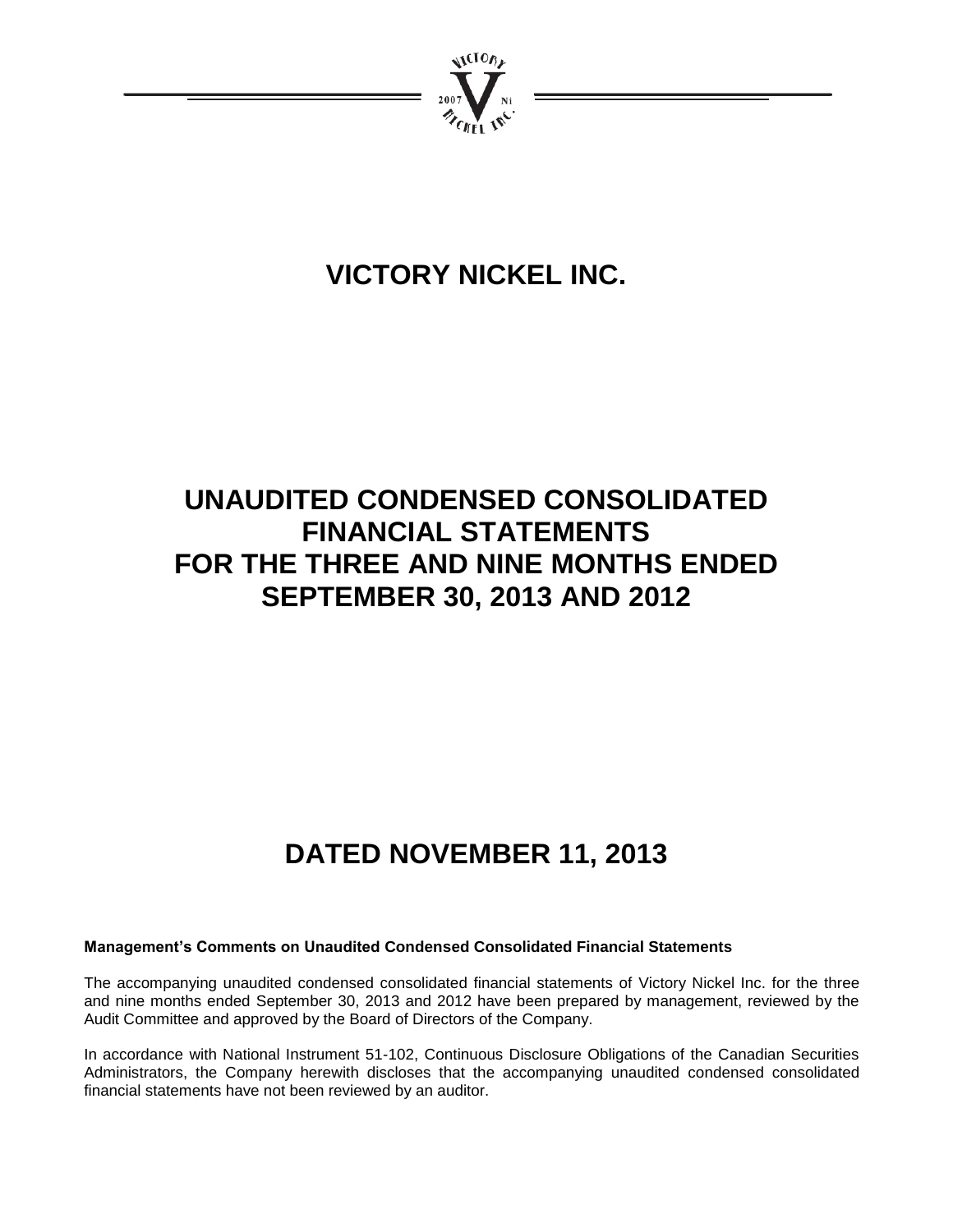|                                                   |                | September 30, December 31, |              |
|---------------------------------------------------|----------------|----------------------------|--------------|
|                                                   |                | 2013                       | 2012         |
| (in thousands of Canadian dollars)                | <b>Notes</b>   | (unaudited)                |              |
| <b>ASSETS</b>                                     |                |                            |              |
| <b>Current assets</b>                             |                |                            |              |
| Cash and cash equivalents                         | 6              | \$<br>$2,052$ \$           | 256          |
| Receivables and prepaids                          | $\overline{7}$ | 166                        | 155          |
| Marketable securities                             | 8              | 244                        | 557          |
| <b>Total current assets</b>                       |                | 2,462                      | 968          |
| <b>Non-current assets</b>                         |                |                            |              |
| Property and equipment                            | 9              | 2,841                      | 1,424        |
| Mine property and development project             | 10             | 38,520                     | 37,897       |
| Exploration and evaluation projects               | 11             | 14,814                     | 14,738       |
| <b>Total non-current assets</b>                   |                | 56,175                     | 54,059       |
| <b>Total Assets</b>                               |                | \$<br>58,637 \$            | 55,027       |
| <b>LIABILITIES AND SHAREHOLDERS' EQUITY</b>       |                |                            |              |
| <b>Current liabilities</b>                        |                |                            |              |
| Trade and other payables                          | 12             | \$<br>905                  | \$<br>551    |
| Loans and borrowings - current portion            | 13             | 725                        | 1,000        |
| <b>Total current liabilities</b>                  |                | 1,630                      | 1,551        |
| <b>Non-current liabilities</b>                    |                |                            |              |
| Loans and borrowings - long-term portion          | 13             | 42                         | 8            |
| Lease obligations - long-term portion             | 14             | 129                        |              |
| Deferred tax liability                            |                | 2,074                      | 2,473        |
| <b>Total non-current liabilities</b>              |                | 2,245                      | 2,481        |
| <b>Total Liabilities</b>                          |                | 3,875                      | 4,032        |
| <b>Shareholders' equity</b>                       |                |                            |              |
| Share capital                                     | 15             | 51,907                     | 47,683       |
| Contributed surplus                               |                | 5,424                      | 4,397        |
| Accumulated other comprehensive income            |                | 1,636                      | 1,855        |
| Deficit                                           |                | (4,205)                    | (2,940)      |
| Total shareholders' equity                        |                | 54,762                     | 50,995       |
| <b>Total Liabilities and Shareholders' Equity</b> |                | \$<br>58.637               | \$<br>55,027 |

 $\sum_{n=1}^{\infty}$  $\mathscr{D}_{\mathscr{F}_{\mathscr{F}_{\mathscr{C}}}}$ 

# **Condensed Consolidated Balance Sheets**

# **NATURE OF OPERATIONS (Note 1)**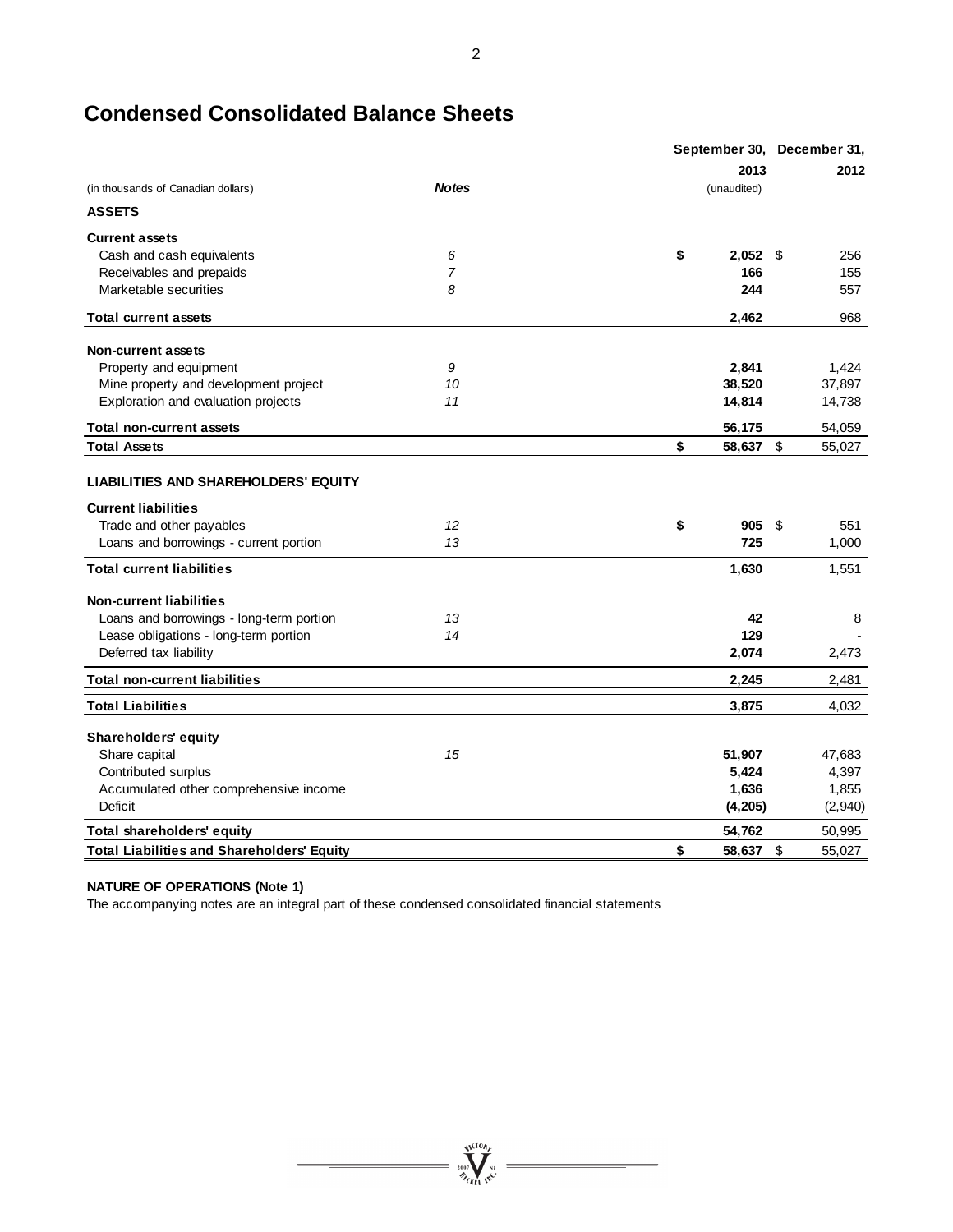|                                                              |              |             | Three months ended<br>September 30, |             |    |              | Nine months ended<br>September 30, |
|--------------------------------------------------------------|--------------|-------------|-------------------------------------|-------------|----|--------------|------------------------------------|
|                                                              |              | 2013        |                                     | 2012        |    | 2013         | 2012                               |
| (in thousands of Canadian dollars, except per share amounts) | <b>Notes</b> | (unaudited) |                                     | (unaudited) |    | (unaudited)  | (unaudited)                        |
| <b>Operating expenses</b>                                    |              |             |                                     |             |    |              |                                    |
| General and administrative                                   | \$           | $(238)$ \$  |                                     | $(235)$ \$  |    | $(981)$ \$   | (1,058)                            |
| Share-based payments:                                        | 17           |             |                                     |             |    |              |                                    |
| Options                                                      |              | (45)        |                                     | (19)        |    | (188)        | (243)                              |
| Share Bonus Plan                                             |              | (26)        |                                     |             |    | (43)         |                                    |
| Amortization of property and equipment                       | 9            | (10)        |                                     | (4)         |    | (13)         | (12)                               |
| Recovery of exploration and evaluation project               | 11           | 148         |                                     | 450         |    | 392          | 1,450                              |
| Victory Silica pre-operating costs                           | 11           | (346)       |                                     | (106)       |    | (503)        | (106)                              |
| <b>Operating (loss) income</b>                               |              | (517)       |                                     | 86          |    | (1, 336)     | 31                                 |
| Finance income                                               | 18           | 7           |                                     |             |    | 11           | 2                                  |
| Finance costs                                                | 18           | (76)        |                                     | (2)         |    | (192)        | (6)                                |
| Net finance costs                                            |              | (69)        |                                     | (2)         |    | (181)        | (4)                                |
| (Loss) income before income taxes                            |              | (586)       |                                     | 84          |    | (1, 517)     | 27                                 |
| Income tax recovery (expense)                                |              | 65          |                                     | (24)        |    | 252          | (71)                               |
| Net (Loss) Income for the Period                             | \$           | $(521)$ \$  |                                     | 60          | \$ | $(1,265)$ \$ | (44)                               |
| (Loss) earnings per share                                    | 16           |             |                                     |             |    |              |                                    |
| Basic (loss) earnings per share                              |              | $(0.00)$ \$ |                                     | 0.00        | S  | $(0.00)$ \$  | (0.00)                             |
| Diluted (loss) earnings per share                            |              | $(0.00)$ \$ |                                     | 0.00        | S  |              |                                    |
|                                                              |              |             |                                     |             |    | $(0.00)$ \$  | (0.00)                             |

# **Condensed Consolidated Statements of Operations**

The accompanying notes are an integral part of these condensed consolidated financial statements

# **Condensed Consolidated Statements of Comprehensive (Loss) Income**

|                                                  | Three months ended<br>September 30, |     |             | Nine months ended<br>September 30, |              |  |             |
|--------------------------------------------------|-------------------------------------|-----|-------------|------------------------------------|--------------|--|-------------|
|                                                  | 2013                                |     | 2012        |                                    | 2013         |  | 2012        |
| (in thousands of Canadian dollars)               | (unaudited)                         |     | (unaudited) |                                    | (unaudited)  |  | (unaudited) |
| Net (loss) income for the period                 | \$<br>$(521)$ \$                    |     | 60          | - \$                               | $(1,265)$ \$ |  | (44)        |
| Other comprehensive loss ("OCI")                 |                                     |     |             |                                    |              |  |             |
| Net change in fair value of financial assets     | (19)                                |     | (63)        |                                    | (254)        |  | (599)       |
| Income tax recovery                              | 3                                   |     | 9           |                                    | 35           |  | 86          |
| Other comprehensive loss for the period          | (16)                                |     | (54)        |                                    | (219)        |  | (513)       |
| Total Comprehensive (Loss) Income for the Period | (537)                               | - 5 | 6           |                                    | $(1,484)$ \$ |  | (557)       |

 $\sum_{i=1}^{N(10)}\sum_{m=1}^{N(10)}$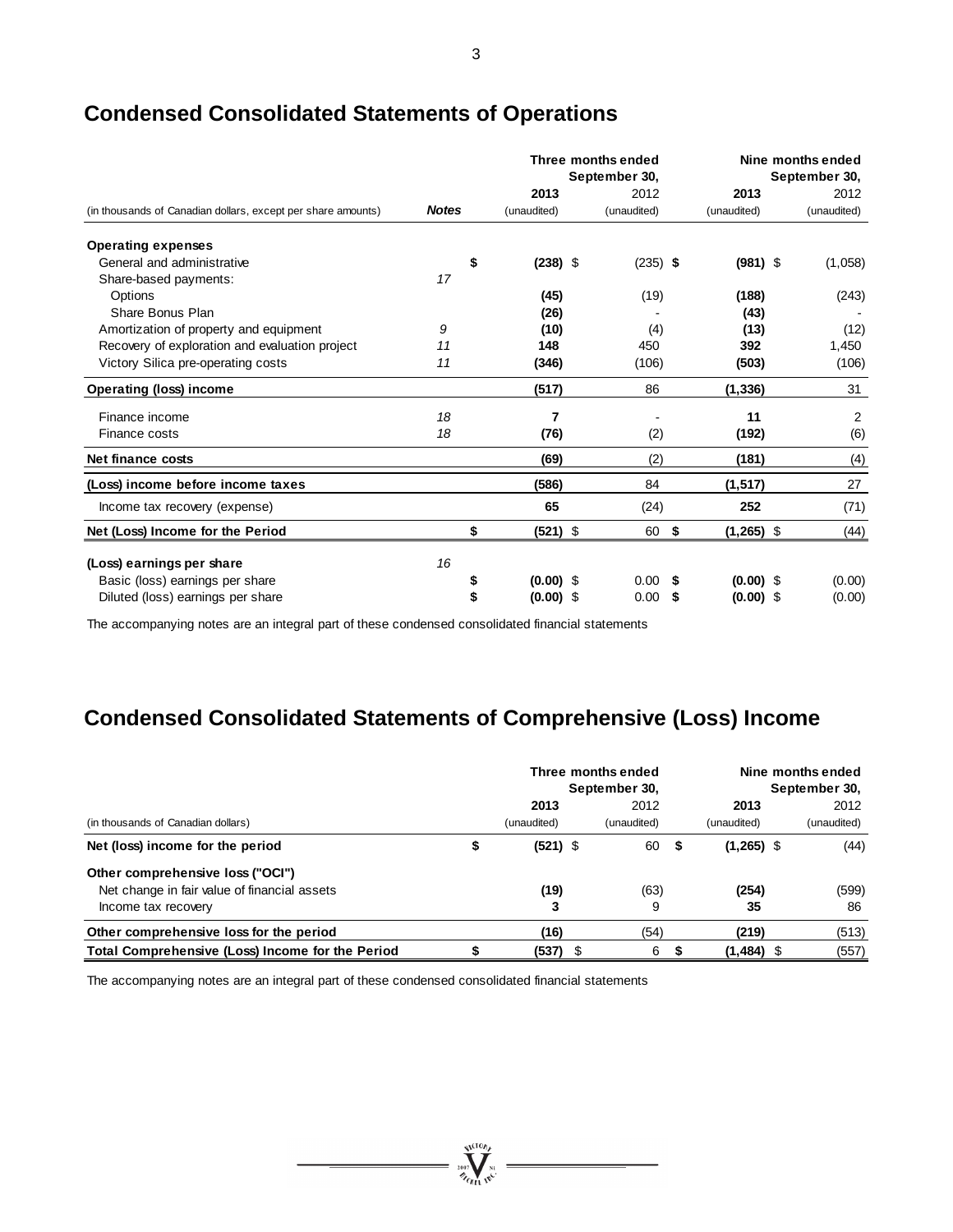# **Condensed Consolidated Statements of Shareholders' Equity**

|                                                                                                    |          | Accumulated<br>Other |                         |    |                               |    |                                  |    |                                  |                     |
|----------------------------------------------------------------------------------------------------|----------|----------------------|-------------------------|----|-------------------------------|----|----------------------------------|----|----------------------------------|---------------------|
| (unaudited)<br>(in thousands of Canadian dollars)                                                  |          |                      | <b>Share</b><br>Capital |    | Contributed<br><b>Surplus</b> |    | Comprehensive<br>Income / (Loss) |    | <b>Deficit</b>                   | <b>Total Equity</b> |
| Balances as at January 1, 2012                                                                     | Notes \$ |                      | 47,631                  | \$ | 4,134                         | \$ | 2,422                            | \$ | (2,757)                          | \$<br>51,430        |
| Total comprehensive loss for the period                                                            |          |                      |                         |    |                               |    |                                  |    |                                  |                     |
| Net loss for the period                                                                            |          |                      |                         |    |                               |    |                                  |    | (44)                             | (44)                |
| Other comprehensive loss                                                                           |          |                      |                         |    |                               |    |                                  |    |                                  |                     |
| Net change in fair value of financial assets                                                       |          |                      |                         |    |                               |    | (599)<br>86                      |    |                                  | (599)               |
| Income tax expense                                                                                 |          |                      |                         |    |                               |    |                                  |    |                                  | 86                  |
| Total other comprehensive loss                                                                     |          |                      |                         |    |                               |    |                                  |    |                                  | (513)               |
| Total comprehensive loss for the period                                                            |          |                      |                         |    |                               |    |                                  |    |                                  | (557)               |
| Transactions with owners, recorded directly in equity                                              |          |                      |                         |    |                               |    |                                  |    |                                  |                     |
| Contributions by owners in the period                                                              |          |                      | $\overline{a}$          |    | 243                           |    |                                  |    |                                  | 243                 |
| Options granted and vesting                                                                        |          |                      |                         |    |                               |    |                                  |    |                                  |                     |
| <b>Total contributions by owners</b>                                                               |          |                      | ÷.                      |    | 243                           |    | $\overline{a}$                   |    | L.                               | 243                 |
| <b>Total transactions with owners</b>                                                              |          |                      |                         |    | 243                           |    |                                  |    |                                  | 243                 |
| Balances as at September 30, 2012                                                                  |          | \$                   | 47,631                  | \$ | 4,377                         | \$ | 1,909                            | \$ | $(2,801)$ \$                     | 51,116              |
| Balances as at January 1, 2013                                                                     |          | \$                   | 47,683                  | \$ | 4,397 \$                      |    | 1,855                            | \$ | $(2,940)$ \$                     | 50,995              |
| Total comprehensive loss for the period                                                            |          |                      |                         |    |                               |    |                                  |    |                                  |                     |
| Net loss for the period                                                                            |          |                      |                         |    |                               |    |                                  |    | (1,265)                          | (1,265)             |
| Other comprehensive loss                                                                           |          |                      |                         |    |                               |    |                                  |    |                                  |                     |
| Net change in fair value of financial assets<br>Income tax recovery                                |          |                      |                         |    |                               |    | (254)<br>35                      |    |                                  | (254)<br>35         |
|                                                                                                    |          |                      |                         |    |                               |    |                                  |    |                                  |                     |
| Total other comprehensive loss<br>Total comprehensive loss for the period                          |          |                      |                         |    |                               |    | (219)                            |    |                                  | (219)               |
|                                                                                                    |          |                      |                         |    |                               |    |                                  |    |                                  | (1, 484)            |
| Transactions with owners, recorded directly in equity                                              |          |                      |                         |    |                               |    |                                  |    |                                  |                     |
| Contributions by owners in the period<br>Issue of common shares for settlement of liabilities, net | 15       |                      | 115                     |    |                               |    |                                  |    |                                  | 115                 |
| Issue of common shares under private placement, net                                                | 15       |                      | 2,200                   |    |                               |    |                                  |    |                                  | 2,200               |
| Issue of common shares for loan fee                                                                | 15       |                      | 271                     |    |                               |    |                                  |    |                                  | 271                 |
| Issue of common shares and warrants                                                                |          |                      |                         |    |                               |    |                                  |    |                                  |                     |
| under private placement, net                                                                       | 15       |                      | 179                     |    | 106                           |    |                                  |    |                                  | 285                 |
| Issue of common shares and warrants                                                                |          |                      |                         |    |                               |    |                                  |    |                                  |                     |
| under rights offering, net                                                                         | 15       |                      | 1,393                   |    | 733                           |    |                                  |    |                                  | 2,126               |
| Issue of common shares under Share Bonus Plan<br>Options vesting                                   | 15<br>17 |                      | 66                      |    | 188                           |    |                                  |    |                                  | 66<br>188           |
|                                                                                                    |          |                      |                         |    |                               |    |                                  |    |                                  |                     |
| <b>Total contributions by owners</b><br><b>Total transactions with owners</b>                      |          |                      | 4,224<br>4,224          |    | 1,027<br>1,027                |    | ÷<br>$\overline{\phantom{a}}$    |    | $\overline{a}$<br>$\overline{a}$ | 5,251<br>5,251      |
|                                                                                                    |          |                      |                         |    |                               |    |                                  |    |                                  |                     |
| Balances as at September 30, 2013                                                                  |          | \$                   | 51,907                  | \$ | 5,424                         | \$ | $1,636$ \$                       |    | $(4,205)$ \$                     | 54,762              |

 $\sum_{2007}$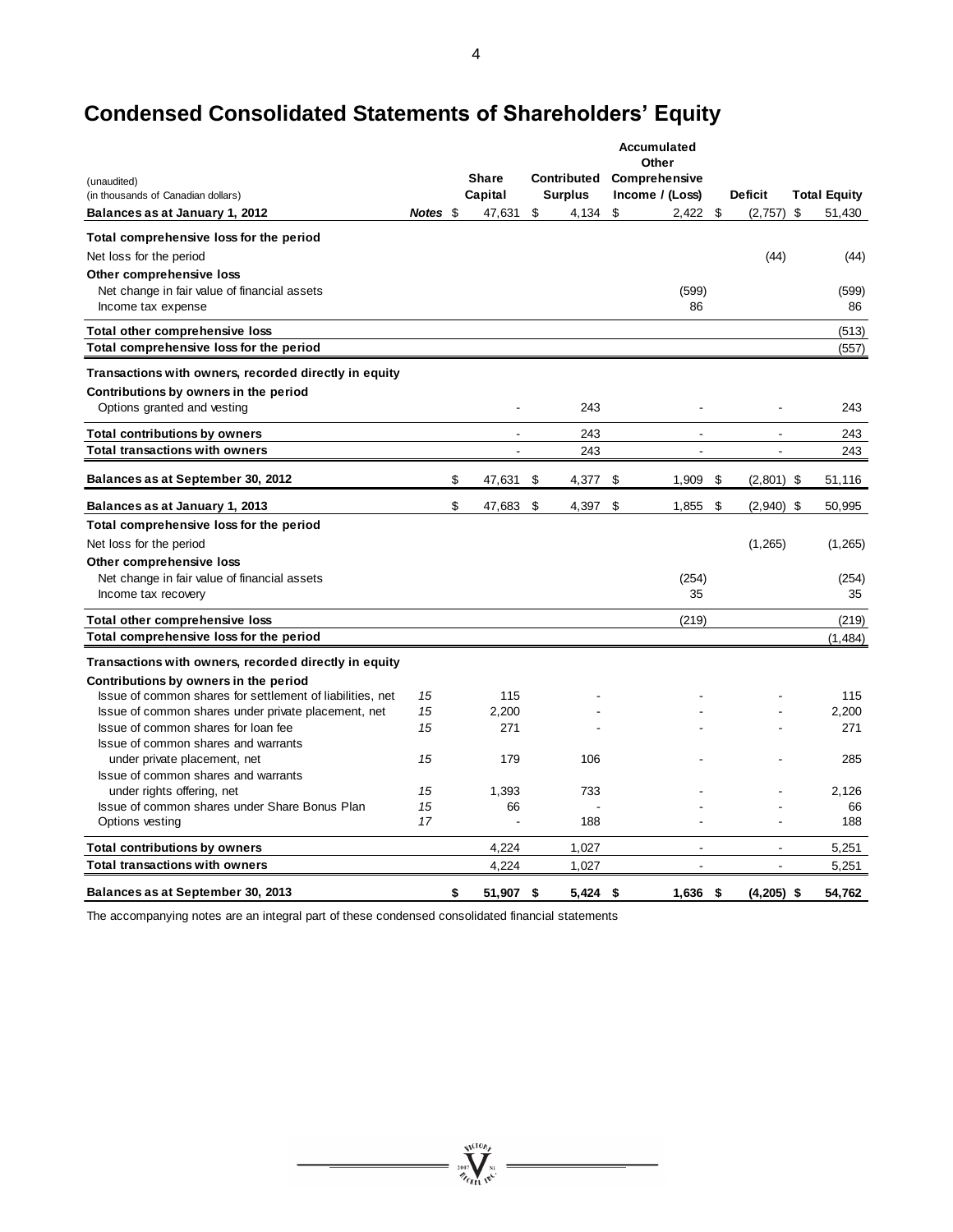|                                                       |              |    | Nine months ended September 30, |                |
|-------------------------------------------------------|--------------|----|---------------------------------|----------------|
|                                                       |              |    | 2013                            | 2012           |
| (in thousands of Canadian dollars)                    | <b>Notes</b> |    | (unaudited)                     | (unaudited)    |
| Cash flows from operating activities                  |              |    |                                 |                |
| Net loss for the period                               |              | \$ | $(1,265)$ \$                    | (44)           |
| Adjustments for:                                      |              |    |                                 |                |
| Share-based payments                                  | 17           |    | 231                             | 243            |
| Amortization of property and equipment                | 9            |    | 13                              | 12             |
| Recovery of exploration and evaluation project        | 11           |    | (392)                           | (1,450)        |
| Net finance costs                                     | 18           |    | 90                              | 3              |
| Income tax (recovery) expense                         |              |    | (252)                           | 71             |
| Net change in working capital:                        |              |    |                                 |                |
| Change in receivables                                 |              |    | (67)                            | 19             |
| Change in trade and other payables                    |              |    | 511                             | 176            |
| Net cash used by operating activities                 |              |    | (1, 131)                        | (970)          |
| Cash flows from investing activities                  |              |    |                                 |                |
| Expenditures on mine property and development project | 10           |    | (733)                           | (1,621)        |
| Expenditures on exploration and evaluation projects   | 11           |    | (81)                            | (144)          |
| Proceeds on sale of marketable securities             |              |    | 59                              | 1,103          |
| Proceeds from option of Lynn Lake                     | 11           |    | 400                             | 1,450          |
| Deposits on equipment                                 | 9            |    | (152)                           | (200)          |
| Lease payments                                        | 14           |    | (13)                            |                |
| Expenditures on 7P Plant                              | 9            |    | (1,088)                         |                |
| Net sale of furniture and equipment                   |              |    | 48                              |                |
| Net cash (used by) from investing activities          |              |    | (1,560)                         | 588            |
| Cash flows from financing activities                  |              |    |                                 |                |
| Issue of common shares and warrants                   | 15           |    | 4,496                           |                |
| Payment of interest accrued in prior year             | 13           |    | (9)                             |                |
| Net cash from financing activities                    |              |    | 4,487                           | $\blacksquare$ |
| Net increase (decrease) in cash and cash equivalents  |              |    | 1,796                           | (382)          |
| Cash and Cash Equivalents, Beginning of the Period    |              |    | 256                             | 517            |
| Cash and Cash Equivalents, End of the Period          |              | \$ | 2,052<br>\$                     | 135            |

# **Condensed Consolidated Statements of Cash Flows**

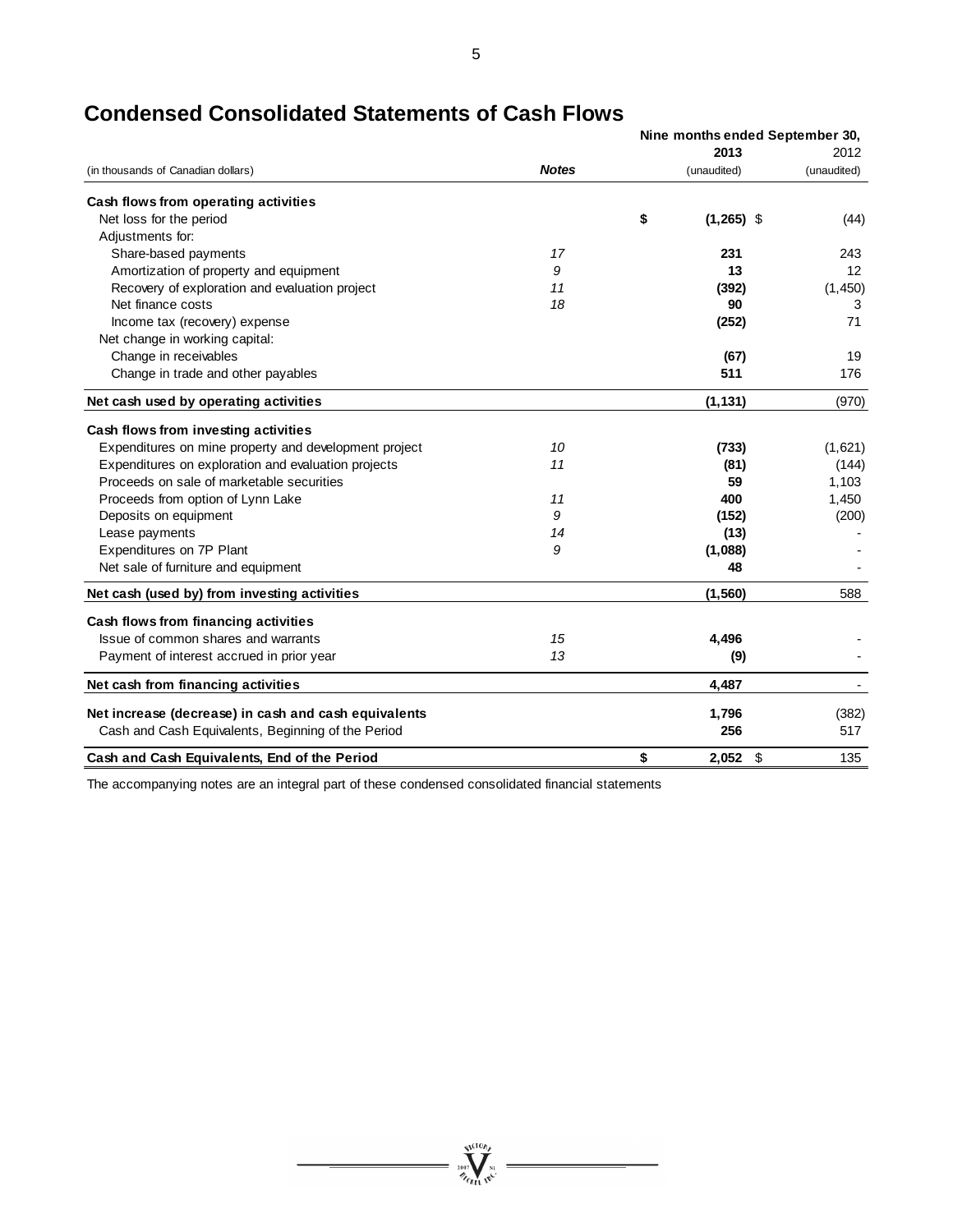*(all tabular amounts in thousands of Canadian dollars, except common share and per share information)*

# **NATURE OF OPERATIONS**

# **1. Nature of Operations**

Victory Nickel Inc. ("Victory Nickel" or the "Company") is a company domiciled in Canada. The address of the Company's registered office is 80 Richmond St. West, Suite 1802, Toronto, Ontario, M5H 2A4. The condensed consolidated financial statements as at and for the three and nine months ended September 30, 2013 and 2012 comprise the Company and its 100%-owned subsidiary Victory Silica Ltd. ("VSL" or "Victory Silica") together referred to as "Victory Nickel" and individually as "Victory Nickel entities". Victory Nickel is primarily engaged in the acquisition, exploration and development of nickel properties and associated products in Canada and is preparing to enter the oilfield services market via the sale of frac sand through VSL. The Company was formed on February 1, 2007 pursuant to a plan of arrangement.

The Company is listed on the Toronto Stock Exchange ("TSX") under the symbol NI.

These condensed consolidated financial statements have been prepared using Generally Accepted Accounting Principles ("GAAP") applicable to a going concern, which contemplates the realization of assets and settlement of liabilities in the normal course of business as they come due. As at September 30, 2013, the Company had working capital of \$832,000 (December 31, 2012 – working capital deficiency of \$583,000). Working capital is defined as current assets less current liabilities. The Company completed a rights offering on July 30, 2013 generating net proceeds of \$2,025,000 and entered into a private placement generating net proceeds of \$279,000 as described in Note 15. The Company has additional initiatives underway to improve working capital; on November 5, 2013, the Company announced it had issued a US\$2,000,000 convertible note (Note 23).

The Company is subject to the risks and challenges experienced by other companies at a comparable stage. These risks include, but are not limited to, continuing losses, dependence on key individuals and the ability to secure adequate financing or to complete corporate transactions to meet the minimum capital required to successfully complete its projects and fund other operating expenses. Development of the Company's current projects to the production stage will require significant financing. Given the current economic climate, the ability to raise funds may prove difficult.

None of the Company's projects has commenced commercial production and, accordingly, the Company is dependent upon debt or equity financings and the optioning and/or sale of resource or resource-related assets for its funding. Plans to enter the frac sand business and generate cash flow are significantly advanced with a view to production in early 2014. The recoverability of the carrying value of exploration and evaluation projects and the mine property and development project, and ultimately the Company's ability to continue as a going concern, is dependent upon exploration results which have the potential for the discovery of economically-recoverable reserves and resources, the Company's ability to finance exploitation of its projects through debt or equity financings and the optioning and/or sale of resource or resource-related assets such as royalty interests for its funding.

Should the Company not be able to continue to achieve favourable exploration results, obtain the necessary financing, achieve profitable operations on the frac sand business or achieve future profitable production or sale of properties, the carrying value of the Company's assets could be subject to material adjustment and, in addition, other adjustments may be necessary to these financial statements should such adverse events impair the Company's ability to continue as a going concern as contemplated under GAAP.

# **2. BASIS OF PREPARATION**

# **(a) Statement of Compliance**

The condensed consolidated financial statements have been prepared using accounting policies consistent with International Financial Reporting Standards ("IFRS") and its interpretations adopted by the International Accounting Standards Board ("IASB") and in accordance with IAS 34, *Interim Financial Reporting* ("IAS 34"). This is GAAP for a Canadian public company.

These condensed consolidated financial statements reflect the accounting policies described in Note 3 to the Company's Audited Consolidated Financial Statements for the years ended December 31, 2012 and 2011 ("2012 Audited Consolidated Financial Statements") (with the exception of any changes set out in Note 3 below) and accordingly, should be read in conjunction with those financial statements and the notes thereto.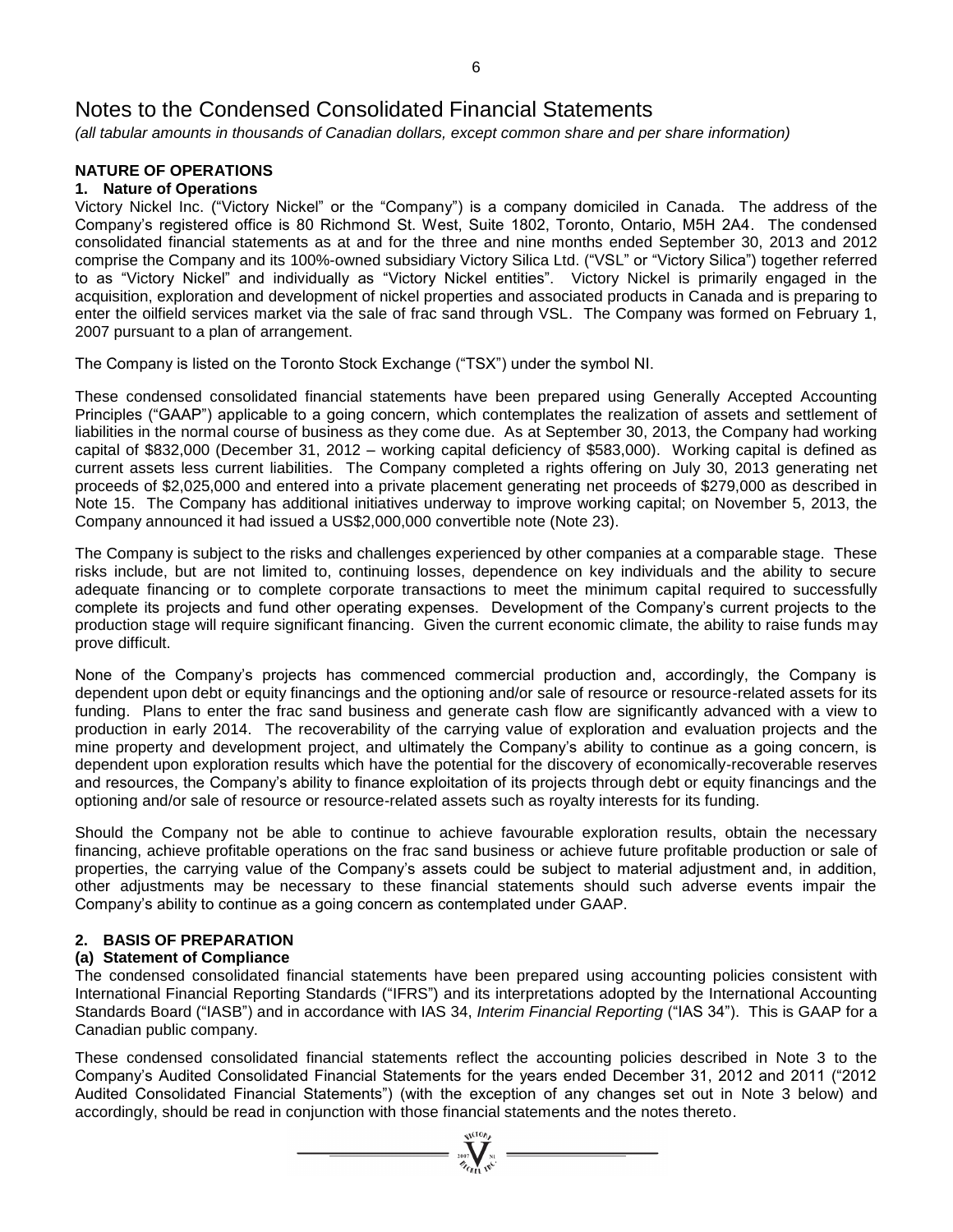*(all tabular amounts in thousands of Canadian dollars, except common share and per share information)*

The management of Victory Nickel prepares the unaudited condensed consolidated financial statements which are then reviewed by the Audit Committee and the Board of Directors. The unaudited condensed consolidated financial statements were authorized for issue by the Board of Directors on November 11, 2013 and are made available to shareholders and others through filing on SEDAR shortly thereafter.

# **(b) Basis of Measurement**

The financial statements have been prepared on the historic cost basis except for derivative financial instruments such as warrants which are measured at fair value with changes through operations and financial assets such as marketable securities which are measured at fair value with changes recorded through other comprehensive income or loss ("OCI").

# **(c) Functional and Presentation Currency**

These financial statements are presented in Canadian dollars, which is the Company's functional currency. All financial information is expressed in Canadian dollars unless otherwise stated; tabular amounts are stated in thousands of dollars.

# **(d) Use of Estimates and Judgements**

The preparation of financial statements in conformity with IFRS requires management to make estimates, judgements and assumptions that affect the application of accounting policies and the reported amounts of assets, liabilities, income and expenses. Actual results may differ from these estimates.

It is reasonably possible that, on the basis of existing knowledge, outcomes in the next financial year that are different from the assumptions used could require a material adjustment to the carrying amount of the asset or liability affected. The accompanying unaudited condensed consolidated financial statements include all adjustments that are, in the opinion of management, necessary for fair presentation. The results of operations and cash flows for the current periods as presented are not necessarily indicative of the results to be expected for the full year.

# *Significant estimates and assumptions*

Estimates and underlying assumptions are reviewed on an ongoing basis. Revisions to accounting estimates are recognized in the period in which the estimates are revised and in any future periods affected.

Information regarding significant areas of estimation uncertainty made in applying accounting policies that have the most significant effect on the amounts recognized in the financial statements is included in the following notes:

- Note 8 valuation of financial assets at fair value through operations and OCI;
- Note 10 measurement of the recoverable amount of mine property and development project;
- Note 11 measurement of the recoverable amount of exploration and evaluation projects;
- Note 13 valuation of the convertibility feature of the loan; and
- Note 17 measurement of share-based payments.

# *Significant judgements*

Judgements are reviewed on an ongoing basis. Changes resulting from the effects of amended judgements are recognized in the period in which the circumstance giving rise to the change occurs and in any future periods presented.

Information regarding significant areas of critical judgements made in applying accounting policies that have the most significant effect on the amounts recognized in the financial statements is included in the following notes:

- Note 1 going concern assessment:
- Note 10 classification of expenditures as mine property and development project or operating expenses;

- Note 11 classification of expenditures as exploration and evaluation projects or operating expenses;
- Note 10 impairment of mine property and development project;
- Note 11 impairment of exploration and evaluation projects; and
- Note 13 recognition of the convertibility feature of the loan.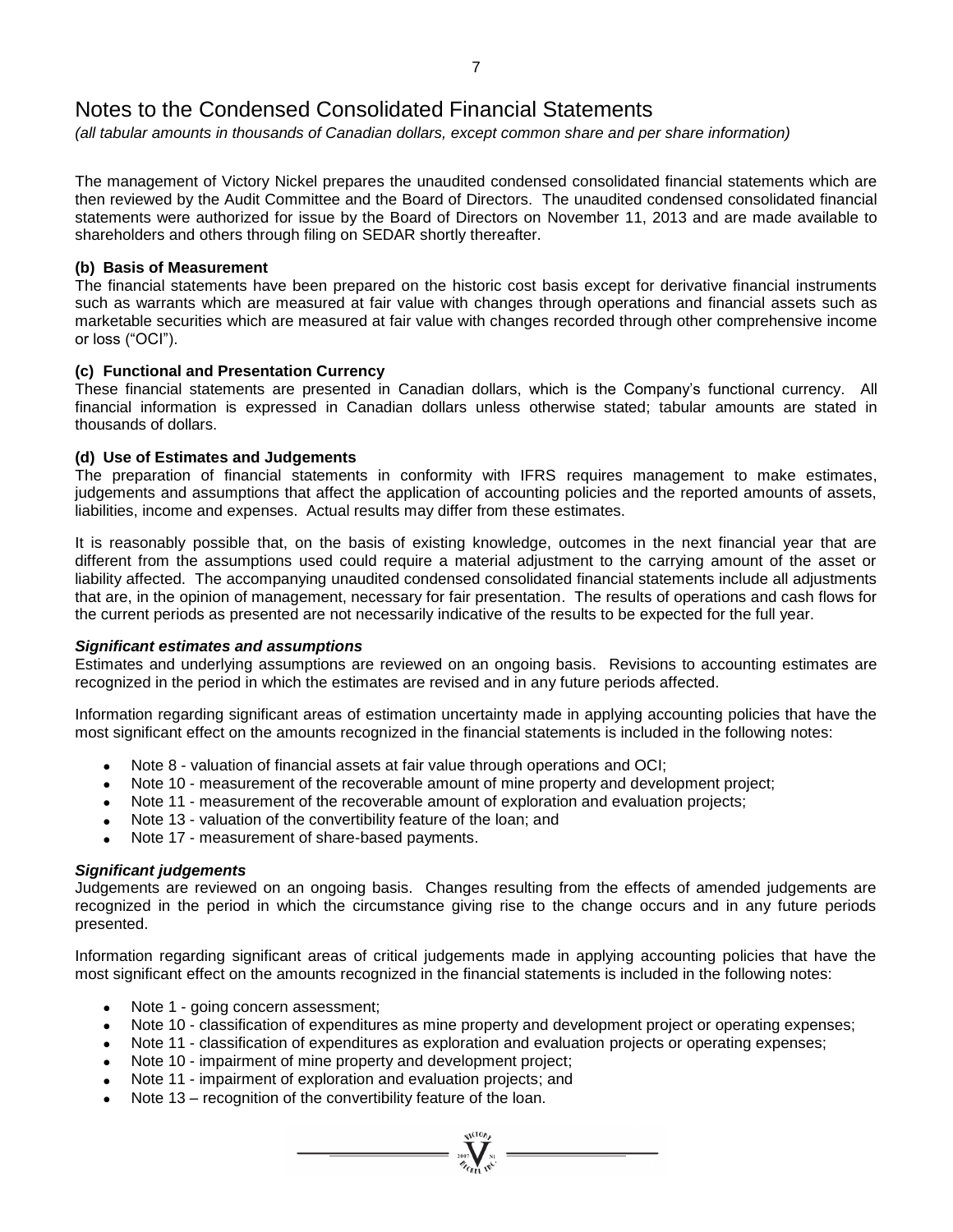*(all tabular amounts in thousands of Canadian dollars, except common share and per share information)*

# **3. SIGNIFICANT ACCOUNTING POLICIES**

The accounting policies of the Company are set out in detail in Note 3 to the 2012 Audited Consolidated Financial Statements. Such policies have been applied consistently to all periods presented in these condensed consolidated financial statements, and have been applied consistently by Victory Nickel entities.

# **(a) New Accounting Policies**

There have been no new accounting policies adopted by the Company.

# **(b) New Standards and Interpretations Not Yet Adopted**

Since the issuance of the Company's 2012 Audited Consolidated Financial Statements, the IASB and International Financial Reporting Interpretations Committee ("IFRIC") have issued no additional new and revised standards and interpretations which are applicable to the Company.

# **4. FINANCIAL RISK MANAGEMENT AND CAPITAL MANAGEMENT DISCLOSURES**

# **Overview**

The Company has exposure to credit risk, liquidity risk, market risk and operational risk from its use of financial instruments. A complete description of the Company's financial risk management and capital management is included in Note 4 to the 2012 Audited Consolidated Financial Statements. This note updates information about the Company's exposure to each of the above risks where there have been material or noteworthy changes. Further quantitative disclosures are included throughout these consolidated financial statements.

# **Capital Management Disclosures**

The Company's objective when managing capital is to safeguard its accumulated capital in order to provide an adequate return to shareholders by maintaining a sufficient level of funds to support continued project development and corporate activities. Capital is defined by the Company as the aggregate of its shareholders' equity as well as any long-term debt, equipment-based and/or project-based financing.

|                                          | September 30, | December 31, |  |  |
|------------------------------------------|---------------|--------------|--|--|
|                                          | 2013          | 2012         |  |  |
| Shareholders' equity                     | 54,762 \$     | 50.995       |  |  |
| Loans and borrowings - long-term portion | 42            | 8            |  |  |
| Lease obligations - long-term portion    | 129           |              |  |  |
| Loans and borrowings - available         | 500           |              |  |  |
|                                          | 55,433        | 51.003       |  |  |

Neither the Company, nor its subsidiary, are subject to externally-imposed capital requirements. There were no changes in the Company's approach to capital management during the year.

# **5. DETERMINATION OF FAIR VALUES**

There have been no changes in how the Company determines fair value for both financial and non-financial assets and liabilities from the descriptions included in Note 5 to the Company's 2012 Audited Consolidated Financial Statements. When applicable, further information about the assumptions made in determining fair values is disclosed in the notes specific to that asset or liability.

A number of the Company's accounting policies and disclosures require the determination of fair value for both financial and non-financial assets and liabilities. Fair values have been determined for measurement and/or disclosure purposes based on the methods described below. When applicable, further information about the assumptions made in determining fair values is disclosed in the notes specific to that asset or liability.

# **(a) Property and Equipment**

The fair value of property and equipment recognized as a result of a business combination is based on the amount for which a property could be exchanged on the date of valuation between knowledgeable, willing parties in an arm's length transaction.

# **(b) Intangible Assets**

The fair value of other intangible assets is based on the discounted cash flows expected to be derived from the use and eventual sale of the assets.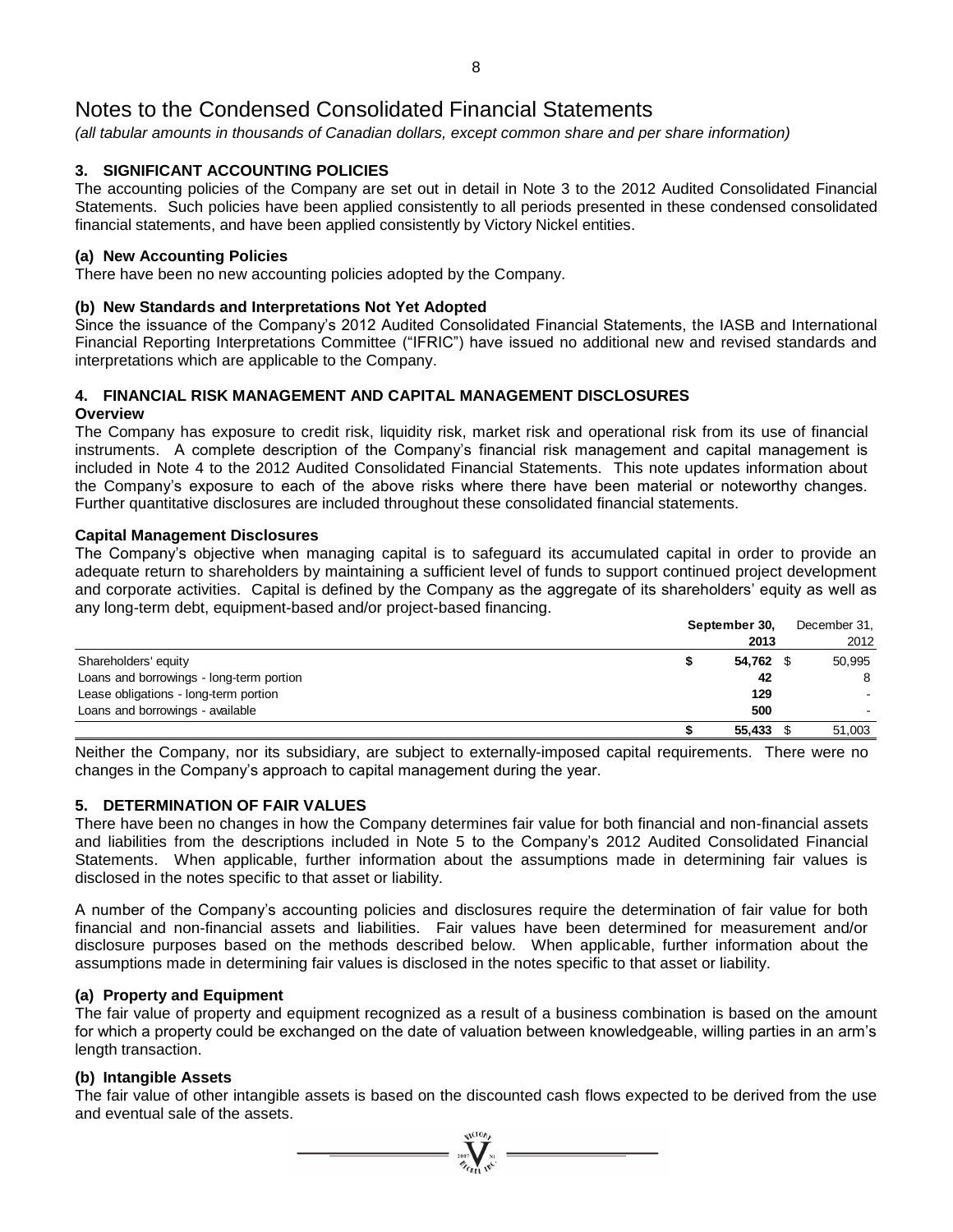*(all tabular amounts in thousands of Canadian dollars, except common share and per share information)*

# **(c) Marketable Securities**

The fair value of financial assets at fair value through operations or OCI is determined by reference to quoted closing bid prices at the reporting date.

# *Fair value hierarchy*

The different levels of valuation are defined as follows:

- Level 1: Quoted prices (unadjusted) in active markets for identical assets or liabilities;
- Level 2: Inputs other than quoted prices included within Level 1 that are observable for the asset or liability, either directly (i.e. as prices) or indirectly (i.e. derived from prices); and
- Level 3: Inputs for the asset or liability are not based on observable market data (unobservable inputs).

# **(d) Receivables**

The fair value of receivables is estimated as the present value of future cash flows, discounted at the market rate of interest at the reporting date. This fair value is determined for disclosure purposes only.

# **(e) Warrants**

The fair value of warrants included in financial assets at fair value through operations is based upon the Black-Scholes option-pricing model. Measurement inputs include: share price on measurement date, exercise price of the instrument, expected volatility (based on weighted average historic volatility adjusted for changes expected due to publicly-available information), weighted average expected life of the instruments (based on historic experience and general option-holder behaviour), expected dividends and the risk-free interest rate (based on government bonds).

# **(f) Non-derivative Financial Liabilities**

Fair value, which is determined for disclosure purposes, is calculated based on the present value of future principal and interest cash flows, discounted at the market rate of interest at the reporting date.

# **(g) Share-based Payment Transactions**

The fair value of share options is measured using the Black-Scholes option-pricing model. The measurement inputs are described above under Note 5(e). Any service and non-market performance conditions attached to the transactions are not taken into account in determining fair value.

# **6. CASH AND CASH EQUIVALENTS**

|                                               | September 30, | December 31, |
|-----------------------------------------------|---------------|--------------|
|                                               | 2013          | 2012         |
| Bank balances                                 | 2.052         | 256          |
| Cash and Cash Equivalents in the Statement of |               |              |
| <b>Cash Flows</b>                             | 2,052         | 256          |

# **7. RECEIVABLES AND PREPAIDS**

|                                    | September 30, |        | December 31, |
|------------------------------------|---------------|--------|--------------|
|                                    | <b>Note</b>   | 2013   | 2012         |
| <b>Receivables</b>                 |               | 127    | 68           |
| Prepaid expenses and deposits      |               | 39     | 50           |
| Due from Nuinsco Resources Limited | 20            | $\sim$ | 37           |
|                                    |               | 166    | 155          |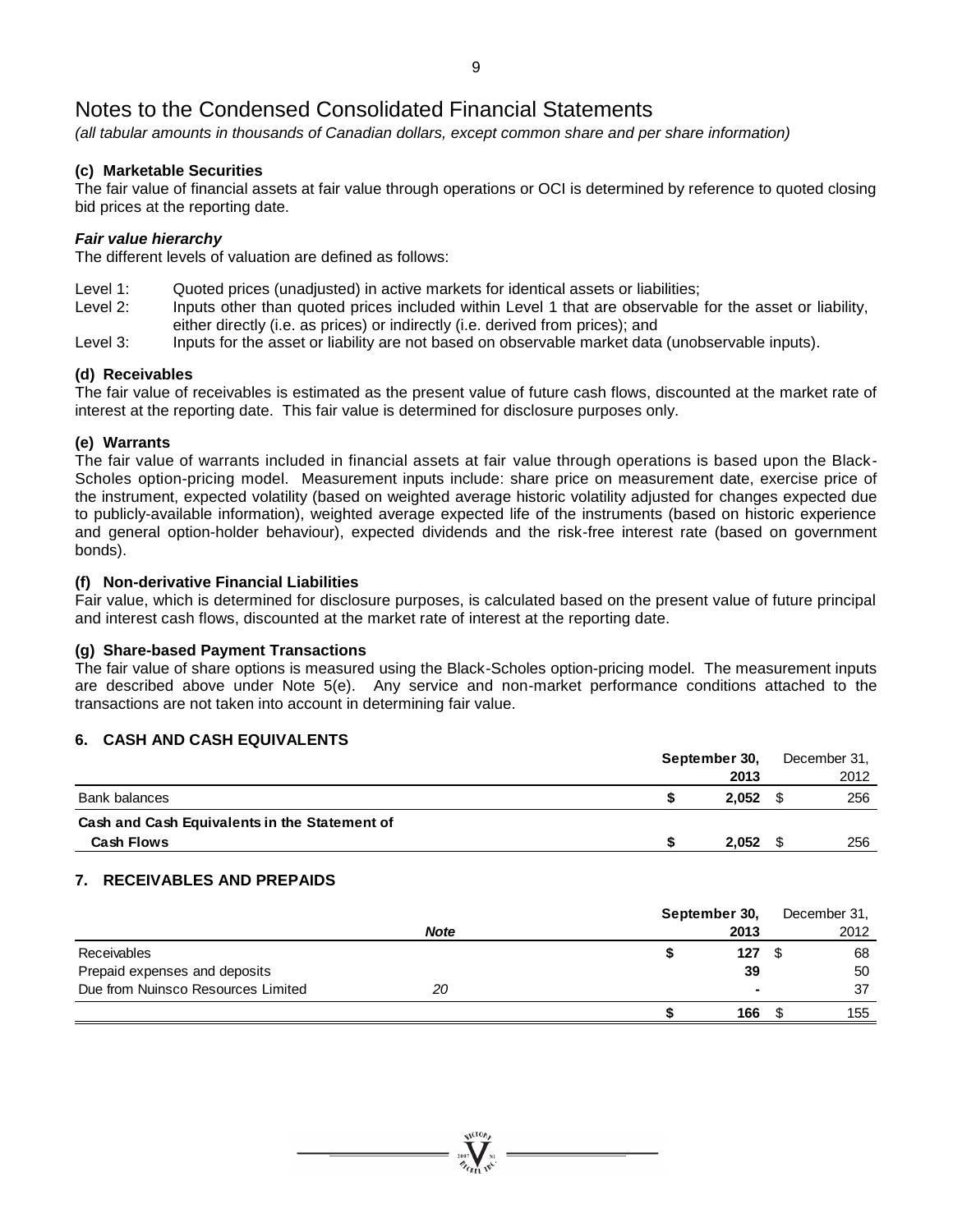*(all tabular amounts in thousands of Canadian dollars, except common share and per share information)*

# **8. MARKETABLE SECURITIES**

|                                                                                                             |   | September 30,  |  | December 31, |
|-------------------------------------------------------------------------------------------------------------|---|----------------|--|--------------|
|                                                                                                             |   | 2013           |  | 2012         |
| Financial assets at fair value through OCI:<br>Shares<br>Financial assets at fair value through operations: | S | 244            |  | 557          |
| Warrants                                                                                                    |   | $\blacksquare$ |  |              |
|                                                                                                             |   | 244            |  | 557          |

The Company records its portfolio of shares at available market prices with any difference in fair value compared with acquisition cost being recorded as gain or loss on financial assets at fair value through OCI.

The financial assets at fair value through operations consisted of warrants which were not publicly-traded. However, they are susceptible to valuation using the Black-Scholes option-pricing model, the inputs for which are readily determinable. Any change in fair value after initial recognition is recorded through the consolidated statement of operations as a gain or loss on financial assets at fair value in *Finance income* or *Finance costs* (Note 18). The warrants expired unexercised on April 21, 2013.

# **9. PROPERTY AND EQUIPMENT**

|                                      | Land and        |                          | <b>Equipment and</b> |                  |       |  |  |  |  |  |
|--------------------------------------|-----------------|--------------------------|----------------------|------------------|-------|--|--|--|--|--|
| Balance as at January 1, 2012        | <b>Building</b> | <b>7P Plant</b>          | <b>Vehicles</b>      | <b>Furniture</b> | Total |  |  |  |  |  |
| Cost                                 | \$<br>\$<br>83  | \$<br>٠                  | \$<br>32             | 1,211<br>\$      | 1,326 |  |  |  |  |  |
| <b>Accumulated Amortization</b>      | (6)             |                          | (11)                 | (32)             | (49)  |  |  |  |  |  |
| <b>Carrying Amount</b>               | 77              |                          | 21                   | 1,179            | 1,277 |  |  |  |  |  |
| Additions                            |                 |                          |                      | 200              | 200   |  |  |  |  |  |
| Disposals - cost                     |                 |                          | ۰                    | (52)             | (52)  |  |  |  |  |  |
| Disposals - accumulated amortization |                 |                          |                      | (17)             | (17)  |  |  |  |  |  |
| Amortization                         | (2)             | $\overline{\phantom{a}}$ | (6)                  | (10)             | (18)  |  |  |  |  |  |
| Balance as at December 31, 2012      |                 |                          |                      |                  |       |  |  |  |  |  |
| Cost                                 | 83              |                          | 32                   | 1,359            | 1,474 |  |  |  |  |  |
| <b>Accumulated Amortization</b>      | (8)             |                          | (17)                 | (25)             | (50)  |  |  |  |  |  |
| <b>Carrying Amount</b>               | 75              |                          | 15                   | 1,334            | 1,424 |  |  |  |  |  |
| Additions                            |                 | 1,088                    | 182                  | 160              | 1,430 |  |  |  |  |  |
| Amortization                         | (2)             |                          | (9)                  | (2)              | (13)  |  |  |  |  |  |
| Balance as at September 30, 2013     |                 |                          |                      |                  |       |  |  |  |  |  |
| Cost                                 | 83              | 1,088                    | 214                  | 1,519            | 2,904 |  |  |  |  |  |
| <b>Accumulated Amortization</b>      | (10)            |                          | (26)                 | (27)             | (63)  |  |  |  |  |  |
| <b>Carrying Amount</b>               | 73<br>S         | 1,088<br>S               | 188<br>S             | 1,492<br>S       | 2,841 |  |  |  |  |  |

7P Plant includes capital expenditures relating to the Seven Persons frac sand plant (the "7P Plant"); such expenditures include acquisition costs and plant improvement costs. The 7P Plant is in the process of being commissioned, is not available for use and is not being depreciated. Mobile equipment used in preparation of the plant is included in Vehicles and is being depreciated.

Equipment and furniture includes payments of \$1,485,000 related to the purchase of transformers and other electrical equipment; the equipment is not available for use and is not being depreciated; payments of \$100,000 were made in the second quarter of 2013 with an additional \$52,000 in the third quarter of 2013. On May 10, 2010, the Company entered into an agreement to purchase the equipment for the Minago project. The total price is US\$2,840,000 (Note 22).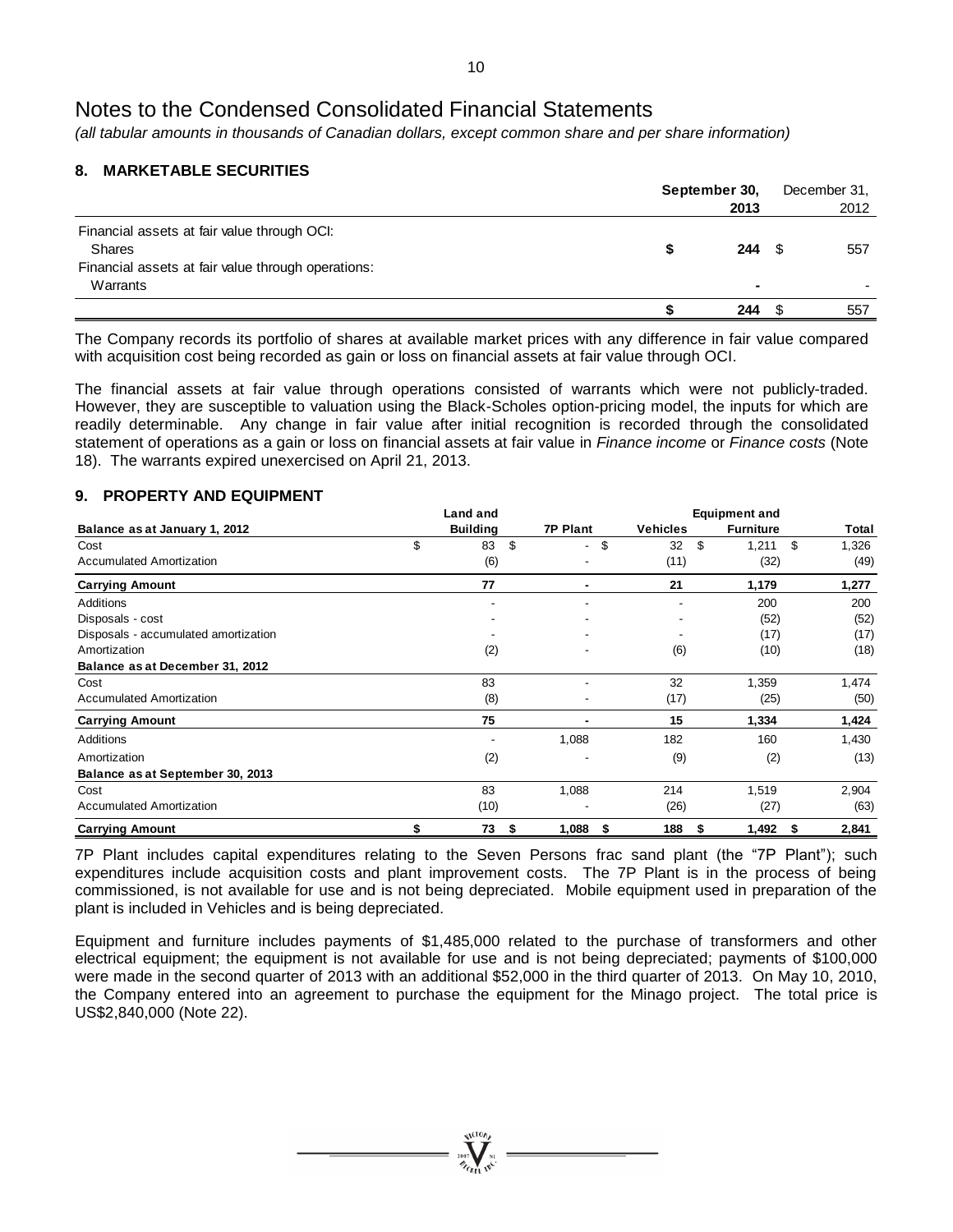*(all tabular amounts in thousands of Canadian dollars, except common share and per share information)*

|        | January 1,<br>2013 |     | Current<br>Expenditures |      | Recoveries | September 30,<br>2013 |
|--------|--------------------|-----|-------------------------|------|------------|-----------------------|
| Minago | \$<br>37,897 \$    |     | 695 \$                  |      | $(72)$ \$  | 38,520                |
|        | 37,897             | \$. | 695                     | - \$ | (72) \$    | 38,520                |
|        | January 1,         |     | Current                 |      |            | September 30,         |
|        | 2012               |     | <b>Expenditures</b>     |      | Recoveries | 2012                  |
| Minago | \$<br>35,571 \$    |     | $2,342$ \$              |      | $(50)$ \$  | 37,863                |
|        | \$<br>35,571       | \$  | $2,342$ \$              |      | $(50)$ \$  | 37,863                |

# **10. MINE PROPERTY AND DEVELOPMENT PROJECT**

Recoveries of \$72,000 (2012 - \$50,000) represent grants from the Manitoba Government.

The 100%-owned Minago project covers approximately 28,928 ha, through a combination of mining claims, mineral leases and a mineral exploration licence, on Manitoba's Thompson Nickel Belt. The property encompasses the Nose Deposit, which contains the entire current nickel mineral resource, and the North Limb, a zone of nickel mineralization with a known strike length of 1.5 kilometres located to the north of the Nose Deposit.

From 2006 to date, considerable work has been performed, including diamond drilling, metallurgical testing and engineering studies and all the studies required to complete the Environmental Impact Study which was filed in May 2010. As a result, in August 2011, the Company received its Environmental Act Licence. The results of the Minago Feasibility Study ("FS") were announced in December 2009 and improvements thereto announced in June 2010 and July 2011.

Five mineral claims totalling 691 ha located at the north end of the Company's existing Minago property package are subject to a maximum 2% net smelter return royalty with a 50% back-in right; these claims represent approximately 2.4% of the total Minago project.

The Minago project is not in production. Accordingly, the Minago project is not being depreciated. On September 19, 2011, the Company announced that the Board of Directors had approved the development of Minago and directed management to proceed with securing financing arrangements.

# **11. EXPLORATION AND EVALUATION PROJECTS**

Cumulative costs relating to the acquisition of mineral properties and E&E expenditures have been incurred on the following projects:

|            | January 1,<br>2013 |     | Current<br>Expenditures |            | Recoveries   | Proceeds |      | Excess September 30,<br>2013 |
|------------|--------------------|-----|-------------------------|------------|--------------|----------|------|------------------------------|
| Lac Rocher | \$<br>$7,317$ \$   |     | 35 $$$                  |            | $-$ \$       |          | - \$ | 7,352                        |
| Mel        | 7,421              |     | 37                      |            |              |          |      | 7,458                        |
| Lynn Lake  |                    |     | 8                       |            | (400)        | 392      |      |                              |
| Other      |                    |     | 4                       |            |              |          |      | 4                            |
|            | \$<br>14,738       | -\$ | 84                      | $\sqrt{3}$ | $(400)$ \$   | 392 $$$  |      | 14,814                       |
|            | January 1,         |     | Current                 |            |              | Excess   |      | September 30,                |
|            | 2012               |     | Expenditures            |            | Recoveries   | Proceeds |      | 2012                         |
| Lac Rocher | \$<br>$7,254$ \$   |     | 44 \$                   |            | - \$         |          | - \$ | 7,298                        |
| Mel        | 7,323              |     | 87                      |            |              |          |      | 7,410                        |
| Lynn Lake  | ٠                  |     | ٠                       |            | (1,450)      | 1,450    |      |                              |
|            | \$<br>14,577       | \$  | 131                     | \$         | $(1,450)$ \$ | 1,450    | \$   | 14,708                       |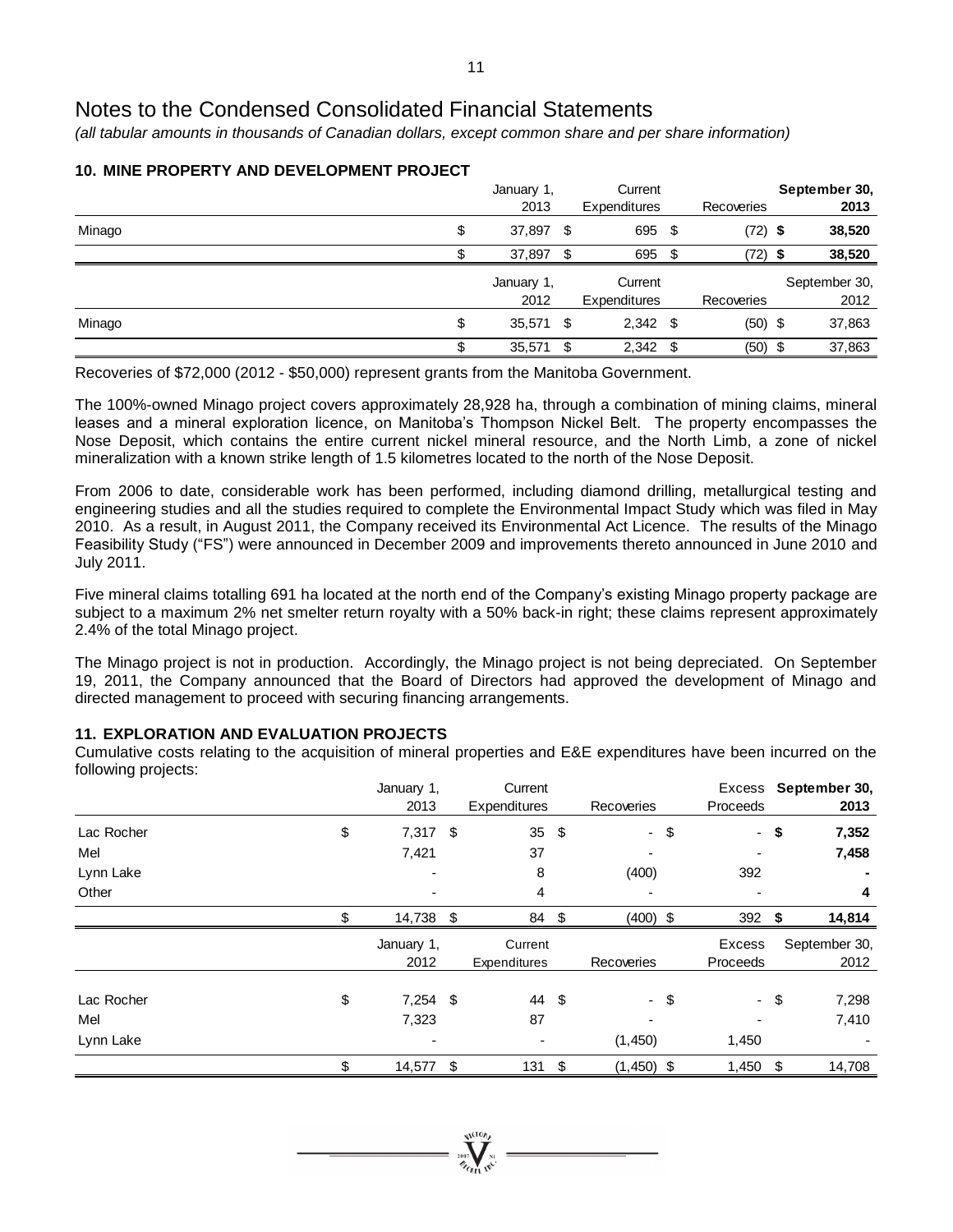*(all tabular amounts in thousands of Canadian dollars, except common share and per share information)*

The expenditures on the Lynn Lake property are shown net of cumulative option payments received; these include \$150,000 in September 2013 and \$125,000 in each of May and March 2013; \$1,000,000 in February 2012 and \$450,000 in August 2012. The excess proceeds of \$392,000 and \$1,450,000 for the nine months ended September 30, 2013 and 2012, respectively, represent the excess of consideration received under the option agreement above carrying value and are reflected in *Recovery of exploration and evaluation project* through operations.

# **Lac Rocher**

The Lac Rocher project, which is 100%-owned, is located 140 kilometres northeast of Matagami in northwestern Québec. The project is subject to a royalty of \$0.50 per ton on any ores mined and milled from the property and a 2% NSR described below.

In 2007, the Company began environmental work in support of obtaining a permit for the Lac Rocher deposit in order to extract and direct-ship mineralized material to an offsite mill for processing. A 12-hole, 1,500 metre drill program was also completed to test for extensions to the nickel sulphide mineralization and to provide metallurgical samples for the Preliminary Economic Assessment ("PEA") to determine the near-term production and cash generation potential of the project.

Metallurgical testing of the massive sulphide mineralization from the deposit was completed in December, 2007. In February, 2008, the Company announced the results from metallurgical testing of the disseminated sulphide zone and they were incorporated into the PEA completed in November 2008. The Company completed the construction of an access road in the third quarter of 2009 and performed diamond drilling to provide geotechnical data for portal and ramp development.

The Lac Rocher property is subject to a discovery incentive plan (the "DIP") to reward certain individuals involved in the discovery of Lac Rocher with a 2% NSR for mines that were discovered on certain properties prior to the expiry of the DIP. The NSR is payable only on revenues earned after recovery of all development costs for any mine on the property. The terms of the DIP provide the Company with a right of first refusal on any proposed disposition of the NSR. In addition, the DIP contains put/call provisions under which the Company may be required to purchase, or may exercise an option to purchase, the NSR at the value of its discounted cash flows, as defined therein. The Lac Rocher property is the only property subject to the DIP. As the Lac Rocher property is not yet in production, no royalties are currently payable.

# **Mel**

Effective August 27, 1999, Nuinsco Resources Limited ("Nuinsco") (the predecessor entity of Victory Nickel) entered into an option agreement (the "Agreement") with Inco Limited (predecessor to CVRD Inco Limited, now Vale) for the exploration and development of Vale's Mel properties (the "Mel Properties") located in the Thompson area of northern Manitoba. Pursuant to the Agreement, sufficient expenditures have been incurred to earn a 100% interest in the Mel Properties, and in 2007 the Company exercised its option to acquire such interest. Vale had the right to earn back a 51% interest by incurring expenditures of \$6,000,000 over a four-year period. On September 14, 2010, Vale notified the Company that it would not exercise this back-in right. In accordance with the terms of the agreement with Vale, they now are entitled to a 10% royalty on "distributable earnings" as defined in the agreement. Distributable earnings is defined as net revenue less operating expenses, before federal and provincial income taxes, after provincial mining taxes and less aggregate pre-production capital but before depreciation.

Also under the Agreement, Vale has a contractual obligation to mill ore mined from the Mel deposit at its cash cost plus 5% (provided that the product meets Vale specifications and that Vale has sufficient mill capacity).

The re-evaluation of the Mel dataset is continuing for both the drill hole data on the Mel deposit and the considerable drilling (111 drill holes) conducted on the claims portion of the property. The study has included reinterpretation of the geological context in order to evaluate new or under-tested target areas for future work and that can be incorporated into further, more refined, modelling of the Mel resource. No fieldwork was conducted during 2012 or in 2013 to date.

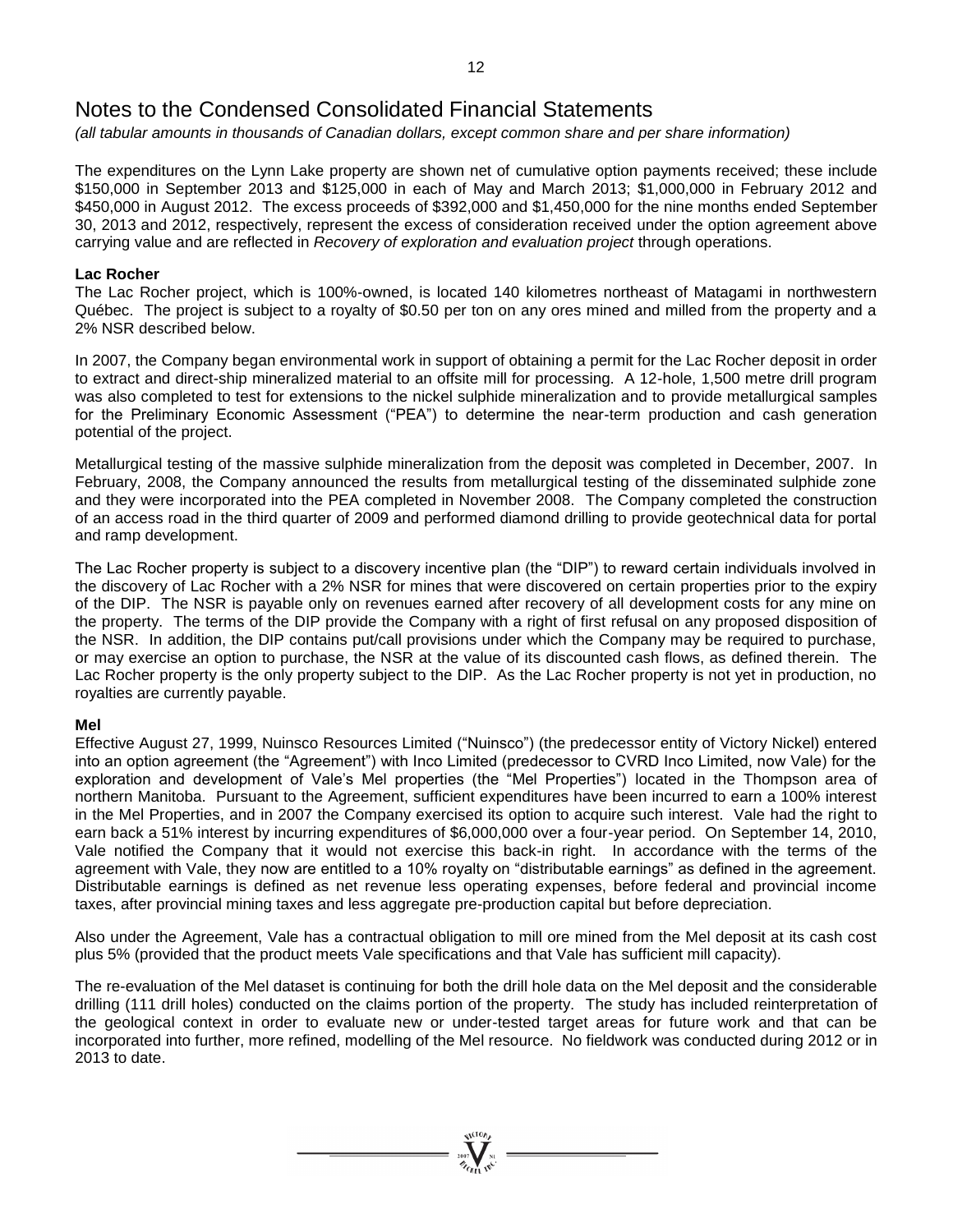*(all tabular amounts in thousands of Canadian dollars, except common share and per share information)*

# **Lynn Lake**

The Company owns a 100% right, title and interest in the Lynn Lake nickel property ("Lynn Lake"), covering approximately 600 ha in northern Manitoba. The Lynn Lake property is subject to an option agreement with Prophecy Platinum Corp. ("Prophecy Platinum"). The Company received \$1,000,000 in February 2012; on August 8, 2012, the Company received \$450,000 from Prophecy Platinum in consideration for removal of the remaining exploration expenditure condition from the Lynn Lake option agreement and has received all payments scheduled under the option agreement to December 31, 2012. Accordingly, under the original agreement, the sole remaining condition for the Lynn Lake property to transfer to Prophecy Platinum was the \$1,000,000 option payment which was originally due from Prophecy Platinum by March 1, 2013.

On March 1, 2013, the Company agreed to an additional amendment to the option agreement which allows Prophecy Platinum to make a series of payments through 2013 and 2014 aggregating \$1,125,000 in satisfaction of the remaining option conditions. On March 1, 2013, the Company received the first payment of \$125,000, \$125,000 was received in May 2013 and \$150,000 in September 2013; \$175,000 remains due by the end of 2013 with an additional \$550,000 being payable by August 29, 2014. Upon receipt of the final option payment in 2014, the Company will transfer ownership of Lynn Lake to Prophecy Platinum.

Failure on the part of Prophecy Platinum (if not cured by Prophecy Coal Corp.; the option agreement was assigned by them to Prophecy Platinum with the Company's consent) to meet any of the terms will result in cancellation of the option on the property and it will revert to the Company.

# **Victory Silica**

On June 19, 2012, the Company announced a new initiative through the creation of Victory Silica and the hiring of Ken Murdock as the CEO. The objective is to establish VSL as a supplier of premium frac sand prior to commencing frac sand production from the Minago project. Presently, VSL is in the pre-operation phase and costs have been expensed through operations as *Victory Silica pre-operating costs*. Capital equipment being used to prepare the 7P Plant has been capitalized and is being amortized; other capital is not in use and is not being amortized.

# **Impairment and Pre-exploration Costs**

There were no writedowns of projects or pre-exploration costs recorded in the three and nine months ended September 30, 2013 or 2012.

# **12. TRADE AND OTHER PAYABLES**

|                                       |              | September 30, |      |      | December 31, |
|---------------------------------------|--------------|---------------|------|------|--------------|
|                                       | <b>Notes</b> |               | 2013 |      | 2012         |
| Trade payables                        |              |               |      |      |              |
| Mine property and development project |              | S             | 73   | - \$ | 293          |
| Exploration and evaluation projects   |              |               | 5    |      | 3            |
| Non-project related                   |              |               | 535  |      | 84           |
| <b>Accrued liabilities</b>            |              |               |      |      |              |
| Mine property and development project |              |               | 72   |      | 2            |
| Exploration and evaluation projects   |              |               |      |      |              |
| Non-project related                   |              |               | 93   |      | 160          |
| Lease obligations - current portion   | 14           |               | 40   |      | 8            |
| Due to Nuinsco Resources Limited      |              |               |      |      |              |
| Under the Management Agreement        | 20           |               | 76   |      |              |
| Commitment fees                       | 13           |               | 9    |      |              |
|                                       |              |               | 905  | S    | 551          |

Non-project related trade payables include \$263,000 of capital equipment purchases, \$205,000 of pre-operating costs; non-project related accrued liabilities include \$21,000 of capital equipment purchases, \$25,000 of preoperating costs and lease obligations – current portion includes \$33,000 all related to Victory Silica.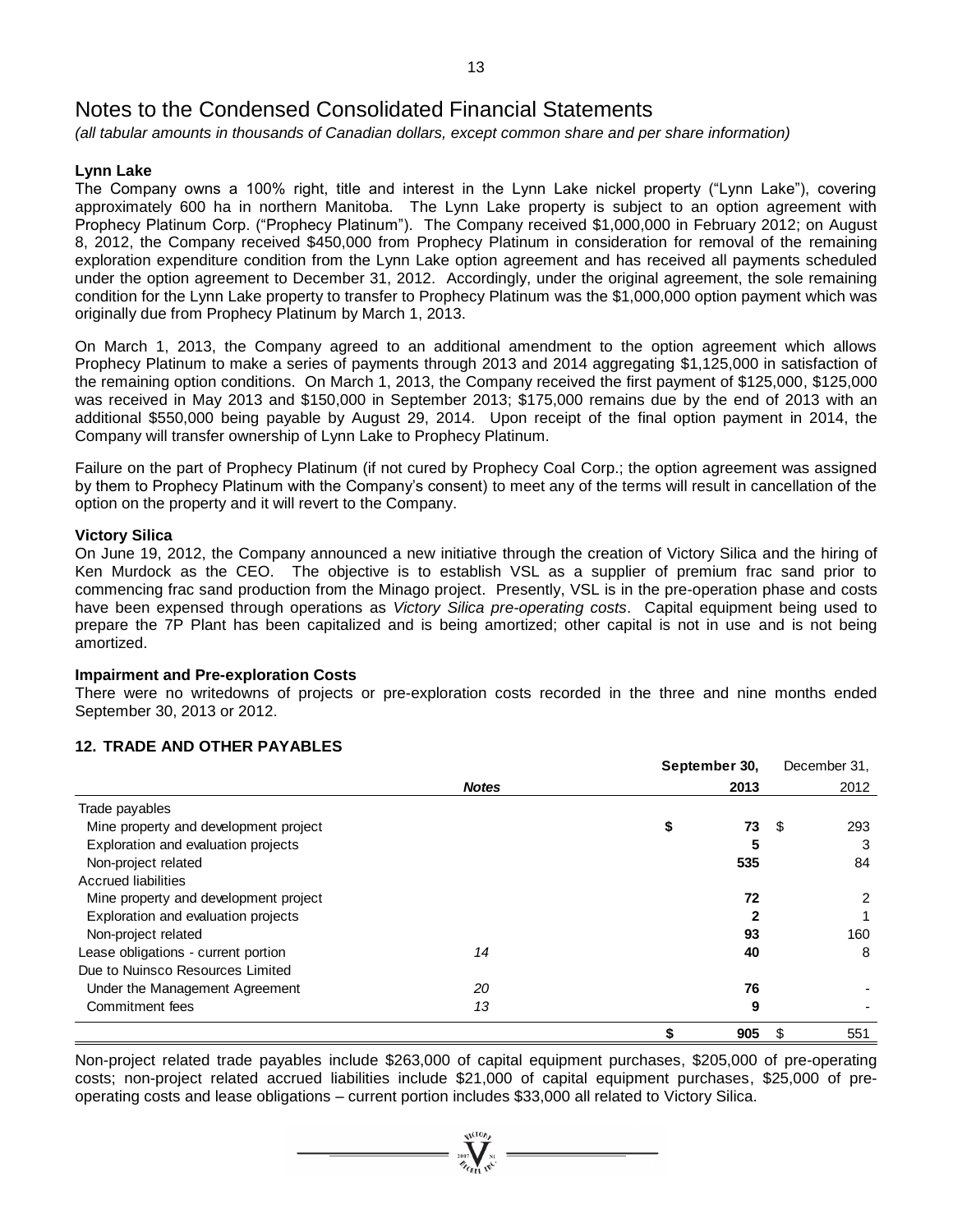*(all tabular amounts in thousands of Canadian dollars, except common share and per share information)*

# **13. LOANS AND BORROWINGS**

|                                                   |             | September 30,       | December 31. |
|---------------------------------------------------|-------------|---------------------|--------------|
|                                                   | <b>Note</b> | 2013                | 2012         |
| Advance for working capital                       |             | \$<br>1,000<br>- \$ | 1,000        |
| Advance under Amended Loan for standby commitment |             | 1,207               |              |
| Aggregate advances                                |             | 2,207               | 1,000        |
| Accrued interest payable                          |             |                     | -9           |
|                                                   |             | 2,207               | 1,009        |
| Less: settled in Units of Victory Nickel          | 15          | (1, 207)            |              |
| Less: unamortized loan fees                       |             | (233)               | (1)          |
|                                                   |             | 767                 | 1,008        |
| Less: loans and borrowings - current portion      |             | (725)               | (1,000)      |
| Loans and borrowings - long-term portion          |             | 42                  | \$<br>8      |

In 2012, the Company entered into a loan agreement for \$1,000,000 with Nuinsco (the "Lender"). The loan was amended and restated on March 25, 2013 (the "Amended Loan") to up to \$3,000,000 with the additional amount being available to fund capital expenditures relating to the 7P Plant. The Amended Loan bears interest at 12% per annum and matures on January 31, 2015; the loan is secured by equipment and a general security agreement over the assets of the Company. At the option of the Lender, and under certain circumstances, the Lender can elect to receive prepayment of the loan from up to \$1,000,000 of the proceeds of the Lynn Lake option payments originally due by March 1, 2013. Accordingly, \$725,000 of the loan has been classified as a current liability due within one year since this matches the Lynn Lake option payments which are available to be diverted to the Lender at their option under the Amended Loan.

Prior to June 1, 2014, the Lender has the right to convert the outstanding balance of the Amended Loan into a limited participating interest (the "Conversion") whereby the Lender is entitled to receive a share of cash flows earned from the sale of frac sand from the 7P Plant. The Lender's participation is capped at \$10,000,000, with a minimum of \$7,500,000, and is subject to adjustment under certain circumstances. On Conversion, the Amended Loan would be considered paid in full. The Lender had also agreed to backstop an equity issue, if any was announced, with cash or by converting a portion of the Amended Loan into shares, at the Lender's option to an amount up to \$1,500,000 under certain circumstances. On June 14, 2013, the Company announced a rights offering for existing shareholders to raise gross proceeds of up to approximately \$2,700,000 (see Note 15). The rights offering closed on July 30, 2013 and raised gross proceeds of \$2,400,000 which included the backstop provided by the Lender in cash of \$1,207,584. This has capped the Amended Loan at \$2,707,584 and reduced the amount available to be drawn down to \$500,000. Upon exercise of the backstop, Nuinsco increased its shareholding in the Company to approximately 12.24%, thereby becoming a related party of the Company.

The Company was to pay, with shares, an arrangement fee of up to \$300,000 plus a commitment fee of 1.5% per annum on unutilized balances. Commitment fees of \$3,000 and \$9,000 for the three and nine months ended September 30, 2013 have been accrued and are included in *Finance costs* in Note 18; shares will be issued upon the final advance under the loan terms. Effective March 2013, the Company issued 5,681,818 shares in satisfaction of the arrangement fee at that time of \$250,000; an additional 789,294 shares with a stated value of \$20,758 were issued in August 2013 under the loan terms related to the backstop of the rights offering; this satisfies the arrangement fee in full. These amounts, along with other loan fees, are being amortized as interest expense using the effective interest rate method; in the three and nine months ended September 30, 2013, \$43,000 and \$90,000 were amortized as interest expense and \$30,000 and \$99,000 interest was paid to the Lender in the respective periods. The payment in the first quarter included \$9,000 which was accrued in 2012.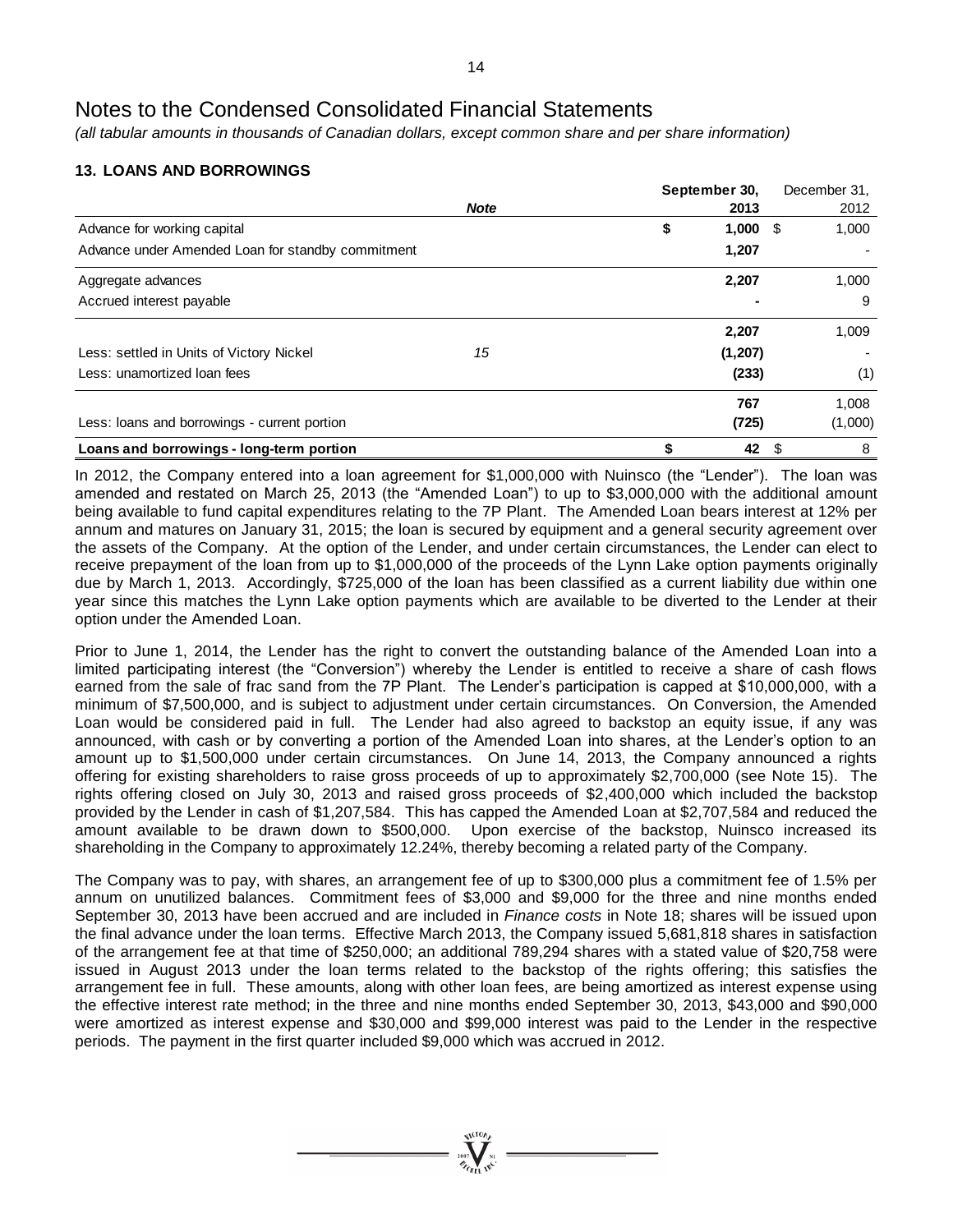*(all tabular amounts in thousands of Canadian dollars, except common share and per share information)*

# **14. LEASE OBLIGATIONS**

|                                               |             | September 30, |      |  |  |  |
|-----------------------------------------------|-------------|---------------|------|--|--|--|
|                                               | <b>Note</b> |               | 2013 |  |  |  |
| Vehicles:                                     |             |               |      |  |  |  |
| Total present value of minimum lease payments |             | S             | 182  |  |  |  |
| Principal payments                            |             |               | (13) |  |  |  |
|                                               |             |               | 169  |  |  |  |
| Lease obligations - current portion           | 12          |               | (40) |  |  |  |
| Lease obligations - long-term                 |             |               | 129  |  |  |  |
|                                               |             |               |      |  |  |  |

The Company has finance lease obligations for equipment in use at the 7P Plant. The future minimum lease payments are as follows:

|                                      | September 30, |
|--------------------------------------|---------------|
|                                      | 2013          |
| Less than 1 year                     | 50            |
| Between 1 and 5 years                | 142           |
| Total minimum lease payments payable | 192           |

# **15. CAPITAL AND OTHER COMPONENTS OF EQUITY**

# **Share Capital**

#### *Authorized*

The Company is authorized to issue an unlimited number of common shares.

# *Number of shares issued and outstanding*

The issued and outstanding common shares for the nine months ended September 30, 2013 are as follows:

|                                        |              |               |                          |     |          |     |                          |          |                          |                                 |                                |     | Other                    |   |         |
|----------------------------------------|--------------|---------------|--------------------------|-----|----------|-----|--------------------------|----------|--------------------------|---------------------------------|--------------------------------|-----|--------------------------|---|---------|
|                                        |              | Number of     | Gross<br>Proceeds/       |     | Non-cash |     | Share                    | Income   |                          | Flow-Through                    | Finder's<br>Unit               |     | Warrants<br>and          |   | Share   |
|                                        | <b>Notes</b> | <b>Shares</b> | Consideration            |     | Items    |     | <b>Issue Costs</b>       | Taxes    |                          | Premium                         | Warrants                       |     | Options                  |   | Capital |
| Balance as at January 1, 2013          |              | 397,347,042   |                          |     |          |     |                          |          |                          |                                 |                                |     |                          | S | 47,683  |
| Issue of common shares for liabilities | (a)          | 4.720.000 \$  | $\sim$                   | \$  | 118 \$   |     | (5)                      | \$       | $\overline{2}$           | -\$<br>$\overline{\phantom{a}}$ | \$<br>$\overline{\phantom{a}}$ | \$  |                          |   | 115     |
| Issue of common shares for cash        | (b)          | 44,178,500    | 2,209                    |     |          |     | (12)                     |          | 3                        | -                               |                                |     | ۰                        |   | 2,200   |
| Issue of common shares for loan fee    | (c)          | 5,681,818     |                          |     | 250      |     | $\overline{\phantom{a}}$ |          |                          | -                               |                                |     |                          |   | 250     |
| Issue of shares under Share Bonus Plan | (d)          | 367,500       | $\overline{\phantom{a}}$ |     | 17       |     | $\overline{\phantom{a}}$ |          | $\overline{\phantom{a}}$ | -                               |                                |     | $\overline{\phantom{a}}$ |   | 17      |
| Issue of shares under Share Bonus Plan | (e)          | 1,180,000     |                          |     | 41       |     | $\overline{\phantom{a}}$ |          |                          |                                 |                                |     |                          |   | 41      |
| Issue of common shares and warrants    |              |               |                          |     |          |     |                          |          |                          |                                 |                                |     |                          |   |         |
| under rights offering                  | († )         | 100,000,000   | 2.400                    |     |          |     | (375)                    |          | 101                      |                                 |                                |     | (733)                    |   | 1,393   |
| Issue of common shares for loan fee    | (q)          | 789,294       |                          |     | 21       |     | -                        |          |                          |                                 |                                |     |                          |   | 21      |
| Issue of shares under Share Bonus Plan | (h)          | 266,666       | $\overline{\phantom{0}}$ |     | 8        |     | -                        |          |                          |                                 |                                |     |                          |   | 8       |
| Issue of common shares and warrants    |              |               |                          |     |          |     |                          |          |                          |                                 |                                |     |                          |   |         |
| under private placement                | (i)          | 12,500,000    | 300                      |     | ۰        |     | (21)                     |          | 6                        | $\overline{\phantom{a}}$        | $\overline{\phantom{a}}$       |     | (106)                    |   | 179     |
| Balance as at September 30, 2013       |              | 567,030,820   | 4,909                    | -\$ | 455      | \$. | (413)                    | <b>S</b> | 112                      | ۹.                              |                                | \$. | (839)                    |   | 51,907  |

(a) In January 2013, the Company issued 4,720,000 shares to satisfy \$118,000 in accounts payable owing to a vendor for settlement of outstanding amounts owed by the Company.

(b) In March 2013, the Company entered into a private placement with a key investor and issued 44,178,500 shares at \$0.05 per share generating gross proceeds of approximately \$2,209,000.

(c) Effective March 2013, the Company issued 5,681,818 shares to satisfy \$250,000 of the arrangement fee then outstanding on the Amended Loan.

(d) In April 2013, the Company issued 367,500 shares under the Share Bonus Plan to an employee.

(e) In July 2013, the Company issued 1,180,000 shares under the Share Bonus Plan to senior officers of the Company.

(f) On June 14, 2013, the Company announced the terms of a rights offering to existing shareholders to raise gross proceeds of up to approximately \$2,700,000. The offering closed on July 30, 2013 and raised gross proceeds of \$2,400,000 (excluding any potential proceeds from the exercise of the warrants). Accordingly, the

 $\sum_{i=0}^{\sqrt{100}h_i}$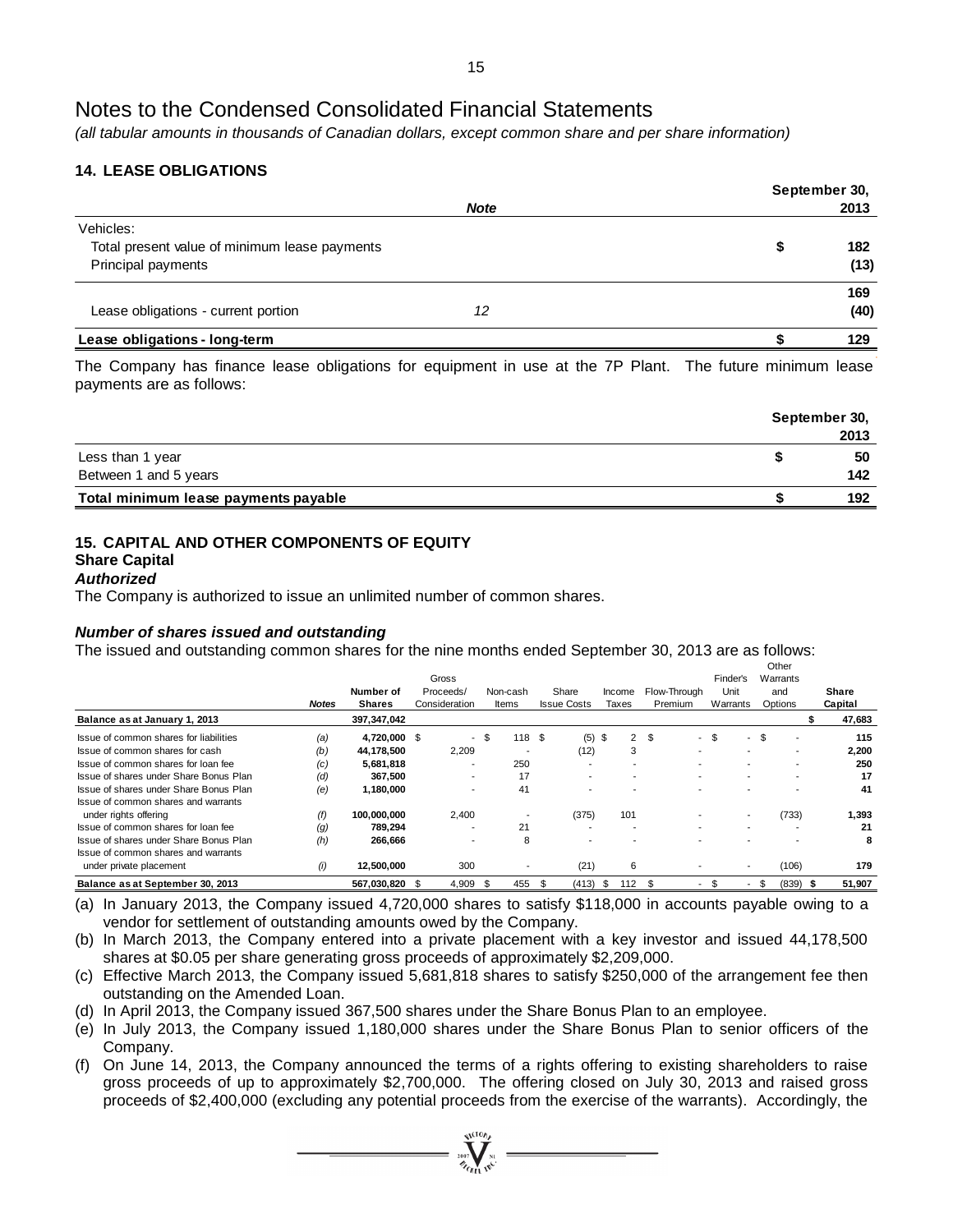*(all tabular amounts in thousands of Canadian dollars, except common share and per share information)*

Company issued 100,000,000 shares and 100,000,000 share purchase warrants. Each warrant entitles the holder to purchase one common share at a price of \$0.035 during the 12-month period beginning July 31, 2014.

- (g) In August 2013, the Company issued 789,294 shares with a stated value of \$20,758 for the arrangement fee under the terms related to the backstop of the rights offering (Note 13).
- (h) In September 2013, the Company issued 266,666 shares under the Share Bonus Plan to an officer and employee of the Company.
- (i) In September 2013, the Company entered into a private placement and issued 12,500,000 shares and 12,500,000 share purchase warrants at \$0.024 per share generating gross proceeds of \$300,000. Each warrant entitles the holder to purchase one common share at a price of \$0.035 for two years from issue date.

#### **Share Incentive Plan**

The Company has a Share Incentive Plan which includes a Share Purchase Plan and a Share Bonus Plan. Both are described fully in the Company's 2012 Audited Consolidated Financial Statements.

#### **Shareholder Rights Plan**

The Company has a Shareholder Rights Plan which is described fully in the Company's 2012 Audited Consolidated Financial Statements.

#### **Accumulated Other Comprehensive Income or (Loss) ("AOCI")**

AOCI is comprised of the following separate components of equity:

#### *Net change of financial assets at fair value through OCI*

This comprises the cumulative net change in the fair value of financial assets at fair value through OCI.

#### *Income tax on other comprehensive income*

This comprises the amount of income tax determined to be required on the cumulative net change in the fair value of financial assets at fair value through OCI.

# **16. EARNINGS (LOSS) PER SHARE**

The calculation of basic and diluted earnings (loss) per share ("EPS") for the three and nine months ended September 30, 2013 and 2012 was based on the information in the table below.

|                                                                                                 | Three months ended<br>September 30, |  |                         |    |                           | Nine months ended<br>September 30, |  |
|-------------------------------------------------------------------------------------------------|-------------------------------------|--|-------------------------|----|---------------------------|------------------------------------|--|
|                                                                                                 | 2013                                |  | 2012                    |    | 2013                      | 2012                               |  |
| Balance as at beginning of period                                                               | 453,475,000                         |  | 395,807,000             |    | 397,347,000               | 395,807,000                        |  |
| Effect of shares issued to settle liabilities<br>Effect of shares issued for private placements | 1,630,000                           |  |                         |    | 4,444,000<br>31,666,000   |                                    |  |
| Effect of shares issued for loan fees<br>Effect of shares issued under rights offering          | 541,000<br>68,478,000               |  |                         |    | 4,121,000<br>22,993,000   |                                    |  |
| Effect of shares issued under Share Bonus Plan                                                  | 46,000                              |  |                         |    | 672,000                   |                                    |  |
| Weighted average number of common shares<br>as at end of period - Basic                         | 524,170,000                         |  | 395,807,000             |    | 461,243,000               | 395,807,000                        |  |
| Effect of options granted and outstanding<br>Effect of warrants issued and outstanding          | 100,000                             |  |                         |    | 497,000                   | 29,000                             |  |
| Weighted average number of common shares<br>as at end of period - Diluted                       | 524,270,000                         |  | 395,807,000             |    | 461,740,000               | 395,836,000                        |  |
| Number of options excluded<br>Number of warrants excluded                                       | 31,566,000<br>112,500,000           |  | 29,751,500<br>4,804,786 |    | 31,169,000<br>112,500,000 | 29,722,500<br>4,804,786            |  |
| Net (loss) income attributable to shareholders                                                  | (521) \$                            |  | 60 \$                   |    | $(1,265)$ \$              | (44)                               |  |
| Basic (loss) earnings per share                                                                 | $(0.00)$ \$                         |  | $0.00$ \$               |    | $(0.00)$ \$               | (0.00)                             |  |
| Diluted (loss) earnings per share                                                               | $(0.00)$ \$                         |  | 0.00                    | \$ | $(0.00)$ \$               | (0.00)                             |  |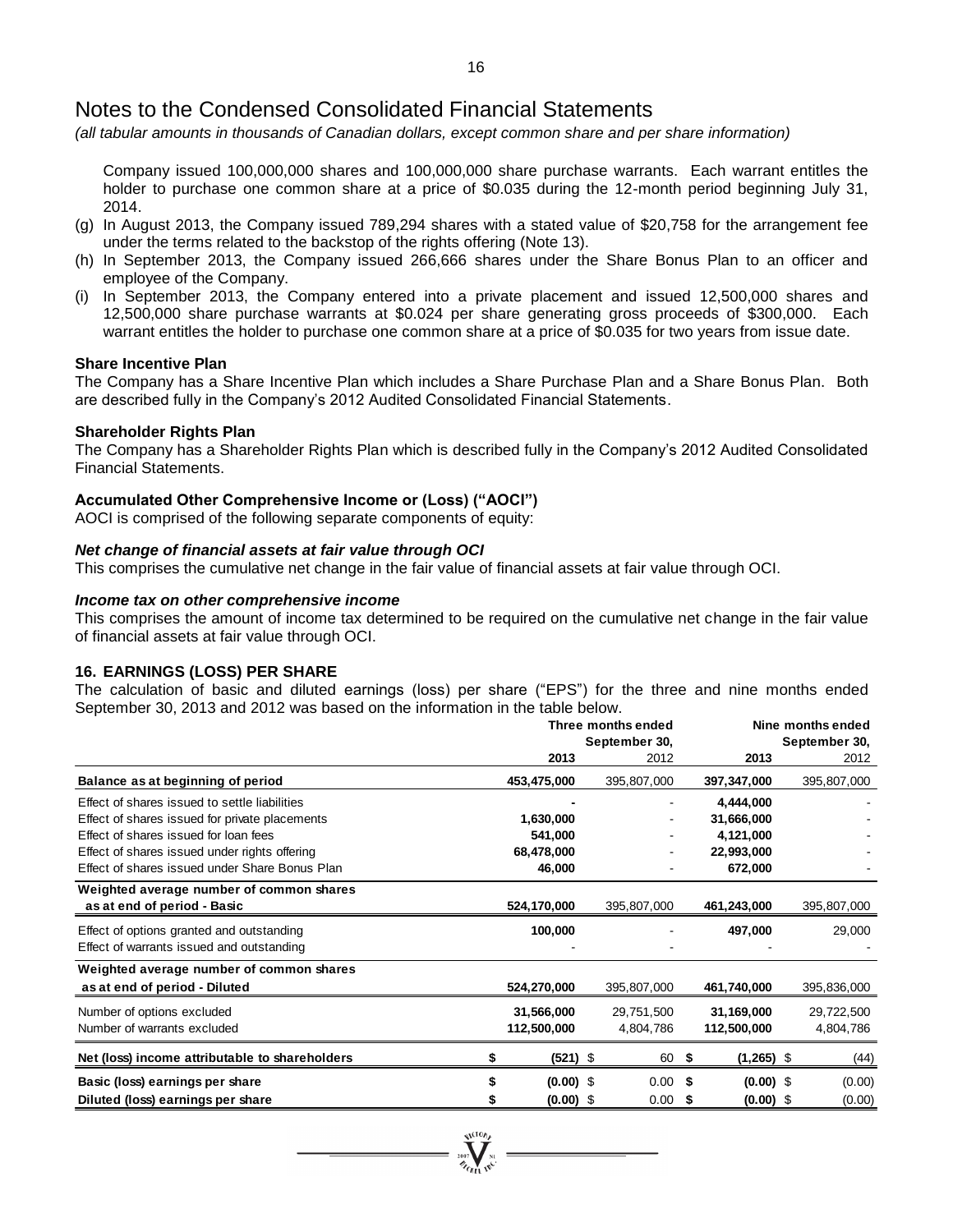*(all tabular amounts in thousands of Canadian dollars, except common share and per share information)*

The effect of adjustments to the weighted average number of common shares would be anti-dilutive when the Company incurs losses. The table above provides the weighted average number of shares on a diluted basis for periods where losses are incurred for information only. The average market value of the Company's shares for purposes of calculating the dilutive effect of share options is based on quoted market prices for the respective periods during which the options were outstanding.

There have been no share issuances subsequent to the end of the period which would have had a significant effect on the EPS.

# **17. SHARE-BASED PAYMENTS**

#### **Description of the Share-based Payment Arrangements**

The Company's share-based payment arrangements are described in Note 18 to the Company's 2012 Audited Consolidated Financial Statements.

# *Stock Option Plan (equity-settled)*

As at September 30, 2013, the Company had 53,388,000 common shares available for the granting of future options (December 31, 2012 – 30,951,000 common shares). Options are exercisable at the closing market price of the shares at the date prior to grant. The Company does not have any cash-settled transactions.

# *Share purchase warrants (equity-settled)*

Pursuant to the rights offering which closed on July 30, 2013, the Company issued 100,000,000 warrants. The Company also issued 12,500,000 warrants pursuant to a private placement on September 19, 2013. The Company does not have any cash-settled transactions.

#### *Share Bonus Plan*

The terms of the Share Bonus Plan are set out in Note 16 to the Company's 2012 Audited Consolidated Financial Statements.

# **Terms and Conditions of Share-based Payment Arrangements**

#### *Stock Option Plan and Share purchase warrants*

The terms and conditions relating to the grants of the Company's Stock Option Plan are set out in Note 18 to the Company's 2012 Audited Consolidated Financial Statements. The Company's share purchase warrants issued with the rights offering are exercisable on July 31, 2014 and expire on July 31, 2015. The Company's share purchase warrants issued pursuant to the private placement are exercisable on issue and expire on September 19, 2015.

# **Disclosure of Share-based Payment Arrangements**

# *Stock Option Plan*

The number and weighted average exercise prices of options are as follows:

|                                       |               |                          |                        | weighted     |  |  |  |
|---------------------------------------|---------------|--------------------------|------------------------|--------------|--|--|--|
|                                       |               | <b>Number of options</b> | average exercise price |              |  |  |  |
|                                       | September 30. | December 31.             | September 30,          | December 31, |  |  |  |
| As at and for the periods ended       | 2013          | 2012                     | 2013                   | 2012         |  |  |  |
| Outstanding as at beginning of period | 28,651,500    | 27,074,736               | $0.13$ \$              | 0.28         |  |  |  |
| Granted                               | 8,920,000     | 8.050.000                | 0.03                   | 0.05<br>- 35 |  |  |  |
| Expired                               | (5,905,250)   | $(6,473,236)$ \$         | 0.31                   | 0.65<br>- \$ |  |  |  |
| Outstanding as at end of period       | 31,666,250    | 28.651.500               | 0.08                   | 0.13         |  |  |  |
| Exercisable as at end of period       | 29,006,250    | 26,426,500               | 0.08                   | 0.15         |  |  |  |

**Weighted**

There were no options exercised during 2013 or 2012.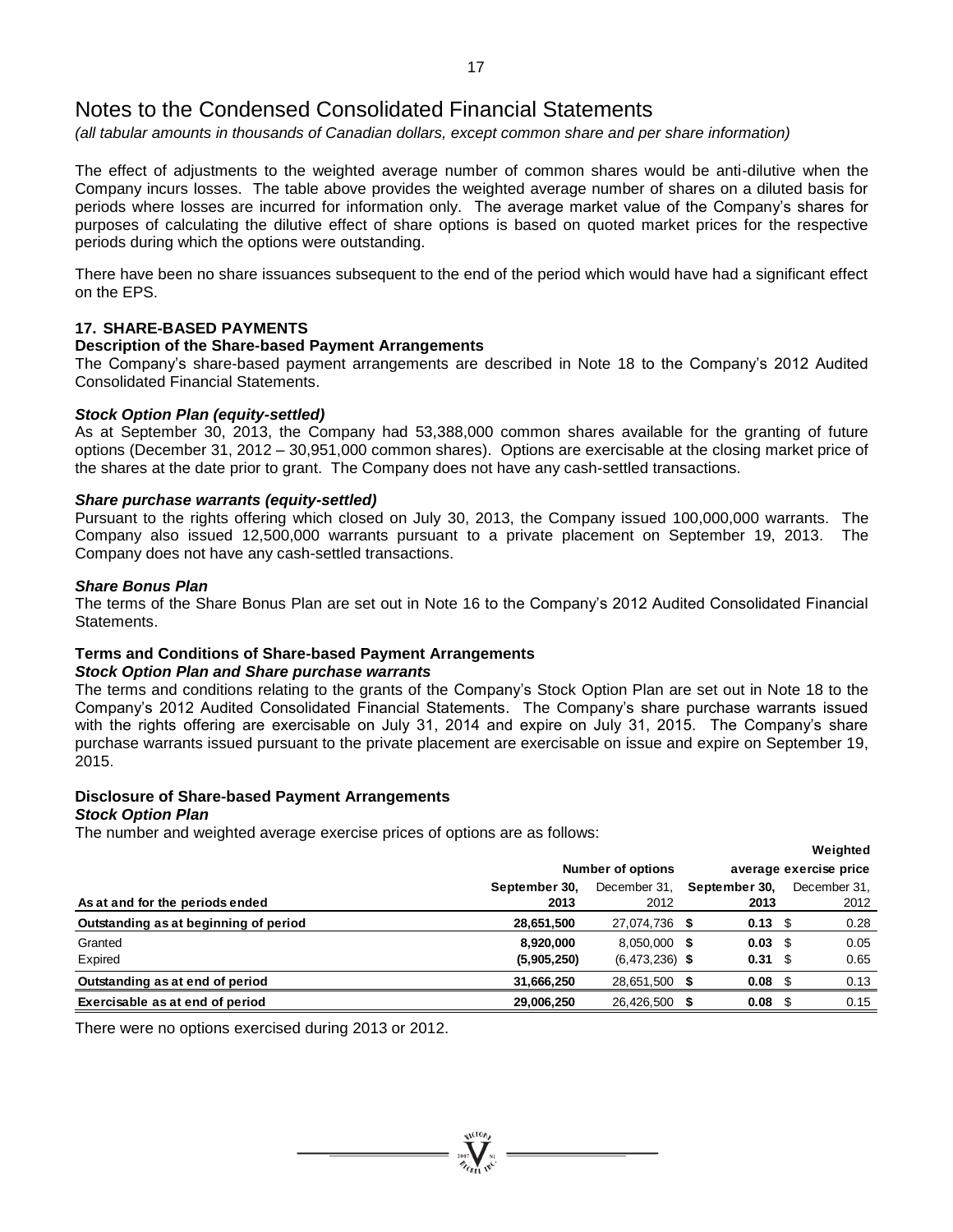*(all tabular amounts in thousands of Canadian dollars, except common share and per share information)*

|                          | Number of options outstanding | Weighted average remaining<br>contractual life (years) |                          |              |  |
|--------------------------|-------------------------------|--------------------------------------------------------|--------------------------|--------------|--|
|                          | September 30.                 | December 31,                                           | September 30,            | December 31, |  |
| As at                    | 2013                          | 2012                                                   | 2013                     | 2012         |  |
| Range of exercise prices |                               |                                                        |                          |              |  |
| \$0.025 to \$0.05        | 20,635,000                    | 12.315.000                                             | 3.48                     | 3.31         |  |
| \$0.06 to \$0.14         | 4,247,500                     | 5,322,500                                              | 2.59                     | 2.86         |  |
| \$0.15 to \$0.16         | 5,190,000                     | 5.490.000                                              | 1.26                     | 2.01         |  |
| \$0.17 to \$0.25         | 1,593,750                     | 1.593.750                                              | 0.32                     | 1.07         |  |
| \$0.26 to \$0.32         | -                             | 2,956,250                                              | $\overline{\phantom{0}}$ | 0.34         |  |
| \$0.33 to \$0.50         | -                             | 974.000                                                | ۰                        | 0.40         |  |
|                          | 31,666,250                    | 28,651,500                                             | 2.84                     | 2.45         |  |

Additional disclosures relating to the Company's options are as follows:

|                                                                                                                          |                          | Three months ended<br>September 30, |                      | Nine months ended<br>September 30, |                          |              |                    |
|--------------------------------------------------------------------------------------------------------------------------|--------------------------|-------------------------------------|----------------------|------------------------------------|--------------------------|--------------|--------------------|
|                                                                                                                          | 2013                     |                                     | 2012                 |                                    | 2013                     |              | 2012               |
| Number of options granted during the period                                                                              | 1.100.000<br>\$0.025 and |                                     |                      |                                    | 8.920.000<br>\$0.025 and |              | 8,050,000          |
| Weighted average fair value of options granted at grant date<br>Number of options subject to vesting as at end of period | \$0.03<br>2,660,000      |                                     | n/a<br>2.225,000     |                                    | \$0.03\$<br>2,660,000    |              | 0.035<br>2,225,000 |
| Share-based payment expense - vesting options<br>Share-based payment expense - extended options                          | 24<br>21                 | \$<br>-\$                           | 19<br>$\blacksquare$ | \$<br>- 55                         | 167<br>21                | - \$<br>- \$ | 243                |
| Unvested options not yet charged to operations                                                                           | 39                       | \$                                  | 58                   | - 5                                | 39                       | - \$         | 58                 |

#### *Share purchase warrants*

There were no warrants outstanding as at December 31, 2012; all warrants were issued during the three months ended September 30, 2013.

|                                       |            |               |             |                           |                                                   |               | Weighted     |  |
|---------------------------------------|------------|---------------|-------------|---------------------------|---------------------------------------------------|---------------|--------------|--|
|                                       |            |               |             | average exercise price    |                                                   |               |              |  |
|                                       |            | September 30, |             |                           |                                                   |               | December 31, |  |
| Date Issued                           | Life       | 2013          | 2012        |                           | 2013                                              |               | 2012         |  |
| Issued pursuant to rights offering    |            |               |             |                           |                                                   |               |              |  |
| July 30, 2013                         | $12^{(a)}$ | 100,000,000   |             |                           |                                                   |               |              |  |
| Issued pursuant to private placements |            |               |             |                           |                                                   |               |              |  |
| September 19,                         |            |               |             |                           |                                                   |               |              |  |
| 2013                                  | 24         | 12,500,000    | ۰           | \$                        | 0.035                                             | -\$           |              |  |
| January 10, 2011                      | 12         |               | 2,500,000   |                           |                                                   | \$            | 0.140        |  |
|                                       |            |               |             |                           |                                                   |               |              |  |
| May 25, 2011                          | 18         |               | 4,347,826   |                           |                                                   | \$            | 0.150        |  |
|                                       |            |               | (4,347,826) |                           |                                                   |               |              |  |
| May 25, 2011                          | 18         |               | 456,960     |                           |                                                   | \$            | 0.150        |  |
|                                       |            |               |             |                           |                                                   |               |              |  |
|                                       |            | 112,500,000   | ۰           | \$                        | 0.035                                             | \$            | 0.147        |  |
|                                       |            |               |             | <b>Number of warrants</b> | December 31,<br>- \$<br>(2,500,000)<br>(456, 960) | September 30, | $0.035$ \$   |  |

(a) The warrants issued pursuant to the rights offering become exercisable one year from issue.

# **Inputs for Measurement of Grant-Date Fair Values**

The grant-date fair values of share-based payments are measured based on the Black-Scholes option-pricing model. Expected volatility is estimated by considering historic average share price volatility. There were 1,100,000 and 8,920,000 options granted during the three and nine months ended September 30, 2013 and 112,500,000 warrants issued during the three months ended September 30, 2013.

 $\sum_{2007}$  Well We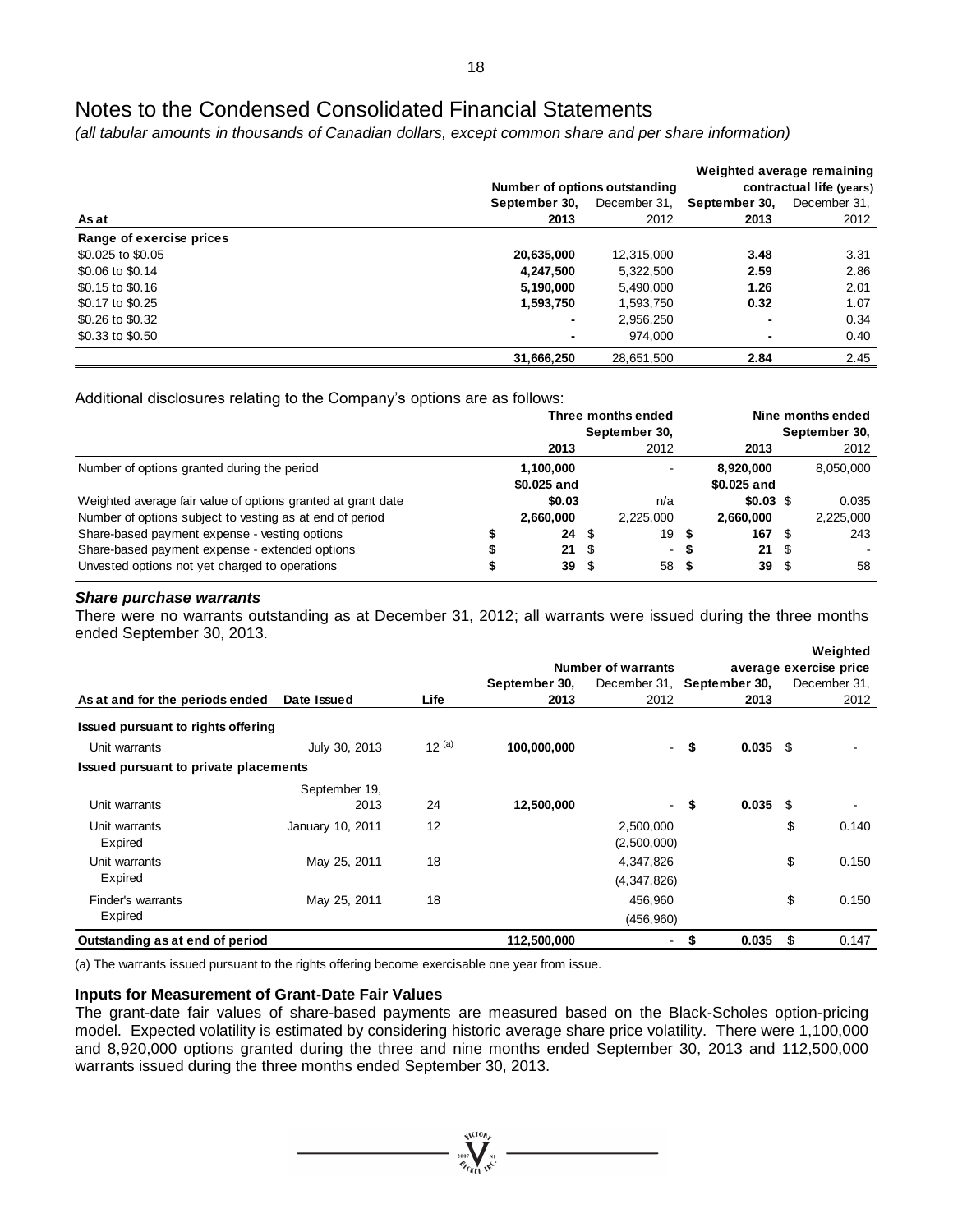*(all tabular amounts in thousands of Canadian dollars, except common share and per share information)*

The inputs used in the measurement of the fair values at grant date of the share-based payments granted, modified or issued during 2013 are as follows:

|                                              | <b>Options</b>       |              | Warrants              |              |  |  |
|----------------------------------------------|----------------------|--------------|-----------------------|--------------|--|--|
|                                              | September 30,        | December 31, | September 30,         | December 31, |  |  |
|                                              | 2013                 | 2012         | 2013                  | 2012         |  |  |
|                                              | \$0.016 and          |              | \$0.011 and           |              |  |  |
| Fair values at grant dates                   | $$0.019$ \$          | 0.035        | \$0.019               | n/a          |  |  |
| Fair values of options modified              | \$0.004 to \$0.023   | n/a          | n/a                   | n/a          |  |  |
|                                              | \$0.025 and          |              |                       |              |  |  |
| Share prices at grant and modification dates | $$0.03$$ \$          | $0.050$ \$   | 0.024                 | n/a          |  |  |
| <b>Assumptions</b>                           |                      |              |                       |              |  |  |
| Exercise prices                              | \$0.025 to \$0.16 \$ | $0.050$ \$   | 0.035                 | n/a          |  |  |
| <b>Expected volatilities</b>                 | 88% to 111%          | 104%         | 101% and 103%         | n/a          |  |  |
| Life (years)                                 | $0.5$ to $4$         | 4            | 2                     | n/a          |  |  |
| <b>Expected dividends</b>                    |                      |              |                       | n/a          |  |  |
| Risk-free interest rates                     | 0.78% to 1.62%       |              | 1.18% 1.15% and 1.22% | n/a          |  |  |

# **18. FINANCE INCOME AND FINANCE COSTS**

|                                                            | Three months ended<br>September 30, |    |      |   | Nine months ended<br>September 30, |     |      |  |
|------------------------------------------------------------|-------------------------------------|----|------|---|------------------------------------|-----|------|--|
|                                                            | 2013                                |    | 2012 |   | 2013                               |     | 2012 |  |
| Interest income on bank deposits                           | 6                                   | \$ | -    | S | 11                                 | -\$ |      |  |
| Net foreign exchange gain                                  |                                     |    |      |   |                                    |     |      |  |
| <b>Finance income</b>                                      |                                     |    |      |   | 11                                 |     |      |  |
| Interest expense on loan                                   | 73                                  |    |      |   | 180                                |     |      |  |
| Commitment fee                                             |                                     |    |      |   |                                    |     |      |  |
| Net change in fair value of financial assets at fair value |                                     |    |      |   |                                    |     |      |  |
| through operations                                         |                                     |    |      |   |                                    |     |      |  |
| Net foreign exchange loss                                  |                                     |    |      |   |                                    |     | 3    |  |
| <b>Finance costs</b>                                       | 76                                  |    |      |   | 192                                |     | 6    |  |
| <b>Net Finance Costs</b>                                   | $(69)$ \$                           |    | (2)  |   | $(181)$ \$                         |     | (4)  |  |

# **19. OPERATING SEGMENT**

# **Reporting Segment**

The Company is engaged in the exploration, evaluation and development of properties for the mining and production of nickel and associated products. The Company does not have formal operating segments and does not yet have operating revenues, products, processes or customers. The corporate office operates to support the Company's projects, including pre-operating projects, and receives administrative support from Nuinsco (Note 20) to do so. The projects are all located in Canada. Senior management makes decisions by considering exploration potential and results on a project basis. Any applicable amounts relating to projects are capitalized to the relevant project as either *Exploration and evaluation projects* or *Mine property and development project* on the consolidated balance sheets.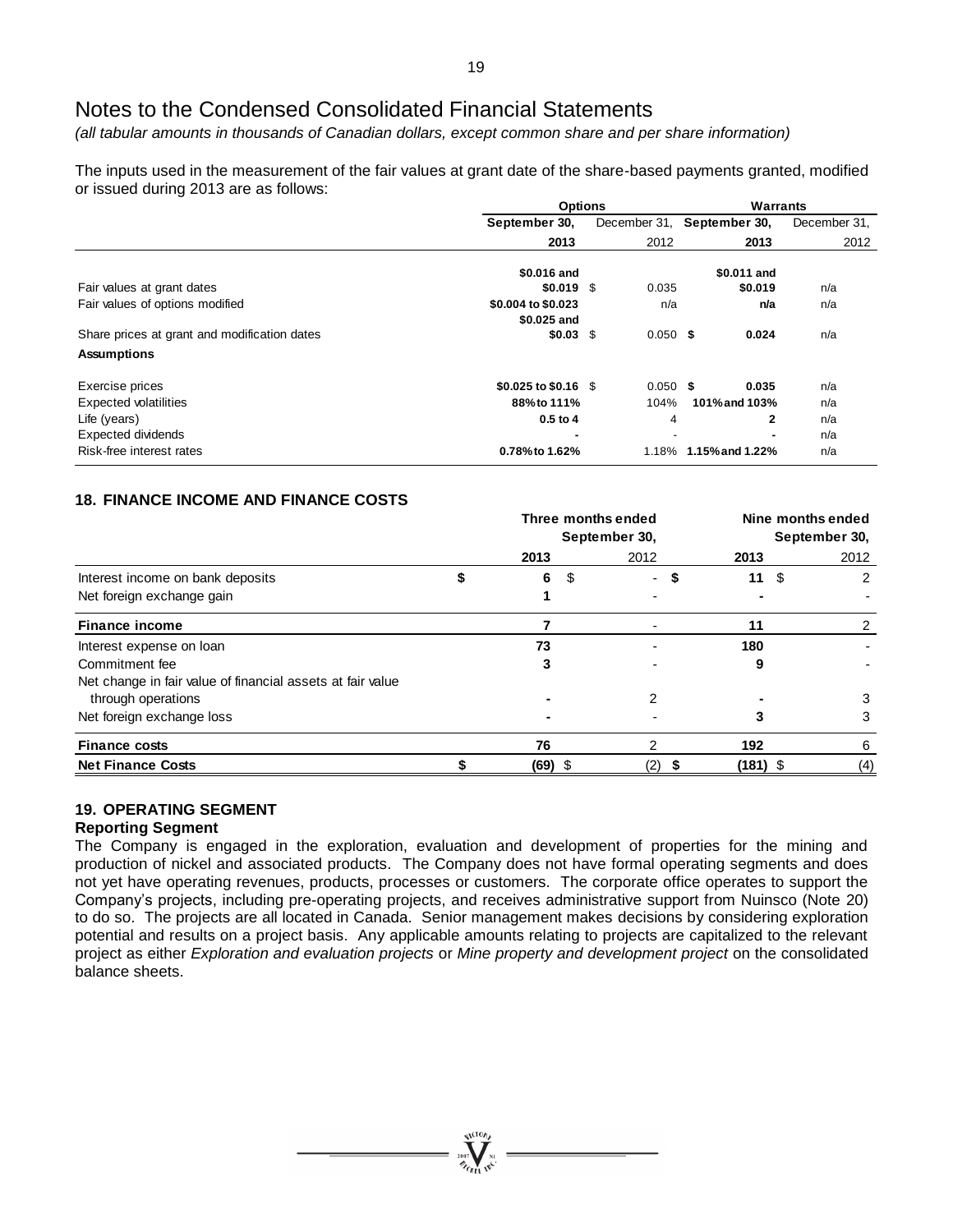*(all tabular amounts in thousands of Canadian dollars, except common share and per share information)*

# **Geographic Information**

| September 30, |               |  |
|---------------|---------------|--|
| 2013          | 2012          |  |
|               |               |  |
| S             | 2,392<br>- \$ |  |
| 38,521        | 37,897        |  |
| 7,352         | 7,317         |  |
| 7,458         | 7,421         |  |
| 58,637        | \$<br>55,027  |  |
|               | 5,306         |  |

Revenues in each period are wholly attributable to the corporate office. There have been no changes in the reportable segment or the treatment of segmented assets and revenues period over period. Upon commencement of production, Victory Silica will become a reportable segment.

# **20. RELATED PARTIES AND MANAGEMENT AGREEMENT WITH NUINSCO RESOURCES LIMITED Related Party Balances and Transactions for Services**

Short-term employee benefits provided by the Company to key management personnel include salaries, directors' fees, statutory benefit contributions, paid annual vacation and paid sick leave as well as non-monetary benefits such as medical care. The Company's non-monetary benefit package for key management personnel is the same as that available to all full-time employees. In addition to short-term employee benefits, the Company may also issue options and shares as part of the Stock Option Plan and Share Bonus Plan (Notes 15 and 17).

Balances and transactions with related parties for services as at September 30, 2013 and December 31, 2012 and for the periods ended September 30, 2013 and 2012 are shown in the following tables:

|                                     | September 30, |      |  | December 31, |
|-------------------------------------|---------------|------|--|--------------|
|                                     |               | 2013 |  | 2012         |
| <b>Balances Outstanding</b>         |               |      |  |              |
| Payable to key management personnel |               | 36S  |  | 157          |

Key management personnel compensation comprises:

|                                         | Three months ended<br>September 30, |  |                |  | Nine months ended<br>September 30, |      |      |  |
|-----------------------------------------|-------------------------------------|--|----------------|--|------------------------------------|------|------|--|
|                                         | 2013                                |  | 2012           |  | 2013                               |      | 2012 |  |
| Short-term employee benefits            | 180                                 |  | 198            |  | 682                                | - \$ | 630  |  |
| Share-based payments - options          | 6                                   |  | $\blacksquare$ |  | 124                                |      | 217  |  |
| Share-based payments - Share Bonus Plan | 49                                  |  |                |  | 66                                 |      |      |  |
|                                         | 235                                 |  | 198            |  | 872                                |      | 847  |  |

# **Balances and Transactions with Nuinsco Resources Limited under the Management Agreement**

The Company shares management, administrative assistance and facilities with Nuinsco pursuant to a management agreement; management operates under the supervision of the respective board of directors of each respective company; there is only one common director, Mr René Galipeau. As described in Note 13, Nuinsco became a related party of the Company effective July 30, 2013. The costs charged by Nuinsco are recorded at the cost to Nuinsco of such services plus 10 per cent. The management agreement commenced February 1, 2007 and is terminable by the Company upon 180 days' notice and by Nuinsco upon 90 days' notice.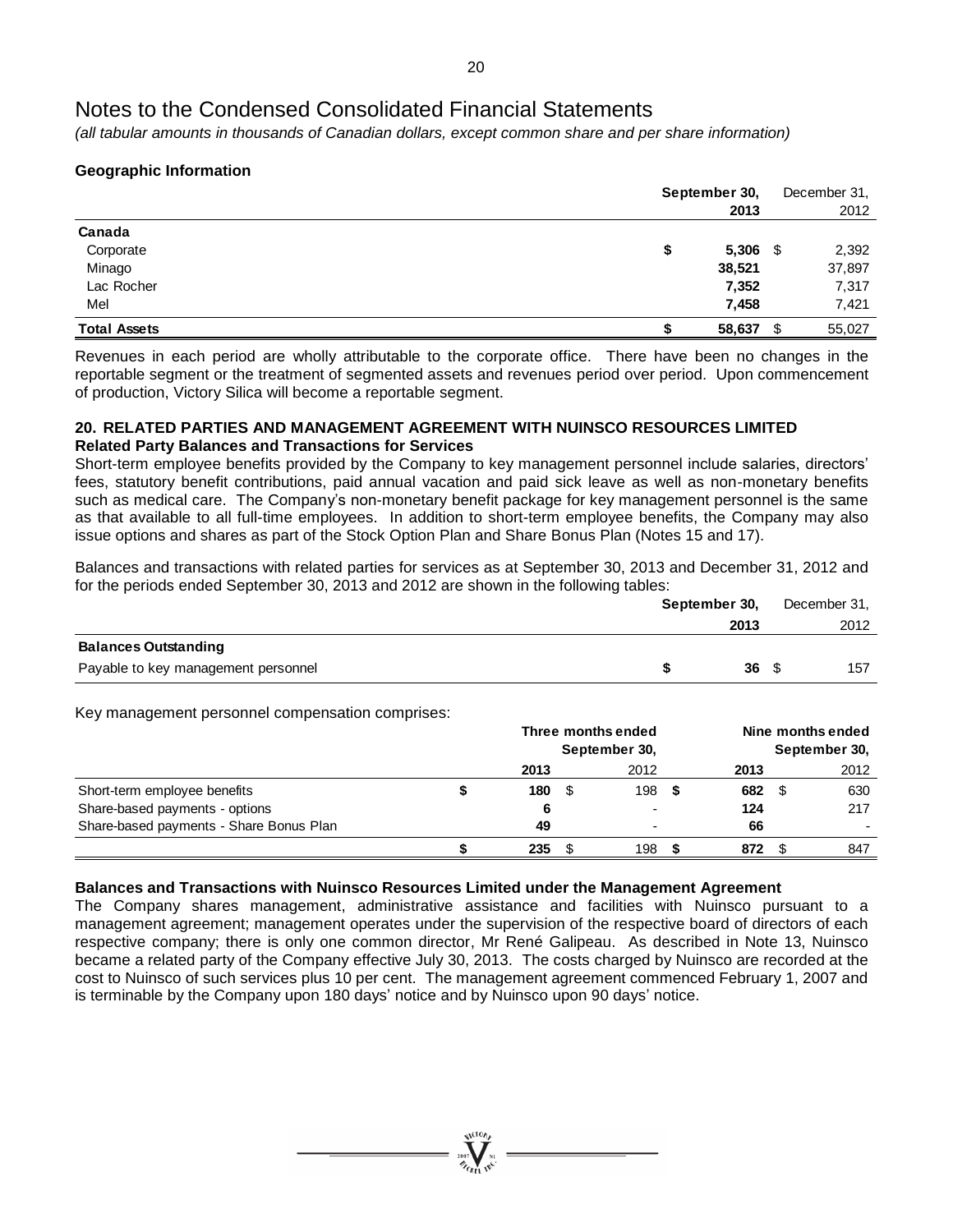*(all tabular amounts in thousands of Canadian dollars, except common share and per share information)*

Balances and transactions with Nuinsco under the management agreement as at September 30, 2013 and December 31, 2012 and for the periods ended September 30, 2013 and 2012 are shown in the following tables:

|                                                            |                                     |   |                | September 30, |                                    |      | December 31. |
|------------------------------------------------------------|-------------------------------------|---|----------------|---------------|------------------------------------|------|--------------|
|                                                            |                                     |   |                |               | 2013                               |      | 2012         |
| <b>Balances Outstanding under the Management Agreement</b> |                                     |   |                |               |                                    |      |              |
| Payable to Nuinsco Resources Limited                       |                                     |   |                |               | 76                                 | - \$ |              |
| Receivable from Nuinsco Resources Limited                  |                                     |   |                |               | $\blacksquare$                     | S    | 37           |
|                                                            | Three months ended<br>September 30, |   |                |               | Nine months ended<br>September 30, |      |              |
|                                                            | 2013                                |   | 2012           |               | 2013                               |      | 2012         |
| <b>Transaction Values under the Management Agreement</b>   |                                     |   |                |               |                                    |      |              |
| Overhead charges from Nuinsco Resources Limited            | $204 \tS$                           |   | 130S           |               | 517S                               |      | 501          |
| Overhead charges to Nuinsco Resources Limited              | $\mathbf{2}$                        | S | 6              |               | 17                                 |      | 21           |
| Project costs charged to Nuinsco Resources Limited         | 8                                   | S | $\overline{2}$ | S             | 30                                 | - \$ | 18           |
| Project recoveries charged by Nuinsco Resources Limited    | \$<br>11                            |   | 11             |               | 14                                 |      | 30           |

Amounts due to or from Nuinsco under the management agreement are unsecured, non-interest bearing and due on demand. Amounts due to or from Nuinsco thereby are settled on a regular basis. Payables to key management personnel generally relate to directors' fees, consulting fees, deferred salaries and expense reimbursements.

# **Balances and Transactions with Nuinsco Resources Limited under the Amended Loan**

The terms of the Amended Loan with Nuinsco and the balances and transactions related thereto are described in Note 13.

# **21. COMPANY ENTITY Significant Subsidiary**

|                           |               | September 30, | December 31, |
|---------------------------|---------------|---------------|--------------|
|                           |               | 2013          | 2012         |
|                           | Country of    |               |              |
| <b>Ownership Interest</b> | Incorporation |               |              |
| Victory Silica Ltd.       | Canada        | 100%          | 100%         |

On June 19, 2012, the Company announced the creation of Victory Silica. While the balances and transactions were previously minimal, the Company's activity has significantly increased during the third quarter of 2013. The Company's condensed consolidated financial statements include the following items that represent the Company's interest in the significant assets, liabilities and expenses of Victory Silica:

|                                 |              | September 30, | December 31, |      |      |
|---------------------------------|--------------|---------------|--------------|------|------|
| As at and for the periods ended | <b>Notes</b> |               | 2013         |      | 2012 |
| <b>Victory Silica Ltd.</b>      |              |               |              |      |      |
| Current assets                  |              | S             | 223          | -SS  |      |
| Property and equipment          | 9            | จ             | 910          | \$   |      |
| <b>Current liabilities</b>      |              | \$            | 547          | - \$ |      |
| Long-term lease obligation      | 14           | S             | 108          | \$   |      |
| Pre-operating costs             |              | \$            | $503 \t{S}$  |      | 159  |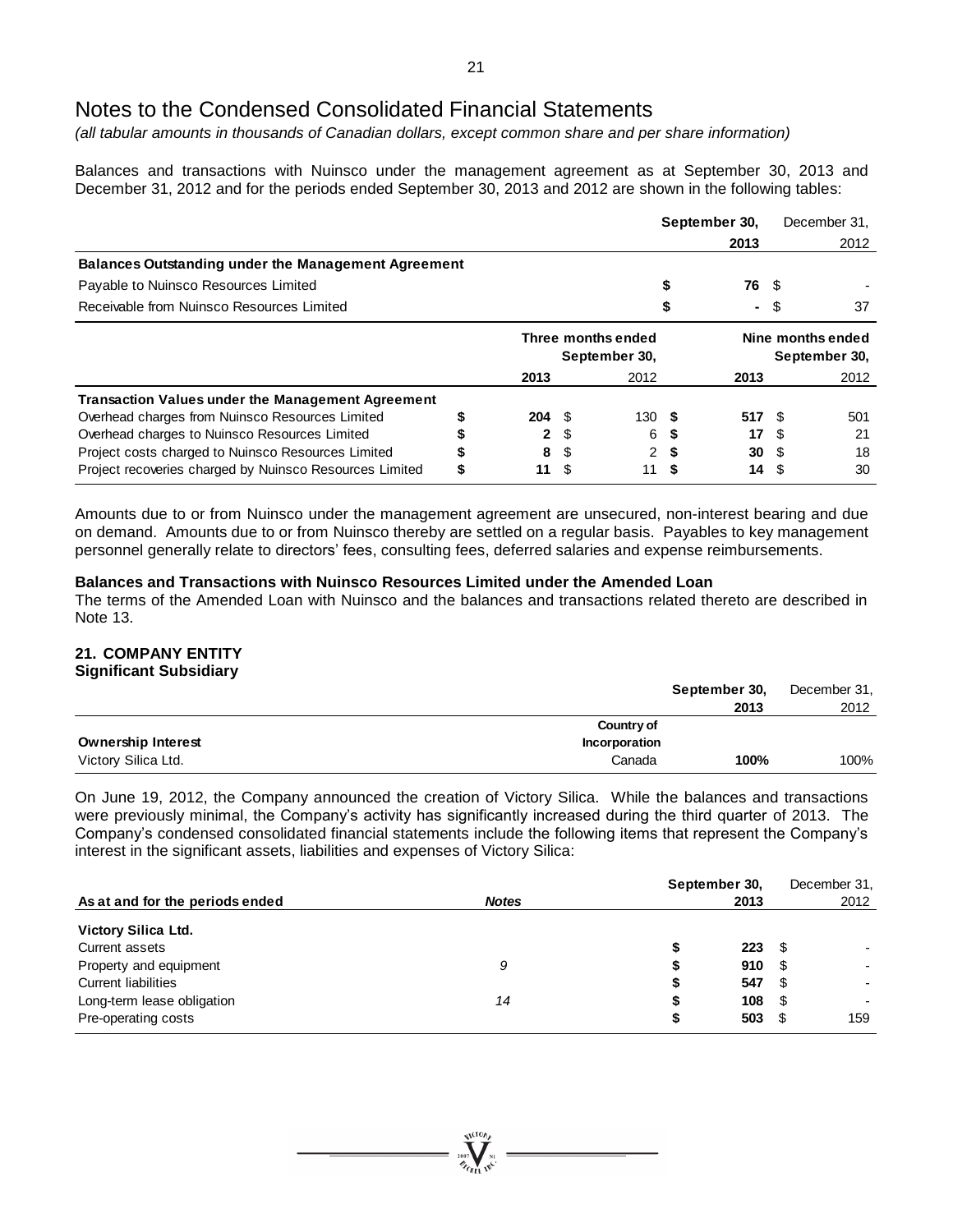*(all tabular amounts in thousands of Canadian dollars, except common share and per share information)*

# **22. COMMITMENT**

# **Transformer Equipment**

On May 10, 2010, the Company entered into an agreement to purchase equipment for the Minago project. The total price is US\$2,840,000. The Company has made aggregate deposits of \$1,485,000 as at September 30, 2013.

# **23. SUBSEQUENT EVENT**

On November 11, 2013, the Company issued an unsecured convertible promissory note for US\$2,000,000 (the "Convertible Note"). The Convertible Note has a term of two years, bears interest at 14.8% calculated on a monthly basis and settled quarterly and may be converted in whole or in part, at any time, at the option of the holder into Victory Nickel shares at a conversion price of \$0.10 per share.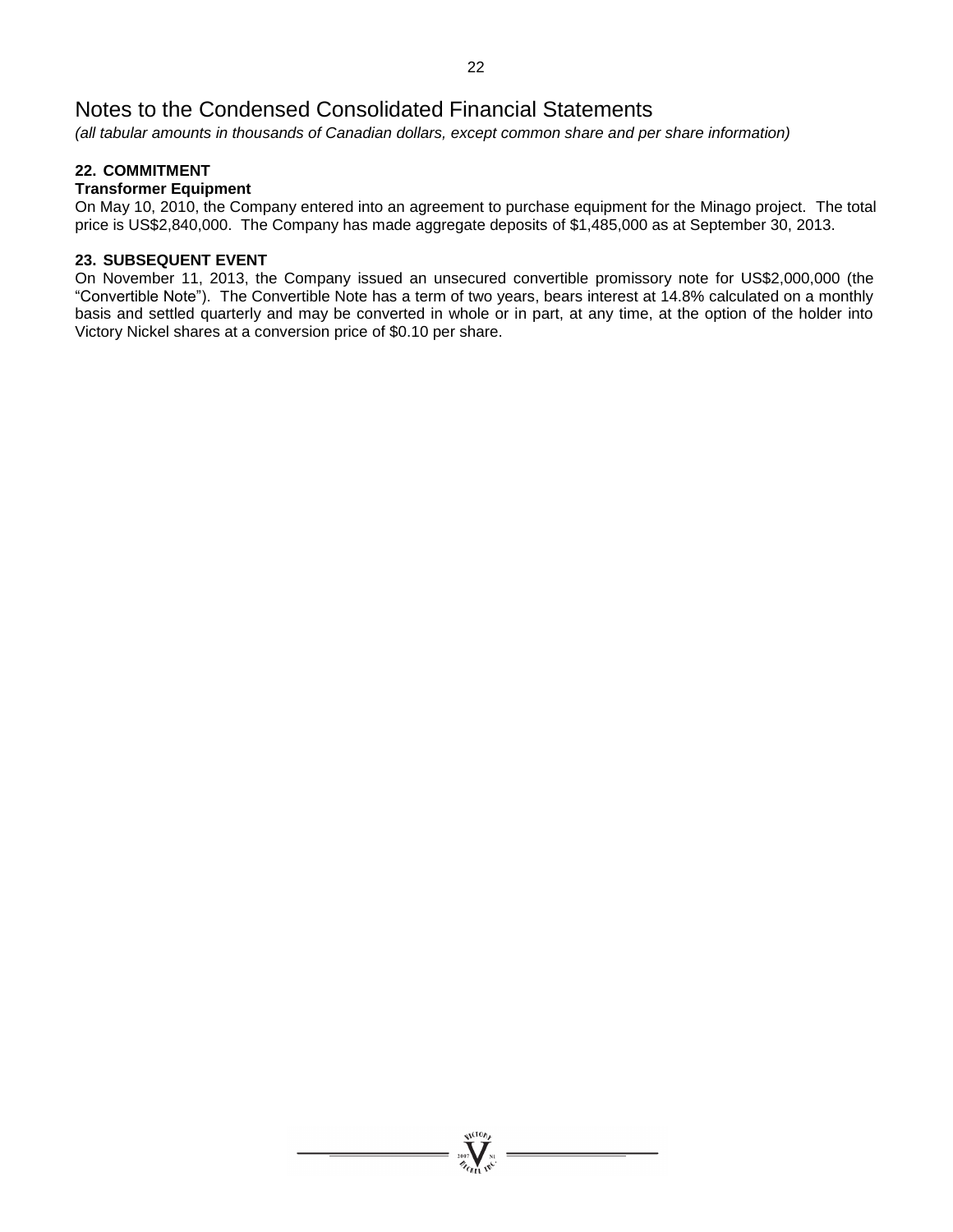

# **VICTORY NICKEL INC.**

# **MANAGEMENT'S DISCUSSION AND ANALYSIS FOR THE THREE AND NINE MONTHS ENDED SEPTEMBER 30, 2013**

**DATED NOVEMBER 11, 2013**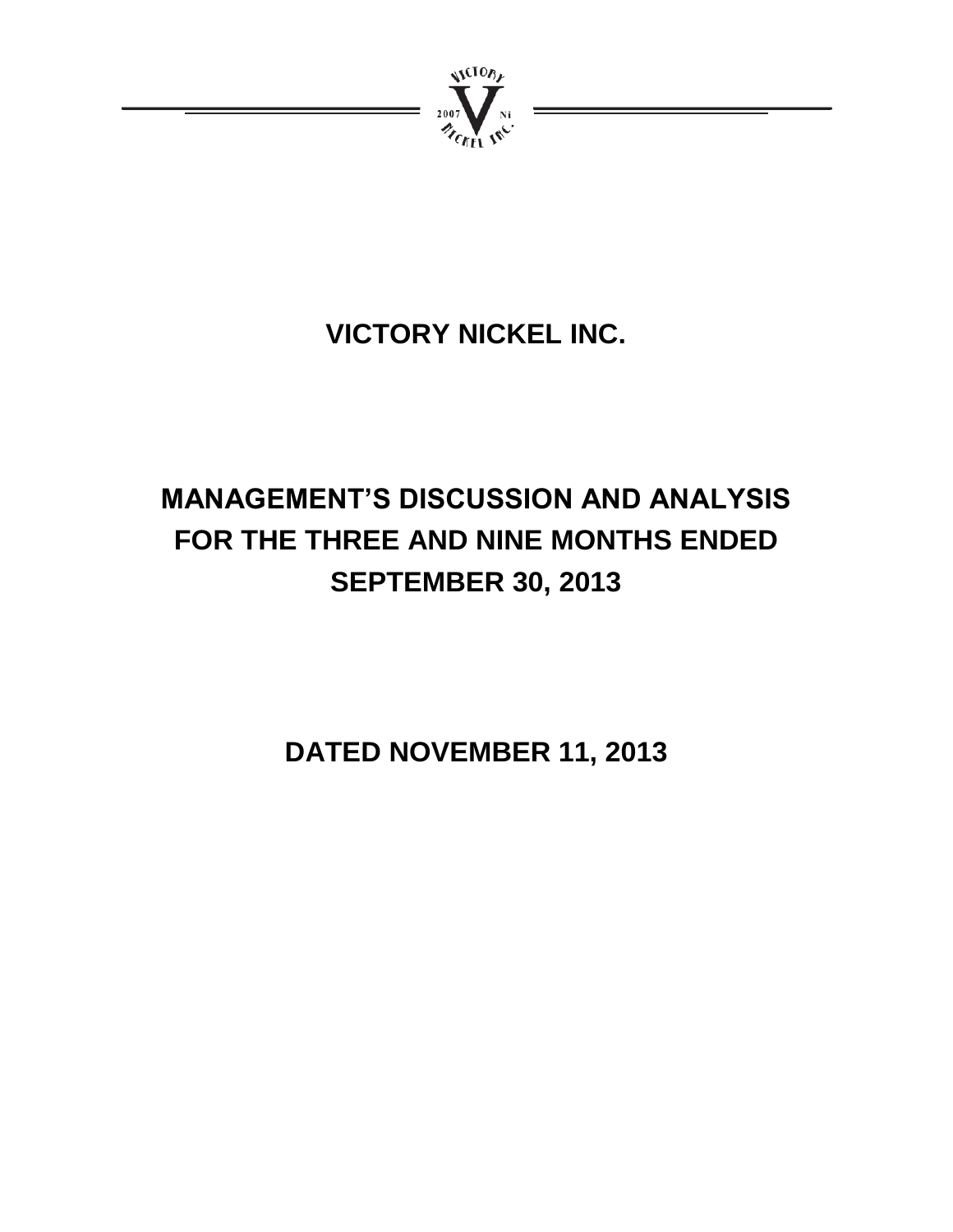# **VICTORY NICKEL INC.**

# **MANAGEMENT'S DISCUSSION AND ANALYSIS For the Three and Nine Months ended September 30, 2013**

The following discussion of the results of operations, financial condition and cash flows of Victory Nickel Inc. ("Victory Nickel" or the "Company") prepared as of November 11, 2013 consolidates management's review of the factors that affected the Company's financial and operating performance for the three and nine months ended September 30, 2013, and factors reasonably expected to impact on future operations and results. This discussion is intended to supplement and complement the Company's condensed consolidated financial statements for the three and nine months ended September 30, 2013 and 2012 ("Unaudited Condensed Consolidated Financial Statements") and the notes thereto.

Certain information and discussion included in this management's discussion and analysis ("MD&A") constitutes forwardlooking information. Readers are encouraged to refer to the cautionary notes contained in the section Forward-Looking Statements at the end of this MD&A.

Readers are also encouraged to consult the audited consolidated financial statements for the years ended December 31, 2012 and 2011 ("2012 Audited Consolidated Financial Statements") which were prepared in accordance with International Financial Reporting Standards ("IFRS" or "GAAP"). The Unaudited Condensed Consolidated Financial Statements and the 2012 Audited Consolidated Financial Statements are available at www.sedar.com and at the Company's website www.victorynickel.ca. All amounts disclosed are in Canadian dollars unless otherwise stated. All tabular amounts are in thousands of Canadian dollars.

# **COMPANY OVERVIEW**

Victory Nickel is a Canadian exploration and development mineral resource company and is primarily engaged in the acquisition, exploration, evaluation and development of nickel projects and associated products in Canada.

Formed on February 1, 2007, Victory Nickel owns 100% of four advanced sulphide nickel projects: the Minago, Lynn Lake (under option with Prophecy Coal Corp. ("Prophecy Coal" – formerly Prophecy Resource Corp.) and as transferred to Prophecy Platinum Corp. ("Prophecy Platinum") as described below) and Mel projects in Manitoba and the Lac Rocher project in Québec. The results of a feasibility study on the Minago Project ("FS") were announced in December 2009, the Environmental Impact Study ("EIS") was filed in May 2010 with subsequent improvements to the project announced in June 2010 and July 2011. Receipt of the Environmental Act Licence ("EAL") was announced in August 2011. A preliminary economic assessment of Lac Rocher ("PEA") was announced in November 2008 indicating that a nickel price in excess of US\$10 per pound is necessary to make the project economic, absent other changes. At the Mel project, now 100%-owned, ongoing updating of data is being conducted; when completed, additional modelling of the resource will be continued.

A significant product of the Minago project is frac sand. Frac sand is a silica sand meeting certain specifications and is used in drilling for oil and gas. On June 19, 2012, the Company announced the creation of Victory Silica Ltd. ("VSL" or "Victory Silica") a wholly-owned subsidiary that has been established to enter the frac sand distribution and sales market. VSL expects to establish itself as a frac sand provider by acquiring concentrated sand and processing it into finished frac sand product, for sale initially in the Alberta, Saskatchewan, Manitoba and North Dakota markets. If successful, this strategy is expected to generate significant cash flow for Victory Nickel and establish the Company as a supplier in the frac sand market in preparation for development and sale of frac sand from its Minago project. Victory Silica is in the process of preparing and upgrading a site at Seven Persons near Medicine Hat, Alberta (the "7P Plant") from a sand recycling facility to a frac sand plant.

On October 21, 2009, the Company announced that it had optioned its Lynn Lake property ("Lynn Lake") to Prophecy Coal. In 2011, the agreement, with the consent of Victory Nickel, was assigned to Prophecy Platinum pursuant to a corporate transaction between Prophecy Coal and Prophecy Platinum. The sole remaining term of the original agreement wherein Prophecy Platinum can acquire a 100% interest in Lynn Lake was the payment of \$1,000,000 due on or before March 1, 2013.

On March 1, 2013, the Company agreed to an additional amendment to the option agreement which allows Prophecy Platinum to make a series of payments through 2013 and 2014 aggregating \$1,125,000 in satisfaction of the remaining option conditions (the "Amended Option"). On March 1, 2013, the Company received the first payment of \$125,000; a further \$125,000 was received in May, \$150,000 in September and \$175,000 remains due by the end of 2013 with an additional \$550,000 being payable by August 29, 2014. Upon receipt of the final option payment in 2014, the Company will transfer ownership of Lynn Lake to Prophecy Platinum.

 $\overbrace{\mathscr{E}_{\mathscr{C}_{\mathscr{C}_{\mathscr{C}_{\mathscr{C}}},\mathscr{C}_{\mathscr{C}}}}^{\mathscr{C}_{\mathscr{C}_{\mathscr{C}_{\mathscr{C}}}}}}$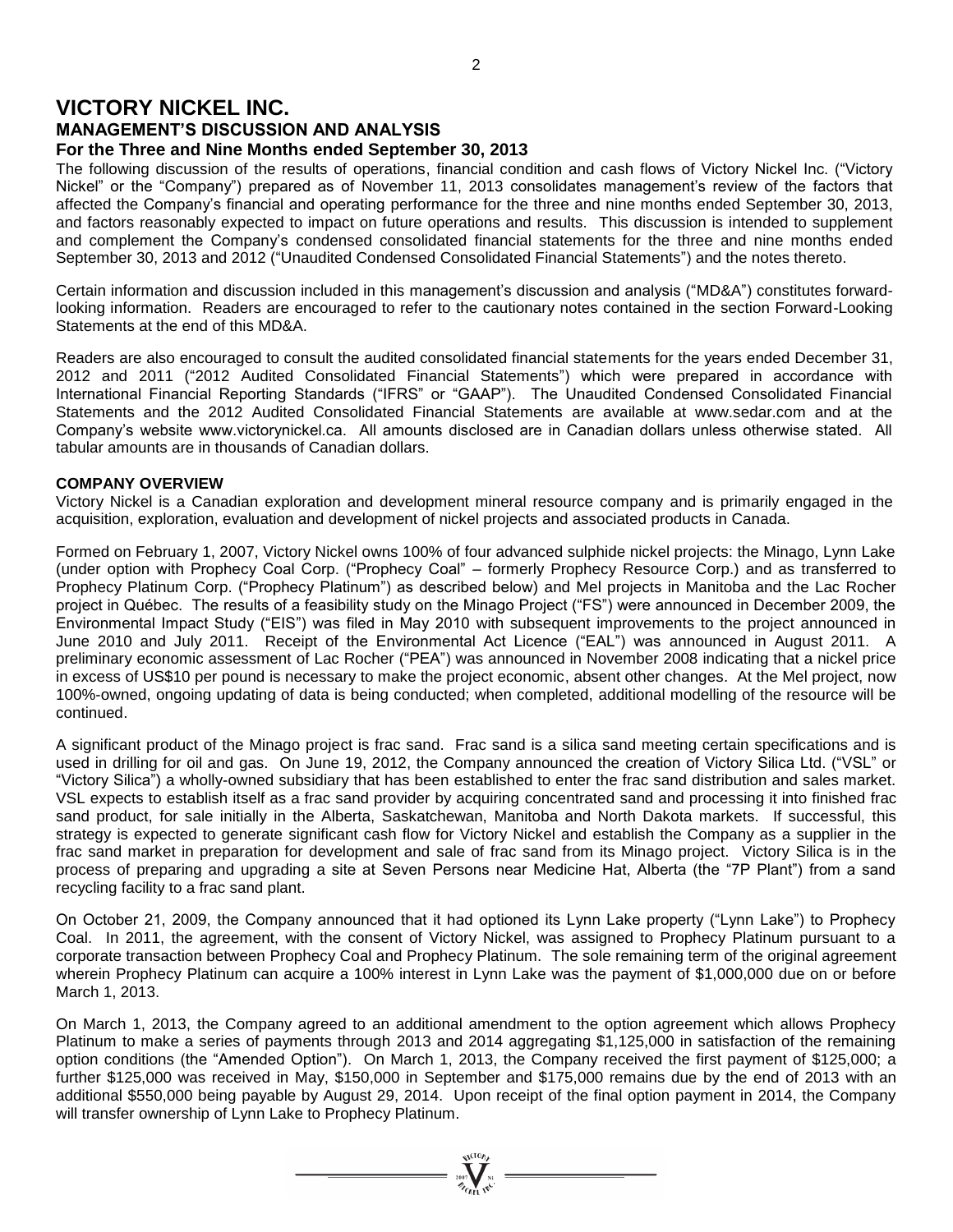Failure on the part of Prophecy Platinum to meet any of the terms, as recently amended, and failure of Prophecy Coal to remedy any such deficiency will result in cancellation of the option and Lynn Lake will revert to the Company.

The Company has no reason to believe that Prophecy Platinum will not make its final payments and accordingly expects the property to be transferred at that time.

Because of the stage of the option agreement, the Company no longer considers Lynn Lake to be a material project.

On June 14, 2013, the Company announced the terms of a rights offering to existing shareholders to raise gross proceeds of up to approximately \$2,700,000. The rights offering closed on July 30, 2013 and raised gross proceeds of \$2,400,000 (excluding any potential proceeds from the exercise of the warrants). Accordingly, the Company issued 100,000,000 shares and 100,000,000 share purchase warrants. Each warrant entitles the holder to purchase one common share at a price of \$0.035 during the 12-month period beginning July 31, 2014.

The proceeds of the rights offering included the exercise of the backstop contemplated in the Amended Loan described below. Upon exercise of the backstop and exercise of existing rights, Nuinsco Resources Limited ("Nuinsco" or the "Lender") increased its shareholding in the Company to approximately 12.24%, thereby becoming a related party of the Company.

In September, 2013, the Company closed a private placement which raised gross proceeds of \$300,000 through the issuance of 12,500,000 common shares and 12,500,000 share purchase warrants which entitle the holder to purchase one common share at a price of \$0.035 for a two-year period.

On November 11, 2013, the Company issued an unsecured convertible promissory note for US\$2,000,000 (the "Convertible Note"). The Convertible Note has a term of two years, bears interest at 14.8% calculated on a monthly basis and settled quarterly and may be converted in whole or in part, at any time, at the option of the holder into Victory Nickel shares at a conversion price of \$0.10 per share.

Notwithstanding the significant improvement in the Company's financial condition, it is subject to the risks and challenges experienced by other companies at a comparable stage. These risks include, but are not limited to, continuing losses, dependence on key individuals and the ability to secure adequate financing or to complete corporate transactions to meet the minimum capital required to successfully complete its projects and fund other operating expenses. Advancing the Company's projects through exploration and development to the production stage will require significant financing. Refer to the Risks and Uncertainties and Liquidity and Capital Resources sections for additional information.

The Company's Unaudited Condensed Consolidated Financial Statements have been prepared using the going concern assumption which contemplates the realization of assets and settlement of liabilities in the normal course of business as they come due. As at September 30, 2013, the Company had working capital of \$832,000, (December 31, 2012 – working capital deficiency of \$583,000; this included approximately \$176,000 of agreed-upon deferrals owing to directors and senior management and accounts payable of \$118,000 settled in the Company's common shares post year-end). Working capital is defined as current assets less current liabilities. GAAP requires the Company to treat \$725,000 of the long-term loan due January 31, 2015 as current since the Lender has the right to require prepayment from the Lynn Lake option receipts to be received in the future. This is in spite of the fact that the receipts are not reflected in the assets of the Company; taking this into account, adjusted working capital would be \$1,557,000 which, combined with funds remaining from the Amended Loan, the Convertible Note and other financing initiatives underway should be sufficient to fund the Company's activities.

# **HIGHLIGHTS**

During and subsequent to the nine months ended September 30, 2013, the Company:

# **Corporate**

- Completed a loan agreement for \$1,000,000 (the "Facility") with Nuinsco which was subsequently increased by up to \$2,000,000 (the "Amended Loan") to be used for capital expenditures related to the 7P Plant.
- Completed a private placement financing for approximately \$2,209,000 with a key investor. Proceeds of the private placement were to be used for expenditures related to Victory Nickel and Victory Silica, and for general corporate purposes.
- Completed a rights offering to existing shareholders which closed on July 30, 2013 and raised gross proceeds of \$2,400,000.

 $\sum_{\substack{i=0\\i\neq j}}^{\text{NUD}}$ 

• Completed a private placement financing for \$300,000.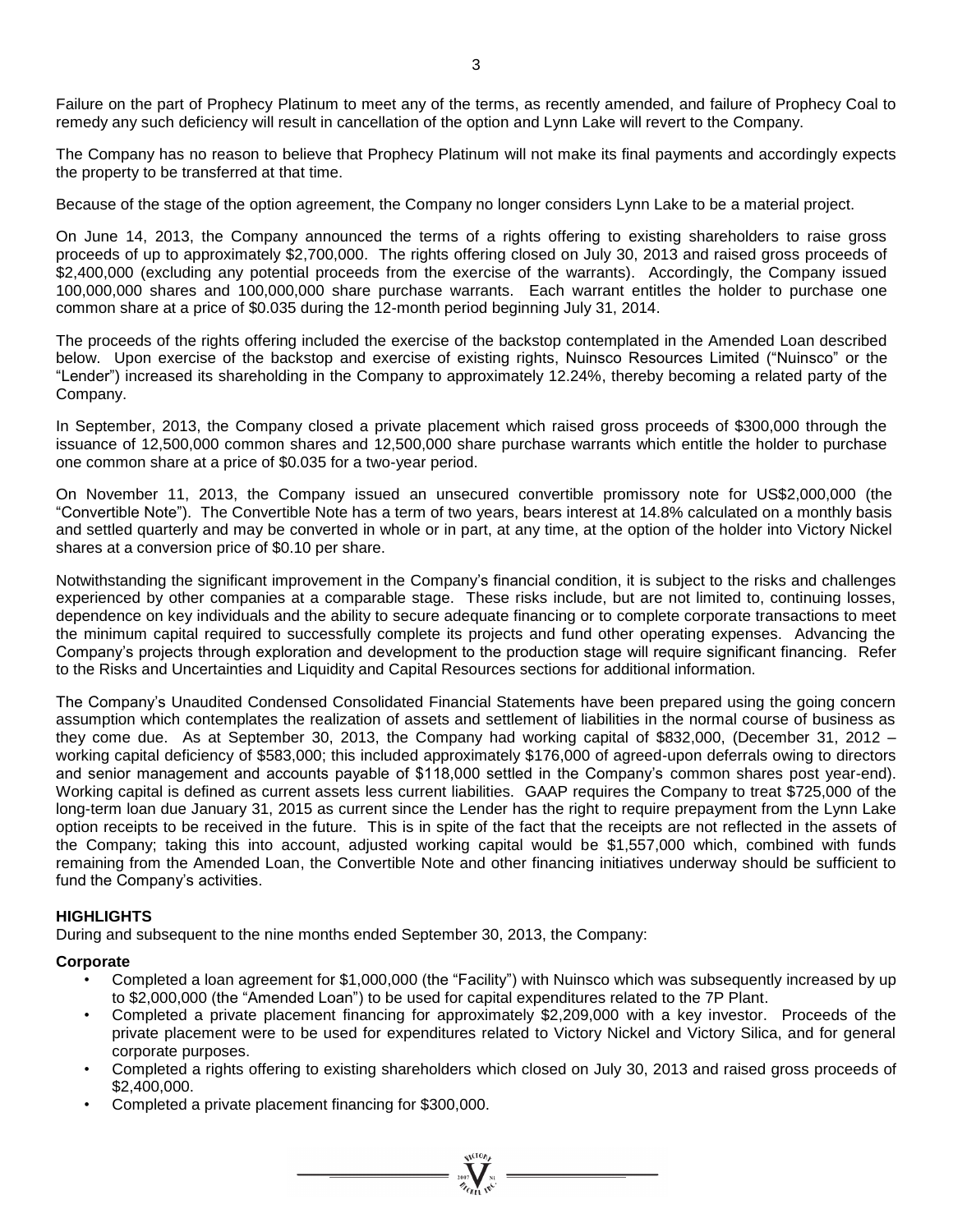- Announced the retirement of Mr Howard Stockford from the Board of Directors and the appointment of Mr Alireza Moghadam.
- Raised US\$2,000,000 by way of a Convertible Note.

# **Victory Silica**

- Completed an asset purchase agreement to acquire the 7P Plant, subject to certain conditions and made the initial payment of \$300,000.
- Filed a reclamation plan with the Alberta Energy Regulator (the "AER", the successor to Energy Resources Conservation Board) to convert the 7P Plant site to a frac sand plant from a sand recycling facility; such plan was approved on July 11, 2013.
- Completed the restoration work and filed the final remediation report with the AER on November 2, 2013.
- Filled three senior management positions the General Manager, the VP Marketing and the Plant Manager.
- Commenced conversion of the 7P Plant to a 400,000 ton per annum frac sand plant. Ordered sand processing equipment (including longer lead-time items) and mobile equipment required for the conversion of the plant.
- Negotiated numerous agreements including those for:
	- $\triangleright$  the transloading from truck to rail of frac sand concentrate produced in Wisconsin;
	- the purchase of and washing and concentrating of Jordan Formation sand in Wisconsin; and
- Received credit approval from Canadian Pacific for the shipping of concentrated sand from Wisconsin to the 7P Plant.
- Evaluated several options for rail car leasing; a leasing agreement is expected to be signed shortly.

# **Minago and Mel**

- Extended the Minago and Mel mining leases for 21 years.
- Received a permit from the Manitoba government to drill 12 water wells to be used for the dewatering of the Minago open pit.
- Advanced the compilation of exploration information that is required to submit an environmental impact statement for the Mel project.
- Completed a study to relocate the tailings impoundment area at Minago.

# **OUTLOOK**

Victory Nickel has achieved many major milestones since it was created in February 2007. After Nuinsco completed a PEA on its Minago project ("Minago PEA") in November 2006, the Company was created and distributed to Nuinsco shareholders. The economic results of the Minago PEA were sufficiently robust to justify the preparation of a FS. Although the Minago PEA was prepared based on the mining of resources not only from an open pit but also from underground, under the rules for preparation of feasibility studies only measured and indicated resources can be included and, as such, the FS could only be based on the open pit portion of the resource. The decision was made to proceed with the FS without the underground portion as it would have been too costly and time consuming to complete the drilling required to upgrade the inferred resource at depth into the measured and indicated categories for use in the FS. As it turns out, this was the right decision as the open pit portion has proven to be adequate to produce a positive FS. The underground portion is there for the future and will add to the mine life at Minago. The North Limb is also turning out to be very promising for extending the mine life.

In December 2009, another milestone was achieved. The FS was completed showing very positive results indicating that the Minago project should be advanced. The next major step on the road to development was the preparation of the EIS. The preparation of this major study was a significant effort and in May 2010, the EIS was filed - another major milestone.

The Company took the concerns of all stakeholders into consideration when preparing the EIS. Numerous meetings with the federal and provincial governments and agencies, the First Nations and the Métis communities took place and on August 23, 2011, the Manitoba Government issued Victory Nickel's final EAL for the Minago project. Receiving the EAL was the most significant milestone achieved so far. It means that Victory Nickel is one of the few companies to have successfully permitted a green-fields hard-rock mining project in Canada in many years. This licence allows us to move ahead with the development of this outstanding project. The licence expires on August 22, 2014 unless the Company completes a certain amount of work to move the project forward. During 2013, the Company has complied with the conditions of the EAL, advanced the permitting of the proposed tailings and waste rock management facility and maintained the drainage ditches installed to lower down the water table within the pit shell limits. Following our discussions with the government of Manitoba, the Company was been informed that all these aspects will be considered as project development activities and will play a major role in the decision to renew the EAL for a period of three years.

 $\sum_{\substack{\text{2007}\ \text{V}\subset \text{F}\ \text{N}^{\text{N}}\\ \text{Z}_{\ell_{\ell+1}}\ \text{N}^{\text{C}}}}\frac{\text{Z}_{\text{N}}^{\text{N}}}{\text{Z}_{\ell_{\ell+1}}\ \text{N}^{\text{C}}}\ \text{Z}_{\text{N}}^{\text{N}}$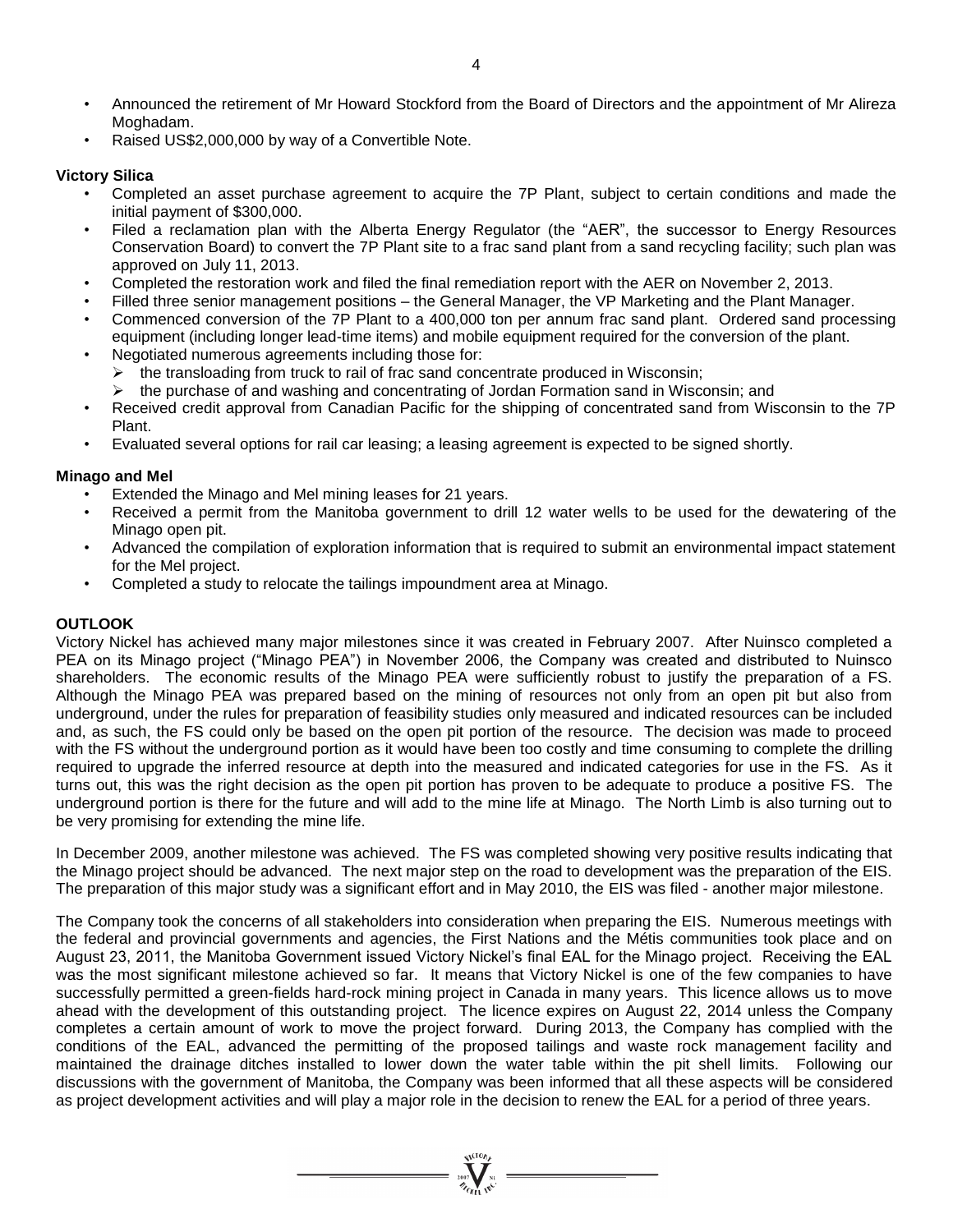With the EAL in hand, in September, 2011, the board of directors approved Minago development and has charged management with the challenge of financing the project to development and production. One of the conditions is that the financing structure keeps shareholder dilution to a minimum.

The entry into the frac sand business as described later is such a financing mechanism which will minimize dilution to shareholders.

While waiting for the general market malaise to improve, including the price of nickel, the Company made the decision to be pro-active and established a plan to enter into the frac sand business prior to development of the Minago project. Management believes that the successful implementation of this plan will provide the confidence in the frac sand portion of the FS. Initially, frac sand will be processed from concentrated sand purchased in Wisconsin and shipped to the 7P Plant in Medicine Hat, Alberta. Once in operation, it is expected that the cash flow from the frac sand business could support financing of the Minago project and provide domestic sand to displace a portion of the purchased Wisconsin sand.

#### **Frac Sand**

#### *What is Fracking?*

Fracking or hydraulic fracturing is a process whereby a mixture of proppant (such as frac sand), additives and water is injected down oil and gas wells under pressure. This causes the rock layer to crack. The sand particles then enter the fissures to hold them open so that oil and natural gas can more freely flow up the well opening created by drilling.

The development of horizontal drilling has resulted in the tremendous growth of the fracking process over the last few years. According to market researcher the Freedonia Group, the quantity of sand used in North America for fracking has increased from 12.3 billion pounds in 1997 to 53.6 billion pounds in 2012. The forecast is for consumption to grow to 93.9 billion pounds by 2017. The highest annual growth rate will be in Canada at 16.3% per year.

#### *How significant is Fracking?*

According to recent news articles, fracking of shale oil and natural gas have allowed the USA to rise to become the number one energy producer with the ability to be self-sufficient for the first time in history and is on the verge of energy independence. Other articles claim that last year, hydraulic fracking has been the biggest driver of employment in the USA and it has lowered utility bills. Others suggest that, by lowering the cost of energy, fracking is creating a manufacturing renaissance in the USA and attracting manufacturing back to that country.

Of course, what benefits one country could have negative impact on other countries, like certain traditional suppliers of energy such as Russia is to Europe and Saudi Arabia is to the USA. It is becoming evident that fracking is not a popular word in certain jurisdictions.

In addition, well-funded protest and activist groups have jumped into the fray and are claiming environmental issues, health issues and even the potential to cause seismic events by fracking. Hollywood has even taken up the cause and made movies that sensationalize fracking.

These protests and their claims, whether true or not, are resulting in better regulation of the industry. The fracking industry is maturing and is going through growing pains. Service companies are looking for and finding better and less threatening processes and chemical uses. In the long run, this can only be good for the industry.

#### *Why is Victory Nickel so interested in frac sand?*

In Canada, there are basically three qualities of sand available which meet the specifications for frac sand. Specs include: roundness and sphericity, crush resistance and sands must be free of debris or clean. The highest quality sands are imported into Canada from the old, in geological age, deposits around the US great lakes, and more specifically from sands in Wisconsin. At times, this sand is only available to service companies in the USA. The second highest quality is domestic sand derived from sandstone deposits which is our Minago sand. The lowest quality sands are younger and more angular dune sands.

Victory Nickel's Minago project in central Manitoba has sufficient sand from the footprint of the open pit alone to produce 11 million tonnes of sand and, at the same time, produce nickel for nine years or more as described in the FS. On the surrounding property, there is potentially enough of a deposit to supply frac sand for over 100 years at one million tonnes per year.

Based on the FS, the value of the frac sand in the open pit will reduce Minago's cash operating costs per pound of nickel by close to \$3.00 per pound of nickel.

 $\sum_{\substack{\text{2007} \\ \text{77}} \text{N}^{\text{NLOO}} \text{N}^{\text{N}}}$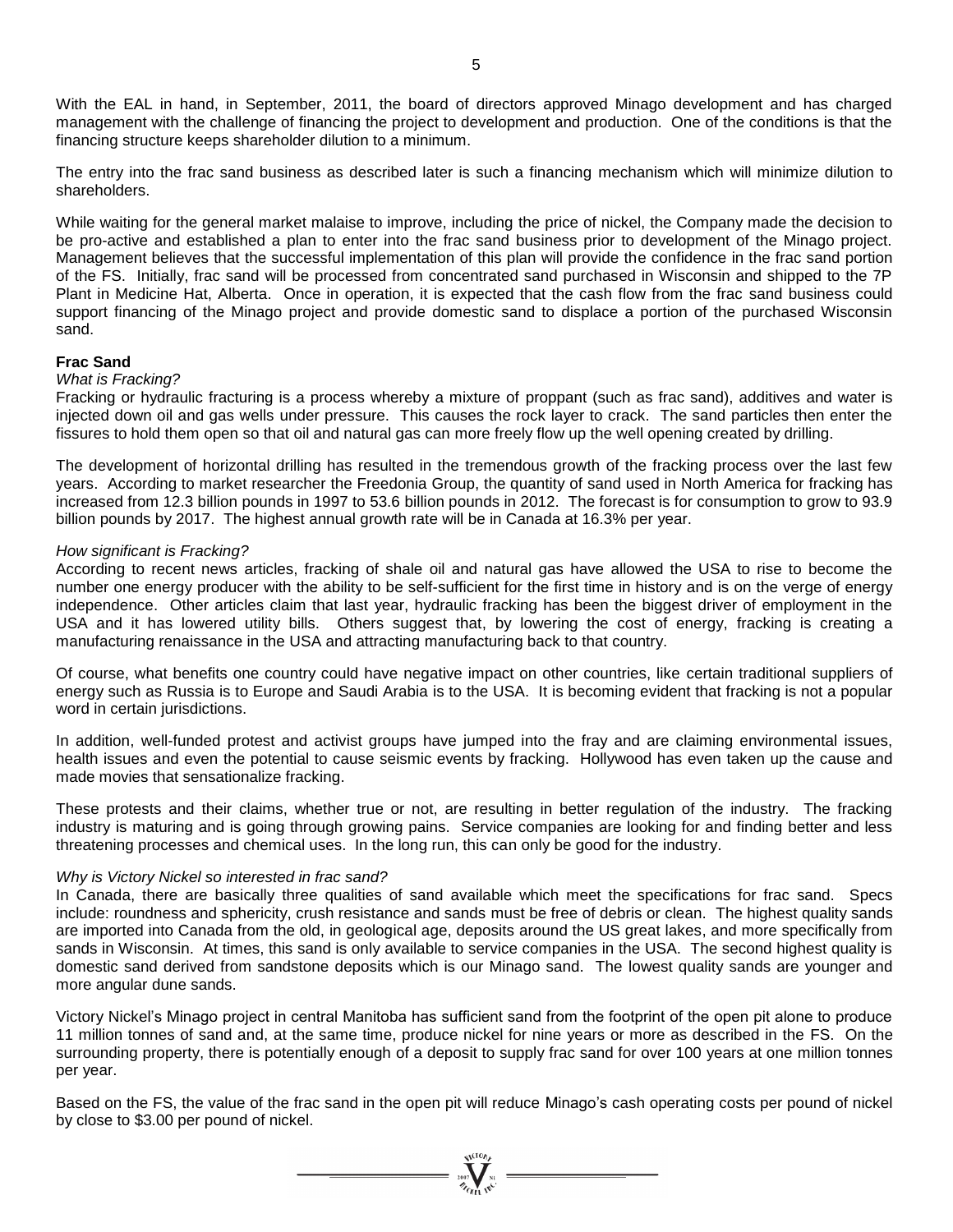The expected cash flow from frac sand production at Minago as reflected in the FS makes a very significant contribution to the Minago economics. Although the frac sand will be mined during the first three years, the FS assumed that it will only be sold over a ten-year period. The recent growth in the frac sand market suggests that this assumption is very conservative. This market continues to expand and indications are that, if Minago was in production, Victory Nickel would sell all the frac sand it could produce. In transactions completed during 2012, Preferred Sands LLC purchased the assets of Winn Bay Sand, including its Hanson Lake frac sand mine in Saskatchewan, for \$200,000,000. Winn Bay is on the same geological structure as Minago, just a bit farther north and west. US Silica Holdings Inc. took its frac sand business public in February 2012 by completing an initial public offering ("IPO") raising US\$200,000,000 through the sale of 11,764,705 shares at US\$17. Later in the year, Hi-Crush Partners LP completed an IPO and raised US\$225,000,000. More recently, in 2013, Emerge Energy Services LP completed an IPO and raised US\$140,000,000. The total market capitalization of these three companies is in excess of US\$2,000,000,000. To Victory Nickel, these transactions are an indication of the attractiveness and value of its Minago sand deposit and its potential in the frac sand business.

To generate cash flow and at the same time enhance the profile of Minago within the frac sand industry, Victory decided to establish itself in the frac sand business. To this end, Ken Murdock joined the Company as Chief Executive Officer of Victory Silica, a wholly-owned subsidiary created for this purpose. The business plan is a three-phase approach with the first phase being the acquisition of a plant in Canada to process wet sand concentrate purchased from Wisconsin. This sand will be initially sold into the Alberta, Saskatchewan, Manitoba and North Dakota markets.

Phase one of the three-phase plan is being implemented and the Company acquired the 7P Plant in Medicine Hat, Alberta. Efforts are in full gear to upgrade the 7P Plant to produce frac sand at the annual rate of 400,000 tons with the view to be importing sand in 2013 for sale early in 2014. A second facility is planned for Winnipeg, Manitoba to produce an additional 1 million tons per annum of frac sand. This facility will be used to accommodate sand delivered from Minago once the mine is developed. In the interim, concentrated sand will be purchased in Wisconsin for final processing in Winnipeg.

Senior management positions have been filled at Victory Silica, equipment is ordered and contracts are let to fabricate and erect the plant upgrades. The restoration of the 7P Plant is complete and the closure report has been filed with the AER. The 7P Plant is well located in the centre of oil and gas drilling activity. The initial target to begin sand production in 2013 was delayed somewhat as the AER was going through an internal restructuring and the restoration plan approval was delayed. In addition, certain plant scope and design changes were made to accommodate more imported sand and to increase the equipment utilization rate from 80% to 95%. This should result in higher than expected production and higher quality sand. The availability of contractors was affected by the flooding events in Medicine Hat and elsewhere in Alberta. However, in addition to the completion of the restoration of the plant site, numerous contracts have been completed or are in the final review stage.

The Company's plan for a three-phase entry into the frac sand business is a pivotal event and deserves a summary once again. Initially, wet sand concentrate will be purchased to feed Victory Silica's 7P Plant which will produce high-grade finished product of various grades. As Victory Silica becomes established, phase 2 will be to partially replace purchased sand with sand from a mine in Wisconsin operated by Victory Silica. Phase 3 provides for building a second dry plant in Winnipeg to process both sand from Wisconsin and Minago. The plan is to eventually produce approximately 1.5 million tons of imported (from Wisconsin) and domestic (from Minago) frac sand annually.

The 400,000 ton per annum 7P Plant is expected to generate profit margins of \$25 per ton or in excess of \$10,000,000 per year. Once this facility is established, the Company plans to proceed immediately with phases 2 and 3 with the eventual production target of 1.5 million tons of frac sand per annum.

# **General**

As we wait for greater certainty and investor confidence to firm up, management intends to continue to pursue a partner in its efforts to finance the Minago mine to production. Investors are only looking to investments that are generating cash or will be generating cash in the very near term. Victory Nickel is quickly advancing to fill this investor requirement by getting into the frac sand business. Successful entry into the frac sand business by Victory Silica is expected to make a significant positive contribution by generating significant cash flow in the near term. On March 22, 2013, the Company issued 44,178,500 common shares for approximately \$2,209,000 under a private placement with a key investor giving them an interest in Victory Nickel of approximately 9.9%. Furthermore, on March 25, 2013, the Company extended its loan arrangement with Nuinsco to up to \$3,000,000 under certain circumstances. The Amended Loan is convertible to a participating interest in Victory Silica's net cash flows no later than June 1, 2014. On July 30, 2013, the Company completed a rights offering which raised gross proceeds of \$2,400,000 – this capped the Amended Loan at \$2,707,584. An additional equity financing for \$300,000 was completed in September and more recently US\$2,000,000 was raised by way of a two-year note convertible to shares at \$0.10 per share and bearing interest at the rate of 14.8% per annum.<br> $\frac{1}{\sqrt[n]{\sum_{i=1}^{N} \sum_{j \in N}^{N} \sum_{j \in N}^{N}}$ 

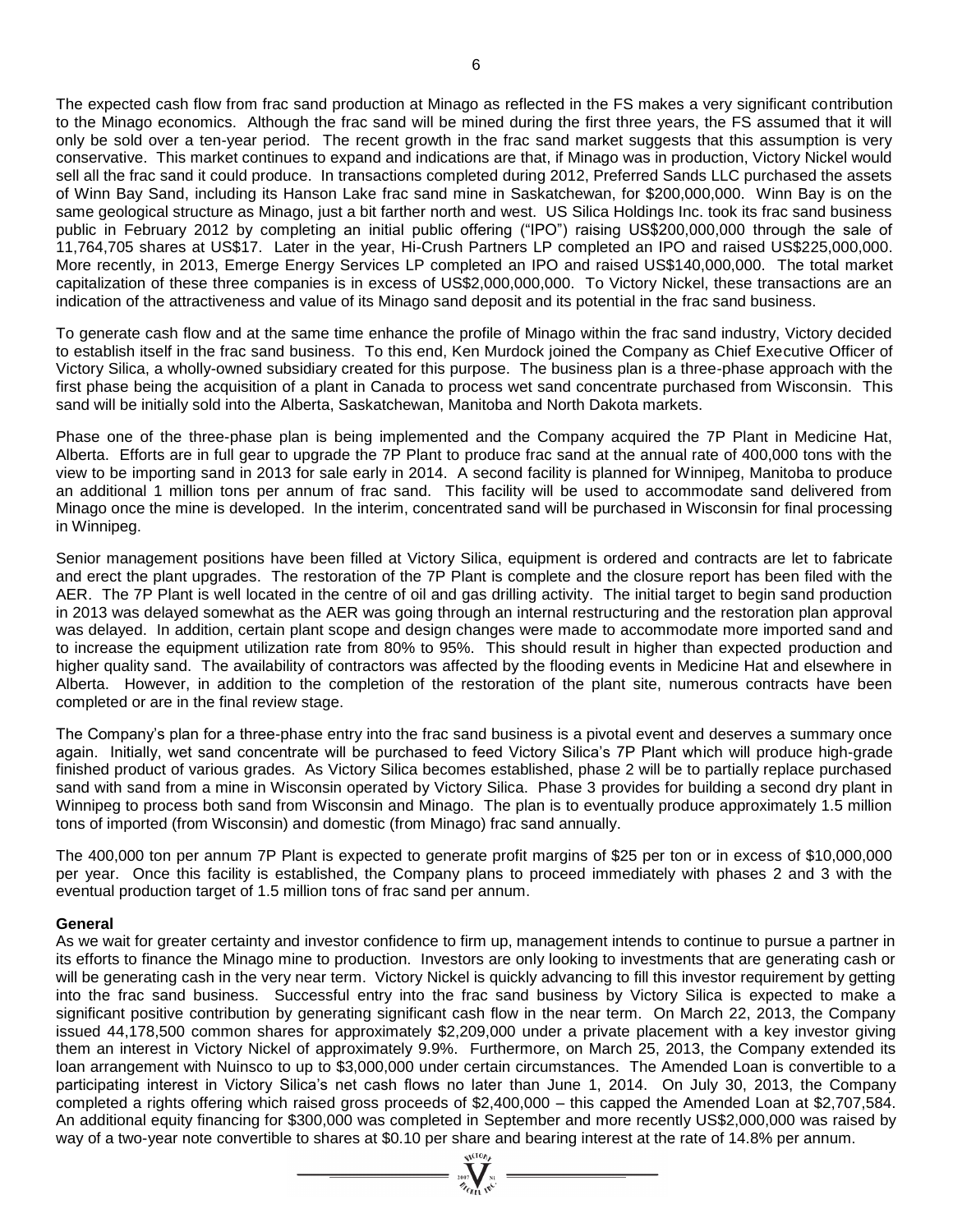Notwithstanding the funds available from these transactions, the Company recognizes that liquidity is a luxury due to the lack of other cash available from the equity markets. This situation is not unique to Victory Nickel, as valuations and trading volumes of junior exploration and development companies are generally low at the present time. Management has implemented a program to ensure that expenditures are only made on a "need to" basis. Unless immediate return can be measured, the expenditure is not made.

The Company expects that the Lender will convert its loan payable to a participating interest in future cash flows from the frac sand business. With the expected extinguishment of that gross liability of \$1,000,000, the cash resources available of \$2,052,000, future expected option receipts of \$725,000, the recent US\$2,000,000 financing, and the remaining advance available under the Amended Loan of \$500,000, the Company is well-positioned to be able to fund the upgrading and refurbishment costs of the 7P Plant. Some working capital financing will be required to finance the inventory and receivables until cash flow is generated.

Victory Nickel continues to review the Minago FS to make sure that all options to reduce not only the capital cost of development but also the operating costs have been considered. With that in mind, a detailed study to relocate the tailings facility has been completed and early indications are that significant savings will be realized. In addition, a study has been initiated to establish whether or not there is a better way to deliver the frac sand to the rail head at Ponton.

The expected cash flow from the proposed frac sand business is a game changer. Victory Nickel will be positioned to advance and grow its businesses and generate significant valuations for its shareholders.

# **RESULTS OF OPERATIONS**

# *Three Months Ended September 30, 2013 Compared with Three Months Ended September 30, 2012*

For the three months ended September 30, 2013, the Company had a net loss of \$521,000, or \$0.00 per share, (September 30, 2012 – net income of \$60,000, or \$0.00 per share).

The results are mainly a function of general and administrative expenses of \$238,000 (September 30, 2012 - \$235,000), aggregate share-based payments of \$71,000 (September 30, 2012 - \$19,000), net finance costs of \$69,000 (September 30, 2012 – \$2,000) and pre-operating costs related to Victory Silica of \$346,000 (September 30, 2012 - \$106,000); these costs were offset by a \$146,000 recovery (September 30, 2012 - \$450,000) with respect to the Lynn Lake property as a result of option payments received in excess of the recorded value of the property. Results in the three months ended September 30, 2013 also include an income tax recovery of \$65,000 (September 30, 2012 – income tax expense of \$24,000).

General and administrative expenses increased marginally by \$3,000 to \$238,000 from \$235,000, for the three months ended September 30, 2013 and 2012, respectively. The component expenses therein remain fairly consistent. Due diligence fees were incurred as part of the process to secure additional financing; these were offset by overhead recoveries from Victory Silica which costs are currently recorded in Victory Silica pre-operating costs.

General and administrative expenses include \$204,000 in costs charged by Nuinsco for administrative services, partly offset by \$2,000 charged to Nuinsco by Victory as described under Transactions with Related Parties and Management Agreement with Nuinsco Resources Limited below (September 30, 2012 - \$130,000 and \$6,000, respectively). Costs allocated from Nuinsco pursuant to the management agreement are activity related; the cost allocation has increased for this quarter mainly due to an increase in work related to Victory Silica. This arrangement allows the Company to have access to disciplines which would otherwise be cost-prohibitive to a junior company.

The costs of public company compliance for Victory Nickel for the three months ended September 30, 2013 are approximately \$152,000 (2012 - \$112,000 on a comparable basis). The increase period over period is mainly due to higher expenditures relating to cost allocations because of activity at Victory Silica, legal fees, and investor and public relations.

There were no write-downs necessary for impairment of projects in 2013 or 2012. Furthermore, there were no preexploration expenditures incurred in either period.

In 2012, the Company announced the creation of Victory Silica as described earlier. Victory Silica pre-operating costs of \$346,000 for the quarter mainly consist of start-up consulting fees and related expenses, overhead allocations, additional staff costs, and repairs and maintenance of the 7P Plant during the period. In the third quarter of 2012, \$106,000 of preoperating costs were incurred. The increase in pre-operating costs is largely due to repairs and maintenance on the 7P Plant incurred during the quarter as well as preparation for plant upgrade to convert the recycling plant to a frac sand

 $= \frac{\sqrt{100}h}{2007}$   $=$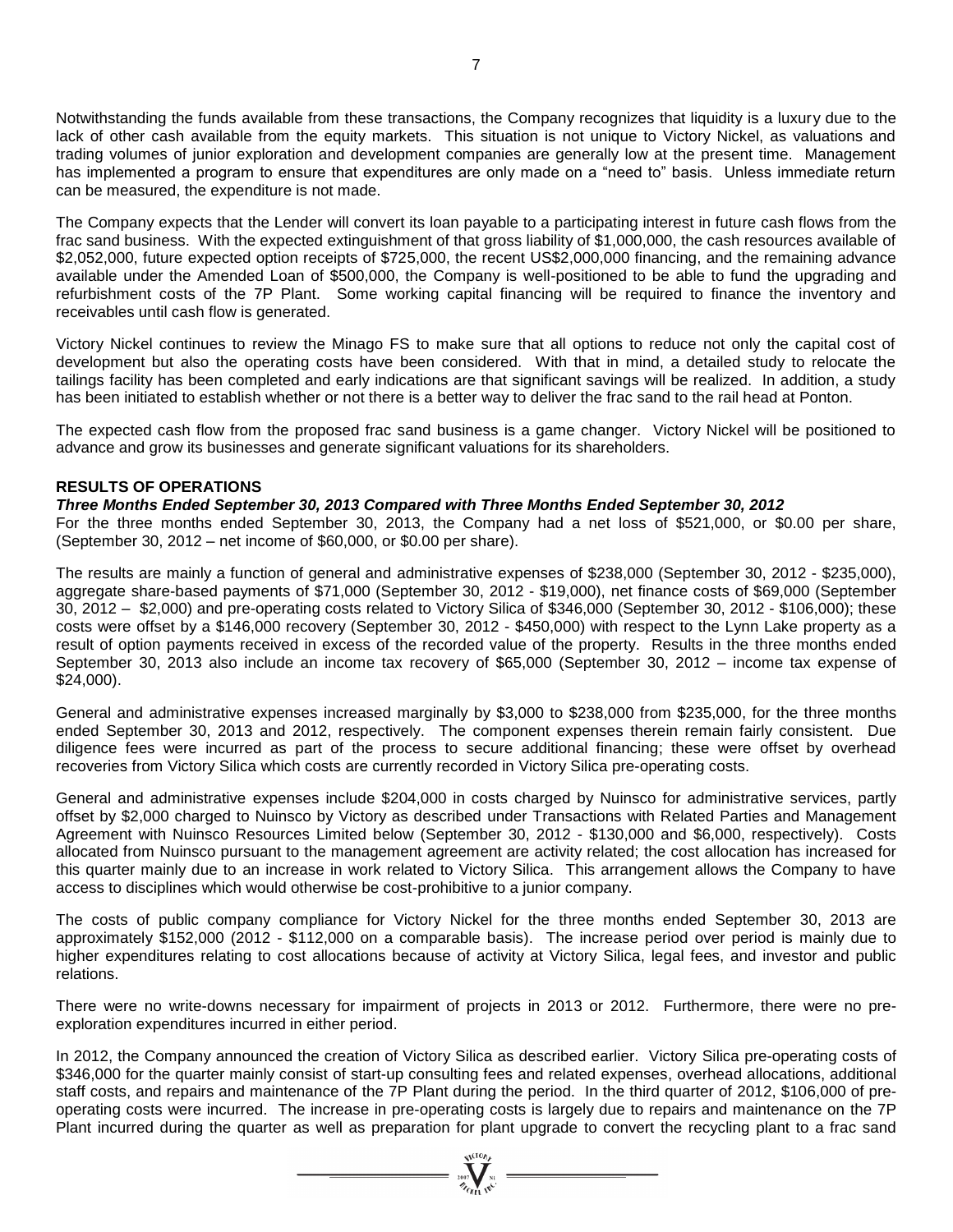plant, salaries for staff hired in the quarter and planning for operations. Activities have commenced to prepare for first production now being planned for early 2014.

For the three months ended September 30, 2013, net finance costs were \$69,000 (September 30, 2012 – \$2,000). Finance costs increased to \$76,000 from \$2,000 in the three months ended September 30, 2013 and 2012, respectively, mainly due to the interest expense on the loan. There are two components to the interest expense: amortization of loan fees which include cash and share elements and cash-based interest expense. Amortization of loan fees in the period amounted to \$43,000 and \$30,000 represented cash paid for interest relating to 2013.

The Company continues to believe that it is more-likely-than-not that the benefit associated with certain of the losses and costs creating future income tax assets will be realized prior to their expiry. Accordingly, the Company may record periodic future income tax recoveries. Note that the Company has not recognized any income tax recovery for its subsidiary company Victory Silica since it has not yet commenced operations.

In the three months ended September 30, 2013, the Company recorded an income tax recovery of \$65,000 (September 30, 2012 – income tax expense of \$24,000). The change in the income tax amount is primarily a function of the difference in the amount of recovery on the option of Lynn Lake. The Company has estimated it has \$178,000 in unrecognized deferred tax assets in relation to the Victory Silica business; given this is a new venture which has not yet started operation, it is not currently assessed as more-likely-than-not that losses and costs incurred in Victory Silica will be realized prior to their expiry.

Other comprehensive income ("OCI") in the three months ended September 30, 2013 relates to a decrease of \$19,000 (September 30, 2012 – \$63,000) in the market value of the Company's financial assets at fair value through OCI along with income tax recoveries recorded through OCI of \$3,000 (September 30, 2012 – income tax recoveries of \$9,000). These changes are a result of net market value changes in marketable securities.

The changes in other balances not specifically addressed in other sections of this MD&A are as follows:

Marketable securities as at September 30, 2013 consist of the Company's financial assets at fair value through OCI; the Company's investment in shares is at fair value through OCI; the Company no longer has any investment in warrants at fair value through operations. The Company's interest in warrants had a value of \$nil at the end of December 31, 2012 and the warrants expired unexercised in April 2013. Any volatility in the market value of shares will be recorded through OCI whether generated from sales or unrealized market changes. Marketable securities decreased by \$313,000 from December 31, 2012 as a result of sales and declines in market prices of shares. The Company generated \$59,000 in sales proceeds in the first quarter of 2013; there were no sales in the second and third quarters of 2013 (nine months ended September 30, 2012 - \$1,103,000).

Property and equipment increased to \$2,841,000 from \$1,424,000 as at December 31, 2012. The primary reason for the increase relates to expenditures on the 7P Plant and leased vehicles related thereto. The costs include acquisition costs as well as plant improvements. The vehicles are in use and are being depreciated, since the plant has not yet been commissioned, it is not being depreciated.

Project expenditures are described below in Mine Property and Development Activities ("MP&D") and Exploration and Evaluation Activities ("E&E").

The increase in trade and other payables of \$354,000 relates primarily to an increase in trade payables and accrued liabilities of \$514,000 pertaining to Victory Silica because of the ramp up of activity partly offset by the settlement of deferred directors' fees of \$121,000 and settlement of \$118,000 of accounts payable in shares in the first quarter of 2013. Also, the balance includes \$40,000 of short-term lease obligation relating to vehicles.

Victory Nickel entered into a loan agreement and \$1,000,000 was advanced prior to December 31, 2012. At the option of the Lender (Nuinsco), and under certain circumstances, the Lender can elect to receive prepayment of the loan from up to \$1,000,000 of the proceeds of the Lynn Lake option payments. Accordingly, under the option agreement in effect at December 31, 2012, \$1,000,000 of the loan was classified as a current liability since this matches the Lynn Lake option payments which were available to be diverted to the Lender at their option under agreements in place as at December 31, 2012.

As described in Note 13 to the Unaudited Condensed Consolidated Financial Statements, the option agreement was amended March 1, 2013 and the classification of the loan payable as current or long-term will be based upon the ability of the lender to divert payments based on the amended schedule which included \$450,000 due in 2013 and \$550,000 due in 2014; \$125,000 was paid to Victory Nickel on March 1, 2013 and May 31, 2013, an additional payment of \$150,000 was

 $\sum_{\substack{2007 \ \text{with } n^{C}}}$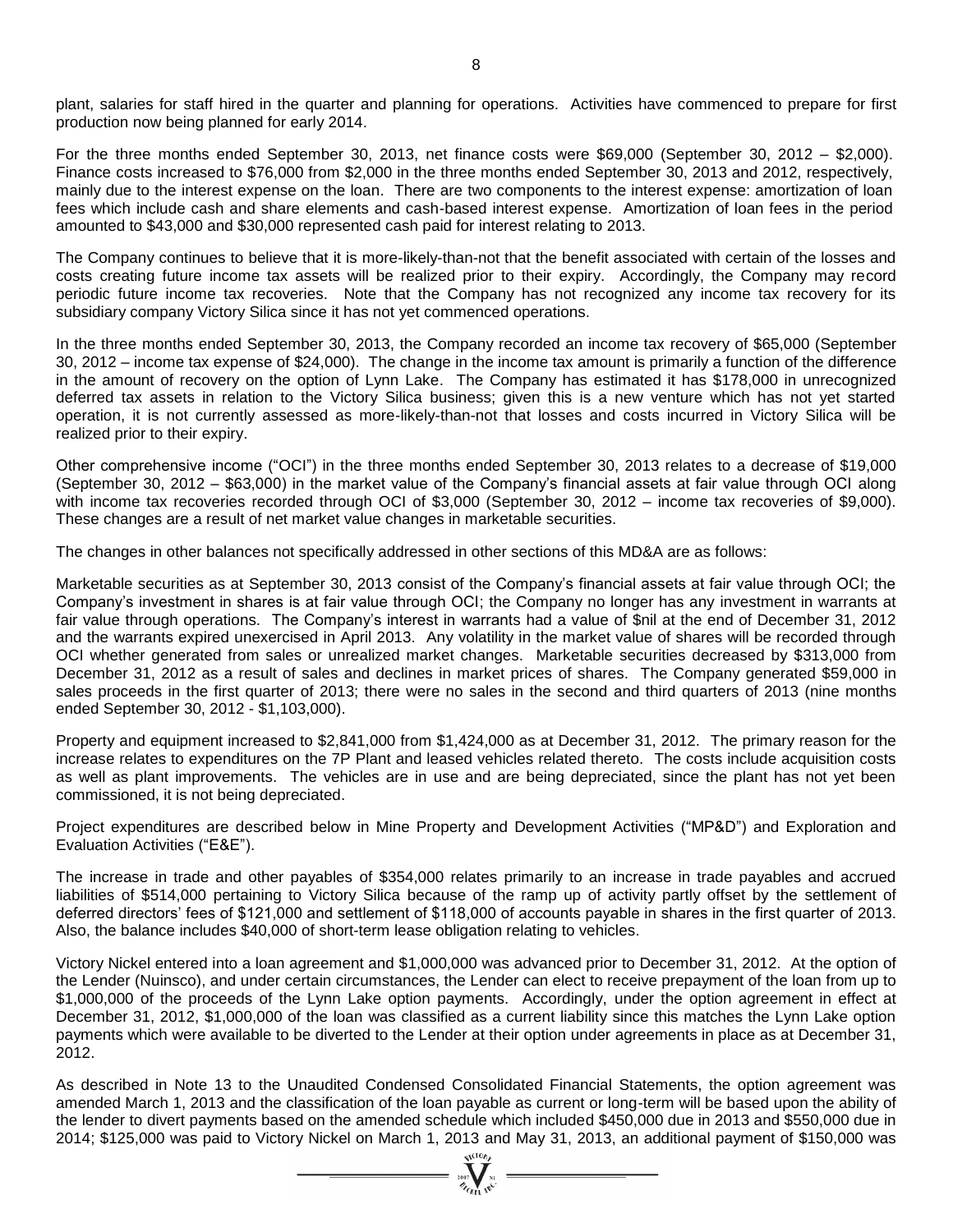The loan was amended and extended in the first quarter of 2013 to up to \$3,000,000 pursuant to certain conditions and is subject to conversion to a net profits interest in the Victory Silica business or repayment by January 31, 2015. With the closing of the rights offering on July 30, 2013, the Amended Loan is capped at \$2,707,584 with a remaining amount available to be advanced of \$500,000. Refer to the Liquidity and Capital Resources section for additional discussion of the Amended Loan and the impact of the rights offering on its terms and its conversion.

In August 2013, the Company entered into two finance leases to purchase vehicles with a total fair value of \$182,000; the long-term portion is \$129,000 and the short-term lease obligation of \$40,000 is included in *Trade and other payables* as described above. Note 14 to the Unaudited Condensed Consolidated Financial Statements includes an analysis of the lease obligation.

The deferred tax liability balance amounts to \$2,074,000 as at September 30, 2013, compared with \$2,473,000 as at December 31, 2012. The main components of the balance relate to the tax effects of E&E projects and the MP&D project, partly offset by the tax value of net operating tax losses carried forward.

The share capital balance has increased significantly period over period by \$4,224,000. Note 15 to the Unaudited Condensed Consolidated Financial Statements includes a detailed analysis of the account and the Liquidity and Capital Resources section describes the transactions more fully. The most significant transactions were as follows: \$2,509,000 in gross proceeds were generated from private placements and \$2,400,000 in gross proceeds were raised in the rights offering; share issue costs are applied against these balances and an apportionment of proceeds was also attributed to the warrants and recorded in *Contributed surplus* at an aggregate of \$839,000 which, combined with the issuance of options, accounts for the increase in that account of \$1,027,000.

# *Nine Months Ended September 30, 2013 Compared With Nine Months Ended September 30, 2012*

For the nine months ended September 30, 2013, the Company had a net loss of \$1,265,000, or \$0.00 per share, (September 30, 2012 – net loss of \$44,000, or \$0.00 per share).

The results are mainly a function of general and administrative expenses of \$981,000 (September 30, 2012 - \$1,058,000) and aggregate share-based payment expenses of \$231,000 (September 30, 2012 - \$243,000), net finance costs of \$181,000 (September 30, 2012 – \$4,000) and pre-operating costs related to Victory Silica of \$503,000 (September 30, 2012 - \$106,000); these costs were offset by a \$392,000 recovery (September 30, 2012 - \$1,450,000) with respect to the Lynn Lake property as a result of option amounts received in excess of the recorded value of the property. Results in the nine months ended September 30, 2013 also include an income tax recovery of \$252,000 (September 30, 2012 – income tax expense of \$71,000).

General and administrative expenses decreased by \$77,000, to \$981,000 from \$1,058,000, for the nine months ended September 30, 2013 and 2012, respectively. The main reason for the decrease is that costs have been allocated to Victory Silica effective July 1 due to the increased activity at that business under the management agreement with them; presently, such costs are included in Victory Silica pre-operating costs. There were non-recurring but essentially offsetting costs in each year; in 2012 the Company incurred travel and legal costs associated with securing financing. In 2013, there was a non-recurring bonus for senior officers. This bonus was partly paid in cash and partly in shares in July. In addition, there were also some due diligence fees incurred in the third quarter as part of the process to secure additional financing.

General and administrative expenses include \$517,000 in costs charged by Nuinsco for administrative services, partly offset by \$17,000 charged to Nuinsco by Victory Nickel as described under Transactions with Related Parties and Management Agreement with Nuinsco Resources Limited below (September 30, 2012 - \$501,000 and \$21,000 respectively). Costs allocated from Nuinsco pursuant to the management agreement are activity related; the increase in costs is primarily a result of increased people costs allocated under the agreement due to activity at Victory Silica. This arrangement allows the Company to have access to disciplines which would otherwise be cost-prohibitive to a junior company.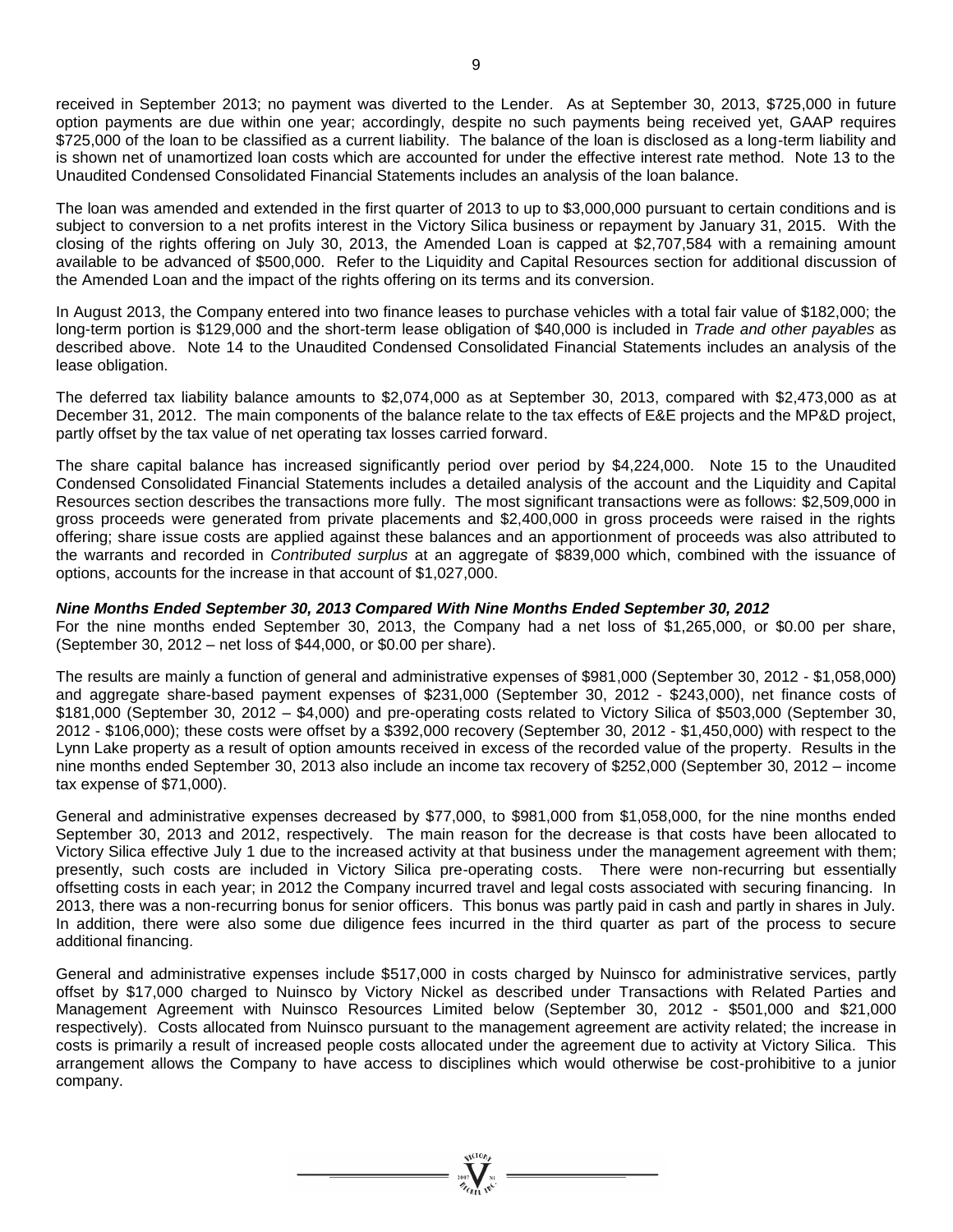The costs of public company compliance for Victory Nickel for the nine months ended September 30, 2013 are approximately \$587,000, compared with \$583,000 in the nine months ended September 30, 2012, calculated on a comparable basis.

The share-based payment expense for options in the nine months ended September 30, 2013 reflects the grant and partial vesting of 8,920,000 options with fair values of \$0.016 and \$0.019. In addition, 1,814,166 shares were issued under the Share Bonus Plan with a closing price between \$0.03 to \$0.045 on grant date in consideration for bonuses which were declared in both the third and second quarters of 2013. The expense in 2012 reflects the grant and partial vesting of 8,050,000 options with a fair value of \$0.035. The value assigned to the stock options was calculated using the Black-Scholes option-pricing model as explained in Note 17 to the Company's Unaudited Condensed Consolidated Financial Statements.

There were no write-downs necessary for impairment of projects in 2013 or 2012. Furthermore, there were no preexploration expenditures incurred in either period. In the nine months ended September 30, 2013, the Company received an aggregate of \$400,000 in receipts under the Lynn Lake option; net of expenditures, \$392,000 was recorded as recovery of exploration and evaluation project. As described earlier, the Company agreed to schedule out the previouslyagreed option payment, along with an additional amount of \$125,000. In 2012, the full option receipt of \$1,000,000 was received in the first quarter of that year and another \$450,000 was received in the third quarter.

In 2012, the Company announced the creation of Victory Silica as described earlier. Victory Silica's pre-operating costs of \$503,000 expensed in 2013 comprise start-up consulting fees and related expenses, overhead allocations, additional staff costs, and repairs and maintenance of the 7P Plant during the period. In 2012, pre-operating costs of \$106,000 consists mainly of start-up consulting fees and related expenses only.

For the nine months ended September 30, 2013, net finance costs were \$181,000 (September 30, 2012 – \$4,000). Finance costs increased to \$192,000 from \$6,000 in the nine months ended September 30, 2013 and 2012, respectively, mainly due to the interest expense on the loan. Amortization of loan fees in the period amounted to \$90,000 and \$90,000 represented cash paid for interest relating to 2013 (\$9,000 was paid in 2013 relating to 2012).

In the nine months ended September 30, 2013, the Company recorded an income tax recovery of \$252,000 (September 30, 2012 – income tax expense of \$71,000). The change in the income tax amount is primarily a function of an accrual made in 2012 for a change in income tax rates which was reversed as being unnecessary in the final quarter of 2012. The Company has estimated it has \$178,000 in unrecognized deferred tax assets in relation to the Victory Silica business; given this is a new venture which has not yet started operation, it is not currently assessed as more-likely-than-not that losses and costs incurred in Victory Silica will be realized prior to their expiry.

Other comprehensive income ("OCI") in the nine months ended September 30, 2013 relates to a decrease of \$254,000 (September 30, 2012 – \$599,000) in the market value of the Company's financial assets at fair value through OCI along with income tax recoveries recorded through OCI of \$35,000 (September 30, 2012 – income tax recoveries of \$86,000). These changes are a result of net market value changes in the Company's marketable securities.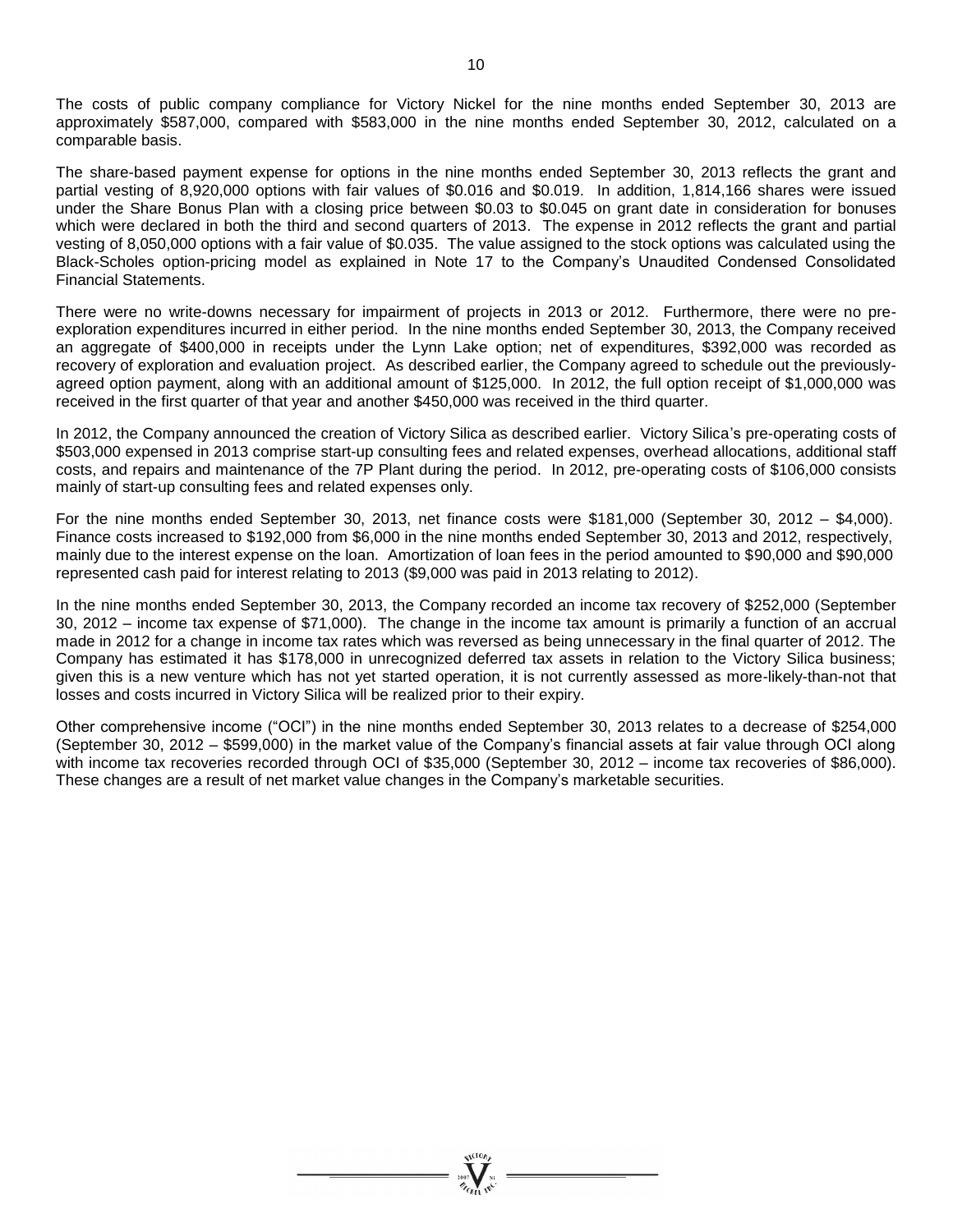# **SUMMARY OF QUARTERLY RESULTS**

| <b>Fiscal year 2013</b>                       |                            |              |                            | 3rd Quarter  |          | $2nd$ Quarter       | 1 <sup>st</sup> Quarter |         |         |     |
|-----------------------------------------------|----------------------------|--------------|----------------------------|--------------|----------|---------------------|-------------------------|---------|---------|-----|
| Net finance costs                             |                            |              |                            | (69)         | \$       | (75)                |                         | \$      | (37)    |     |
| Net loss                                      |                            |              |                            | (521)        | \$       | (429)               |                         | \$      | (315)   |     |
| Total comprehensive loss                      |                            |              | \$                         | (537)        | \$       | (507)               |                         | \$      | (440)   |     |
| Loss per share - basic and diluted            |                            |              | \$                         | (0.00)       | \$       | (0.00)              |                         | \$      | (0.00)  |     |
| Fiscal year 2012                              | $4^{\text{th}}$<br>Quarter |              | 3 <sup>rd</sup><br>Quarter |              |          | $2^{nd}$<br>Quarter |                         |         | Quarter |     |
| Net finance (costs) income                    |                            | (9)          | \$                         | (2)          | \$       | $\mathfrak{p}$      |                         | \$      | (4)     |     |
| Net (loss) income                             | S                          | (139)        | \$                         | (2)<br>60    | \$       | (571)               | (3)                     | \$      | 467     | (5) |
| Total comprehensive (loss) income             |                            | (1)<br>(193) | \$                         | 6            | \$       | (1, 252)            | (4)                     | \$      | 689     | (6) |
| (Loss) earnings per share - basic and diluted | \$                         | (0.00)       | \$                         | 0.00         | \$       | (0.00)              |                         | \$      | 0.00    |     |
| <b>Fiscal year 2011</b>                       | $4^{\sf th}$               | Quarter      | 3 <sup>rd</sup>            | Quarter      | $2^{nd}$ | Quarter             |                         | $1st$ . | Quarter |     |
| Net finance (costs) income                    | \$                         | (46)         | \$                         | 82           | \$       | (62)                |                         | \$      | (95)    |     |
| Net (loss) income                             | S                          | (328)        | \$                         | (7)<br>(605) | \$       | (505)               | (9)                     | \$      | 301     |     |
| Total comprehensive (loss) income             |                            | (652)        | \$                         | (8)<br>307   | \$       | (2,795)             | (10)                    |         | 306     |     |
|                                               | \$                         | (0.00)       | \$                         | (0.00)       | \$       | (0.00)              |                         |         | 0.00    |     |

(1) Total comprehensive loss for the period includes \$49,000 net after-tax decline in the market value of securities.

(2) Net income includes \$450,000 recovery on the Lynn Lake option with Prophecy Platinum.

(3) Includes an increase in income taxes of approximately \$150,000 which was reversed in the fourth quarter as it was not necessary.

(4) Total comprehensive loss for the period includes \$681,000 net after-tax decline in the market value of securities.

(5) Net income for the period includes \$1,000,000 recovery on the Lynn Lake option with Prophecy Platinum.<br>(6) Total comprehensive income for the period includes the recovery noted above as well as \$222,000 net af

(6) Total comprehensive income for the period includes the recovery noted above as well as \$222,000 net after-tax improvement in the market value of securities.

Net loss for the period includes \$186,000 for share-based payments and \$97,000 for bonus expense.

(8) Total comprehensive income for the period includes \$1,054,000 improvement in the market value of the Company's securities, partly offset by income taxes of \$142,000.

Net income for the period includes share-based payments of \$140,000 for options granted and vesting in the period.

(10) Total comprehensive loss for the period includes \$2,648,000 decline in market value of the Company's securities, partly offset by income taxes of \$358,000.

# **LIQUIDITY AND CAPITAL RESOURCES**

As at September 30, 2013, the Company had working capital of \$832,000, including cash and cash equivalents and marketable securities; working capital is disclosed net of approximately \$725,000 of current loans and borrowings representing option payments due within one year over which the Lender has a right to divert, despite the receipts not having yet been received. As at December 31, 2012 the Company had a working capital deficiency of \$583,000 which includes approximately \$176,000 of agreed-upon deferrals owing to directors and senior management as well as accounts payable of \$118,000 subsequently settled in shares of the Company.

The main reasons for the improvement are: the private placement of \$2,209,000 (described further below) entered into with a key investor during March 2013 along with the rights offering completed on July 30, 2013 which generated gross proceeds of \$2,400,000 through issuing 100,000,000 units, each unit comprising one common share and one common share purchase warrant. Each warrant enables the holder to buy an additional common share of the Company for \$0.035 per share for a 12-month period commencing July 31, 2014. The proceeds included provisions under the Amended Loan for a backstop and top-up which aggregated \$1,207,584 and effectively capped the Amended Loan at \$2,707,584 with future available advances to the Company being \$500,000.

In addition, a private placement was closed on September 19, 2013 generating gross proceeds of \$300,000 through issuing 12,500,000 units, each unit also comprising one common share and one common share purchase warrant. Each warrant enables the holder to buy an additional common share of the Company for \$0.035 per share for two years from the closing date of September 19, 2013.

The Company had recently relied upon its portfolio of marketable securities for the funding of its operations and programs. As the markets have declined, access to equity and debt financing became more difficult for all companies and Victory Nickel had to extend its regular payment periods. With the funds from the private placements, the Amended Loan entered into in March (see below), combined with the funds from the rights offering, the Company has access to

 $\sum_{\substack{2007\\ \mathscr{D}_{\text{Cyl}}\text{ odd}}}^{\infty}$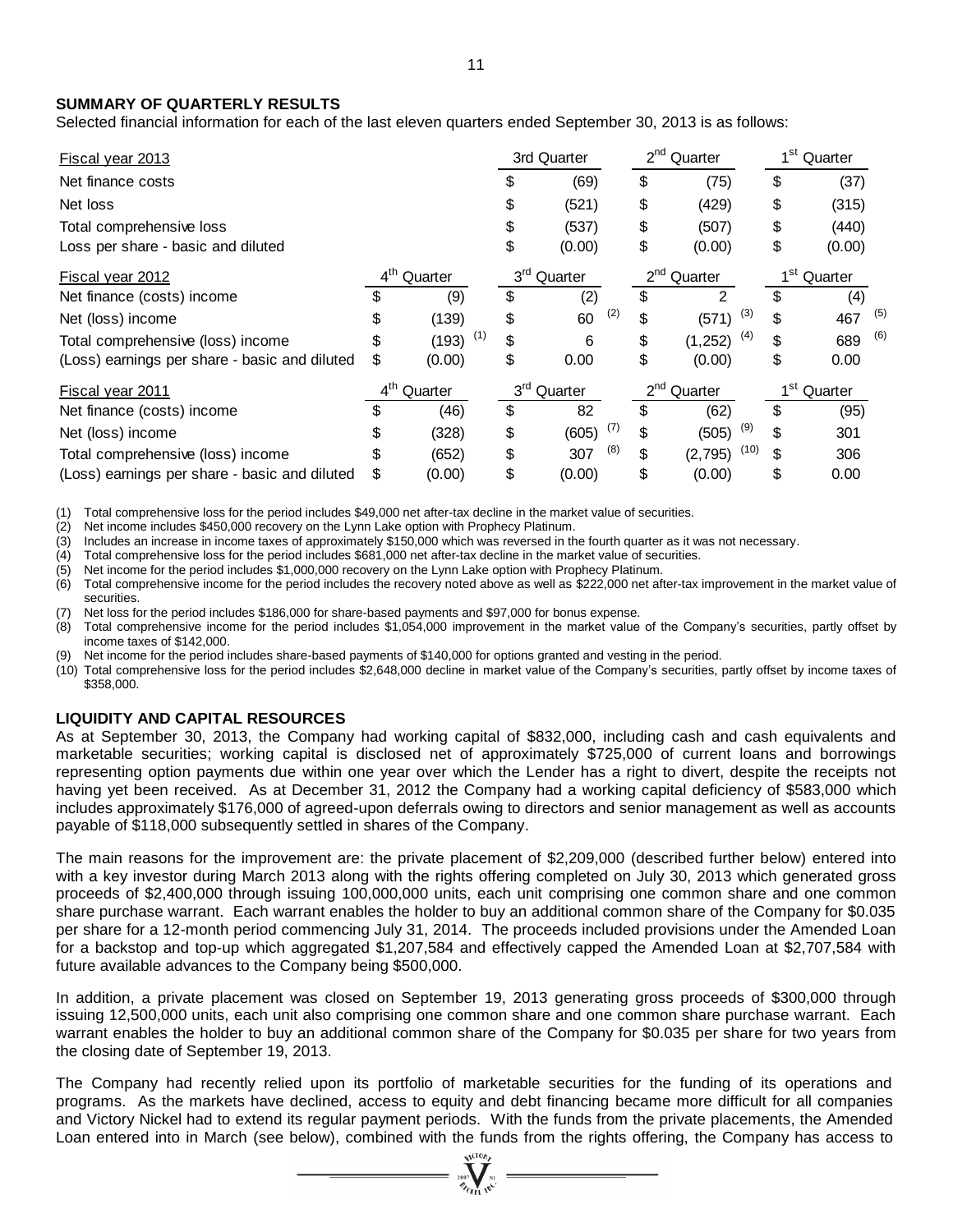funds for operations and the Victory Silica initiative. The Company is continuing to seek additional financing opportunities. On November 11, 2013, the Company entered into an unsecured convertible promissory note for US\$2,000,000 (the "Convertible Note"). The Convertible Note has a term of two years, bears interest at 14.8% calculated on a monthly basis and settled quarterly and may be converted in whole or in part, at any time, at the option of the holder into Victory Nickel shares at a conversion price of \$0.10 per share. Discussions are also underway to source additional working capital financing for the frac sand business.

Recognizing the challenging financing markets, the Company entered into the loan agreement with Nuinsco, \$1,000,000 of which was advanced prior to December 31, 2012 and was used for working capital purposes; the Amended Loan provided additional funds of up to \$2,000,000 under certain circumstances which were capped as described above at \$1,707,584, \$1,207,584 of which was advanced as backstop under the rights offering. As described earlier, as at December 31, 2012, despite the loan having a contractual repayment term of January 31, 2015, the ability of the Lender to divert payments under the Lynn Lake option agreement required the Company to classify the whole principal balance as being due within one year. On March 1, 2013, the Lynn Lake option agreement was amended to include \$125,000 due March 1, 2013 which was received and retained by Victory Nickel. Other payments of \$125,000 and \$150,000 were received in May and September (and also retained by the Company) and the remaining \$175,000 is due by the end of 2013 with an additional \$550,000 due by August 29, 2014. Accordingly, ongoing assessments of the loan as being current or long-term will be driven by the updated option agreement.

As at September 30, 2013, \$725,000 of the option payments (the entirety of the remaining payments) are due within one year, therefore that amount of the net loan outstanding is classified as a current liability. This is a peculiar accounting result since the related payments are not yet due and are not recognized on the Company's balance sheet. Therefore, the Company feels that adjusted working capital which adds back the current portion of the long-term liability and amounts to \$1,557,000 is a more relevant measure of the Company's liquidity.

On March 25, 2013, the Company amended and extended the loan agreement to up to \$3,000,000 under certain circumstances – and which was capped at \$2,707,584 as described above. The Amended Loan bears interest at 12% per annum, payable quarterly, and matures on January 31, 2015. Prior to June 1, 2014, the Lender, Nuinsco, has the right to convert the outstanding balance of the Amended Loan into a participating interest (the "Conversion") whereby the Lender is entitled to receive a share of cash flows earned from the sale of frac sand from the 7P Plant. The Lender's participation is capped at \$10,000,000, with a minimum of \$7,500,000, and is subject to adjustment under certain circumstances. On Conversion, the Amended Loan would be considered paid in full. Nuinsco had also agreed to backstop an equity issue, if any was announced, with cash or by converting a portion of the Amended Loan into shares, at the Lender's option to an amount up to \$1,500,000 under certain circumstances. On June 14, 2013, the Company announced a rights offering with maximum gross proceeds of approximately \$2,700,000. Under the backstop provision, Nuinsco subscribed for units of the rights offering for cash in the amount of \$1,207,584 which, along with exercise of other rights and its pre-existing shares, has resulted in Nuinsco increasing its share ownership in the Company to approximately 12.24% as at July 30, 2013 and makes Nuinsco a related party of the Company.

Presently, the frac sand business is not in operation and cash is not being generated; Nuinsco has not exercised its Conversion right. Therefore, the Company has not recognized the Conversion right. The Company will re-evaluate the probability of conversion by the Lender and will reassess the recognition and value of that right as circumstances warrant.

The Company agreed to pay, with shares, an arrangement fee of up to \$300,000 plus a commitment fee of 1.5% per annum on unutilized balances. Effective July 2013, the cumulative arrangement fee was capped at \$270,758 and was settled with shares. Such fees are amortized into interest expense using the effective interest rate method. An aggregate of \$90,000 in interest expense was paid in cash for interest accrued for the nine months ended September 30, 2013; interest is due in cash at the end of each calendar quarter. Non-cash amortization of loan fees brings interest expense on the loan to \$180,000 for the nine months. The commitment fee will be settled in shares and amounts to \$9,000 as at September 30, 2013.

On March 22, 2013, the Company issued 44,178,500 common shares under a private placement with a key investor at \$0.05 per share, generating gross proceeds of approximately \$2,209,000. This, along with the Amended Loan, has significantly improved available working capital. A further private placement completed in the third quarter generated gross proceeds of \$300,000; this placement was on similar terms to the rights offering and included warrants which are exercisable for a two-year term.

Other asset sales, as well as the sale of royalties on certain properties, are possibilities which would provide liquidity during this difficult period. With lower trading volumes, marketable securities are not as saleable as they have been in the past. Consequently, management is looking to realize on the sale of other assets as a mechanism to improve liquidity.

 $\sum_{\substack{2007\\ \mathscr{B}_{G11} \text{ TeV}}}^{\text{N11}}$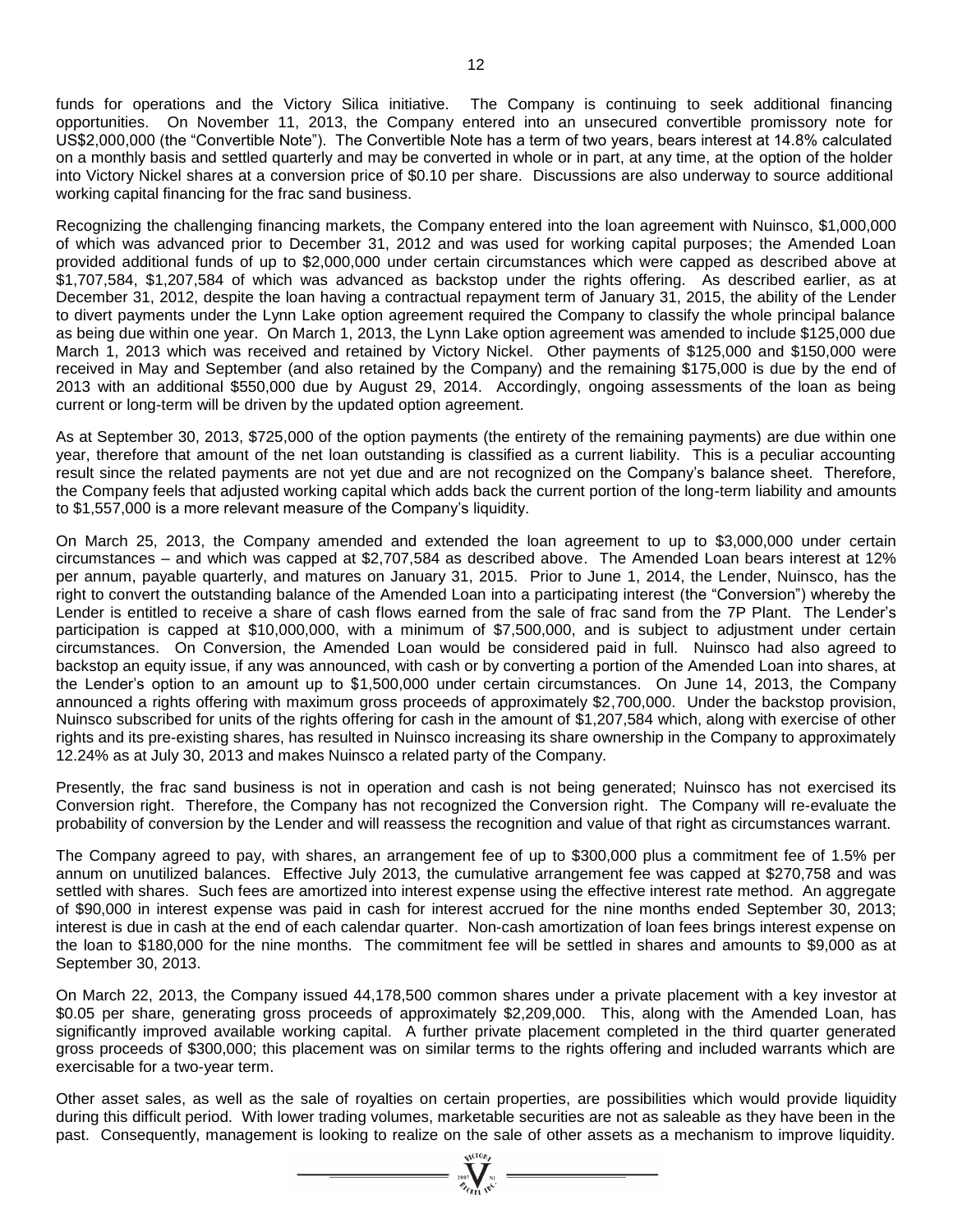The Company is also investigating the possibility of generating cash through the sale of new royalty arrangements on its properties.

Cash and cash equivalents as at September 30, 2013 and December 31, 2012 were held with major Canadian banks. The Company has a corporate policy of investing its available cash in Canadian government instruments and certificates of deposit or other direct obligations of major Canadian banks, unless otherwise specifically approved by the Board. Marketable securities are available to be sold for liquidity purposes, as the Company requires, providing funds for its operations and exploration, evaluation and development activities.

For the nine months ended September 30, 2013, the Company used cash in operating activities of \$1,131,000 (September 30, 2012 - \$970,000). As the Company is in the exploration, evaluation and development stage, there are no revenues to recover expenses and the operating activities represent the corporate and administrative costs incurred mostly to maintain a public company. The Company estimates that such costs in the nine months ended September 30, 2013 amounted to \$587,000. Many of these costs are incurred in the early part of the year. In the same period of 2012, such costs were approximately \$583,000, calculated on a comparable basis. Consequently, the Company's liquidity is reduced unless and until there are financing activities or sales of assets to provide funds. Note that the costs cited above do not include the costs of financing arrangements which are deducted directly from equity – these can be significant. Costs incurred to advance the Company's projects are capitalized, as summarized below under the discussion of investing activities.

During the nine months ended September 30, 2013, net cash used by investing activities was \$1,560,000, compared with cash generated of \$588,000 in the prior comparable period. Aggregate amounts of \$733,000 and \$81,000 were used to advance the MP&D project and E&E projects, respectively, during the nine months ended 2013 (2012 - \$1,621,000 and \$144,000). In 2013, \$1,088,000 was used for expenditures on the 7P Plant acquisition and improvements (2012 – \$nil).

During the early part of the year, the Company sold shares for aggregate proceeds of \$59,000 (2012 – \$1,103,000); the Company will continue to sell marketable securities for liquidity purposes when pricing is acceptable. Aggregate funds of \$400,000 were received with respect to the option agreement with Prophecy Platinum for the Lynn Lake property in 2013 to date compared with \$1,450,000 received in 2012. An additional \$175,000 is payable to the Company by the end of 2013, with an additional \$550,000 being due by the end of August 2014.

The Company made payments of \$152,000 in the nine months ended September 30, 2013 relating to the transformer equipment. In the nine months ended September 2012, \$200,000 in deposits were made under the agreement to purchase transformers and other electrical equipment at an aggregate cost of US\$2,840,000. The balance is due prior to shipping.

The Company generated \$4,487,000 in financing activities during the nine months ended September 30, 2013. This comprised net cash of \$4,496,000 from the issuance of shares and warrants; \$2,197,000 pursuant to a private placement with a key investor in the first quarter of 2013, net proceeds of \$2,025,000 from the rights offering that closed on July 30 2013 and net proceeds of \$279,000 from the private placement completed on September 19, 2013 (\$5,000 in share issue costs were incurred on a non-cash item). Loan interest of \$9,000 was paid during the nine months ended September 30, 2013 and relates to interest accrued in 2012. There were no financing activities during the nine months ended September 30, 2012.

There were no equity financings completed during the year ended December 31, 2012, although the Company received \$1,000,000 under the Facility. The Company's operations in 2012 were financed through sales of marketable securities, option payments and the loan advance noted above.

The Company's activities during the nine months ended September 30, 2013 provided cash and cash equivalents of \$1,796,000, compared with a net decrease in cash of \$382,000 during the same period of 2012.

Since there were no flow-through financings completed during 2012 there is no flow-through commitment outstanding for Victory Nickel as at December 31, 2012 or September 30, 2013.

The Company's remaining portfolio of marketable securities had a market value of \$244,000 as at September 30, 2013, the option payments remaining under the Lynn Lake option agreement have been significantly extended with \$175,000 due by the end of 2013 and the remainder of \$550,000 is due by August 29, 2014. The amount available under the Amended Loan is finite, being \$500,000.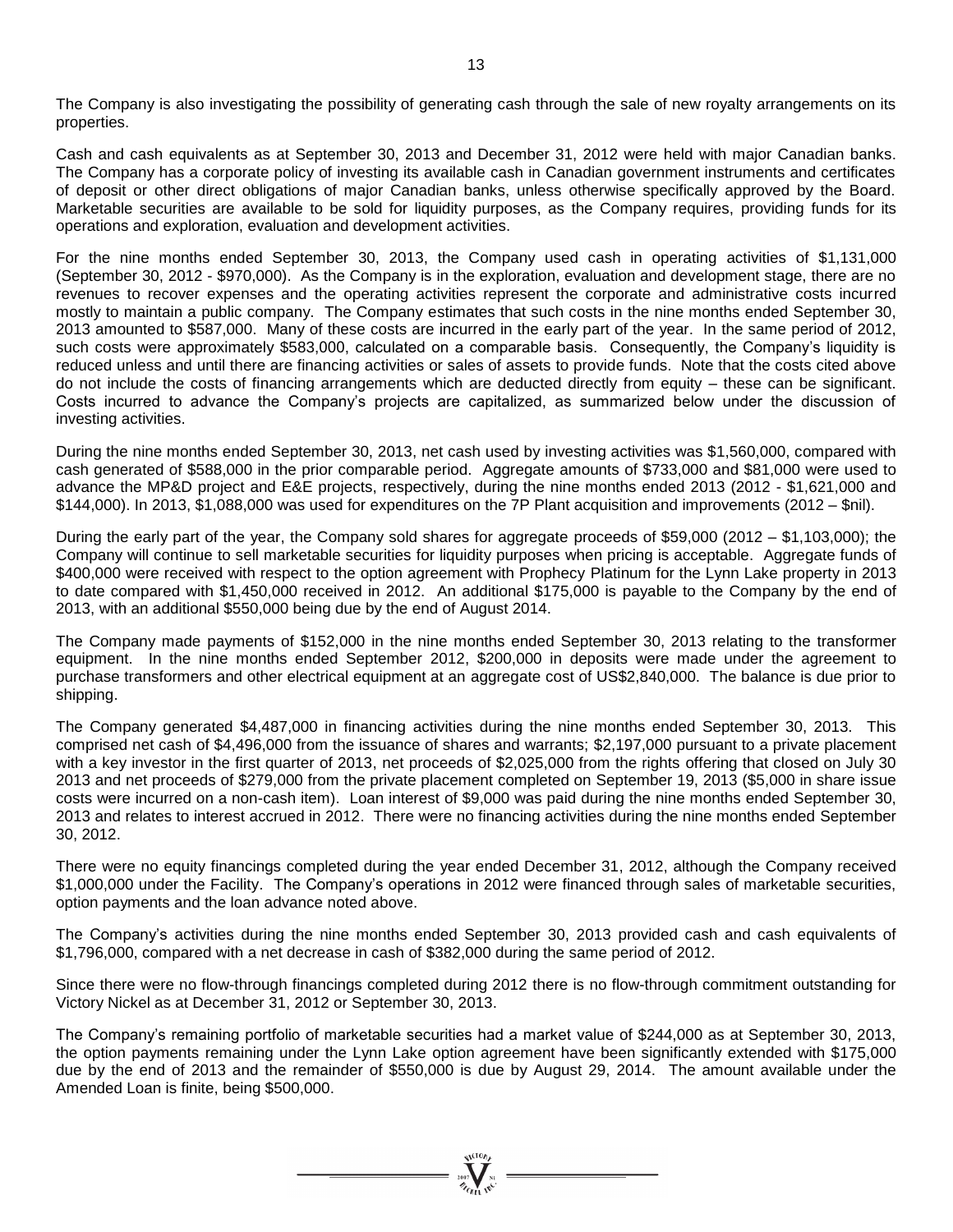#### **Table of Contractual Commitments**

|                                      | Due Date                            | <b>Currency</b>  |            |      |                     | November 11, 2013 September 30, 2013 December 31, 2012 |       |
|--------------------------------------|-------------------------------------|------------------|------------|------|---------------------|--------------------------------------------------------|-------|
| Transformer and electrical equipment | On shipping                         | <b>US Dollar</b> | $1.396$ \$ |      | 1.396 \$            |                                                        | 1,546 |
| Flowthrough expenditures outstanding | Not applicable                      | Canadian Dollar  |            | - \$ | - \$                |                                                        |       |
| Loans and borrowings                 | January 31, 2015                    | Canadian Dollar  | $1.014$ \$ |      | $1.000 \text{ }$ \$ |                                                        | 1,009 |
| Purchase of 7P Plant                 | Refer to note below Canadian Dollar |                  |            | - \$ | - \$                |                                                        |       |
| Leased vehicles                      | Within one year                     | Canadian Dollar  | 50         | - \$ | 50 \$               |                                                        |       |
|                                      | One to five years                   | Canadian Dollar  | 138        | - \$ | $142 \quad$ \$      |                                                        |       |

Note that the final payment for the 7P Plant is subject to conditions precedent, including the transfer of leases which requires regulatory approval. (Note 25 to the Company's 2012 Audited Consolidated Financial Statements). Further note that the long-term loan is contractually payable on January 31, 2015; however, because up to \$725,000 of option payments due within one year may be diverted to the Lender as prepayments, that amount is classified as a current liability on the Unaudited Condensed Consolidated Balance Sheet.

As described above, exploration, evaluation and development companies such as Victory Nickel have historically been heavily reliant upon the equity markets to fund their activities as they have no short-term sources of revenue other than through monetization of assets. Opportunities available to Victory Nickel for financing would normally be through private placements in the equity markets. Despite experiencing some improvements during 2011, circumstances toughened during 2012 and today's equity markets continue to make this alternative difficult if not impossible without incurring significant dilution to existing shareholders. For this reason, the Company has recently chosen to liquidate portions of its securities holdings rather than raise equity financing. However, the results of this are also dependent upon market conditions which are outside the control of the Company, and market circumstances have also impacted the Company's investees and their market values. The other that due to consider the end of 2013 and consider the end of August M31 September 21, 2013. And the end of August, 2013 and the end of August, 2013 and 2013 and 2013 and 2013 and 2013 and 2013 and 2013 and 2013 a

In the first quarter of 2013, an opportunity was identified to enter into a private placement with a key investor at an appropriate price. On March 22, 2013, the Company completed a private placement of 44,178,500 shares which generated approximately \$2,209,000 in cash. While this is dilutive to existing shareholders, alternative financing sources, if any, take considerable time to complete – as was the case with the rights offering. This equity issue was completed with a key investor with a view to finding the funding required to develop the frac sand business and ultimately Minago.

The rights offering to existing shareholders announced mid-June raised \$2,400,000 in gross proceeds effective July 30, 2013; all shareholders at the record date had the opportunity to participate in this potentially non-dilutive financing. The warrants issued under the rights offering have the ability to generate an additional \$3,500,000 in funding between one and two years from closing. Because the standby facility was utilized in the rights offering, the funds available under the Amended Loan with Nuinsco are now \$500,000. Note that, through the backstop, Nuinsco owns shares of Victory Nickel rather than having advanced funds which would need to be repaid at a future date. Further note that advances under the backstop are considered in the same fashion as loan advances and form part of the calculation of cash flows under the convertibility feature of the Amended Loan.

Another private placement was completed mid-September 2013 generating gross proceeds of \$300,000. The warrants issued under this private placement have the potential to generate additional cash of approximately \$438,000 until September 19, 2015.

The Company will continue to balance its financing choices as a function of availability and market activity. Managing in challenging times takes as much, if not more, senior management effort. However, senior management of both the Company and Nuinsco agreed, effective August 1, 2012, to accept salary deferrals averaging 25% until better economic times prevailed. Although all deferrals have now been settled, this is a mechanism that the Company has been able to utilize on a number of occasions. Directors had also accepted deferrals of fees – these were brought up to date in the first quarter of 2013.

The Company will continue to consider all financing alternatives given acceptable pricing and other market conditions to advance its projects and maintain liquidity. The optioning of the Lynn Lake property is one example of a corporate transaction that can generate cash and add value for shareholders while maintaining participation in the upside in the subject property. Unfortunately, economic circumstances affecting the option holder caused a renegotiation of the remaining option amount of \$1,000,000 originally due by March 1, 2013. As described earlier, the Company agreed to an additional amendment to the option agreement which allows Prophecy Platinum to make a series of payments through 2013 and 2014 aggregating \$1,125,000 in satisfaction of the remaining option conditions. The payments are current with

 $\sum_{\substack{2007\\ \mathscr{U}_{GEMM}}}\sum_{\substack{N\text{i}\\\text{m}\in\mathbb{Z}}}$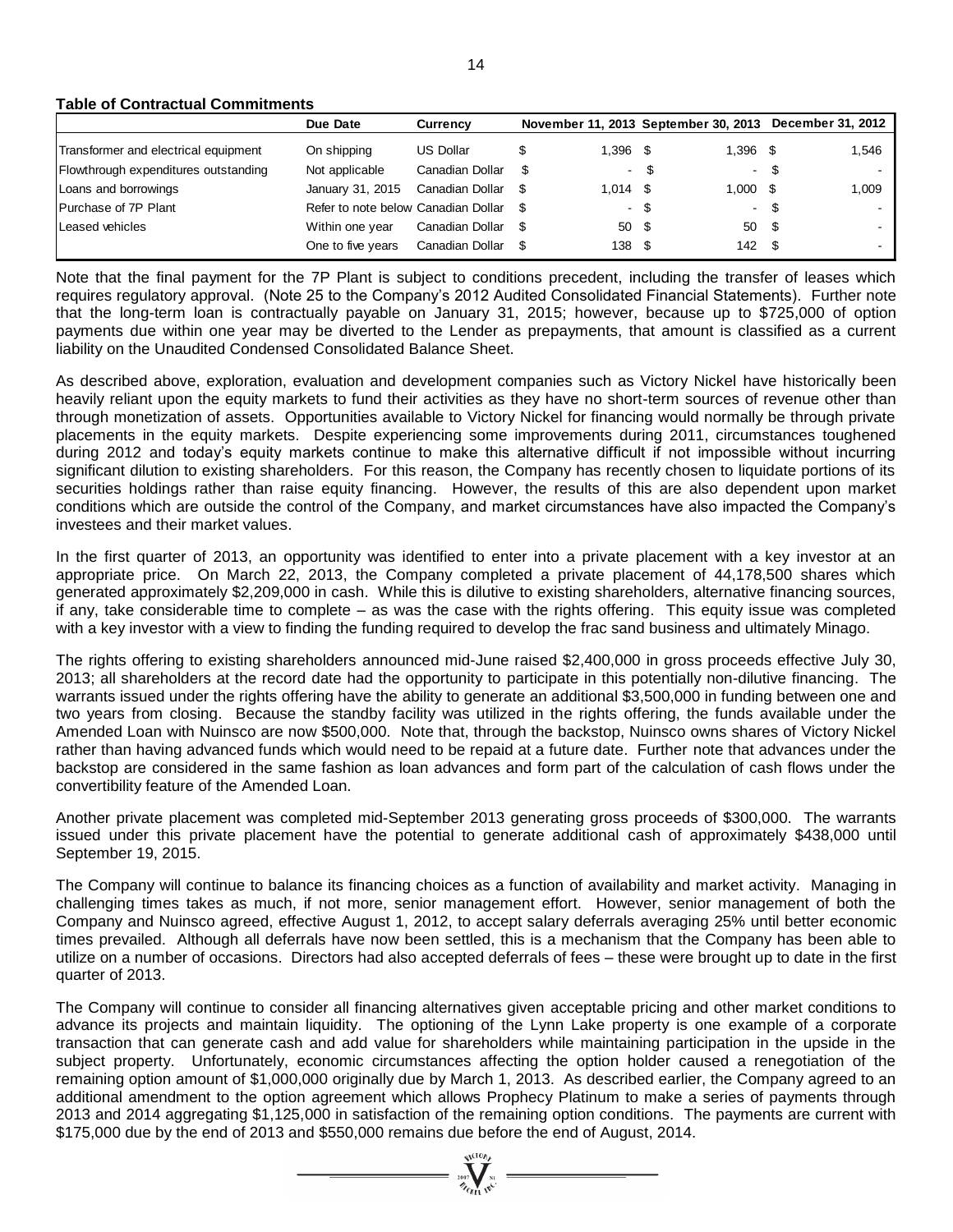The loan advance of \$1,000,000 in 2012 was the first stage of an expanded loan agreement announced by the Company in March 2013. The initial advance was for working capital purposes and the remaining amount under the Amended Loan of \$500,000 (after taking into account the effect of the standby facility under the rights offering) is available to fund capital requirements for the Victory Silica initiative as described below and/or to support any financing initiative announced by the Company. The Amended Loan (including funds advanced under the backstop of the rights offering) is also subject to the Conversion right by the Lender which would allow the Lender to convert its debt into a cash flow participation in funds expected to be generated by the Victory Silica frac sand initiative.

In addition to generating cash flow, the Victory Silica initiative is intended to establish the Company's presence in the frac sand market. However, this initiative, while relatively near-term compared with mine-building, is not expected to begin generating cash flow from sales until early 2014. As reported already, the Company has announced the acquisition of the 7P Plant which continues to be subject to certain conditions precedent, including the transfer of leases. On July 11, 2013, the Company received approval from the AER, which allows for restoration and development of the 7P Plant. Site restoration has been completed and the closure report has been filed.

The Company expects that the Lender will convert its loan payable to a participating interest in future cash flows from the frac sand business. With the expected extinguishment of that gross liability of \$1,000,000, the cash resources available of \$2,052,000, future expected option receipts of \$725,000, combined with the remaining advance available under the Amended Loan of \$500,000 and the Convertible Note of US\$2,000,000, the Company is well-positioned to be able to fund the refurbishment costs of the 7P Plant and commence generating positive cash flows from the frac sand business. The Company is also undertaking discussions to secure a working capital facility to fund the future Victory Silica inventory and receivables activity.

As at November 11, 2013, the aggregate market value of the Company's marketable securities held in public company shares is approximately \$240,000. The market value of such shares may go up or down. Trading volumes have experienced declines and it is generally acknowledged that equities are being undervalued.

As at November 11, 2013, the Company had options outstanding which could bring in additional cash funds of approximately \$2,533,000. Most of those instruments are presently not "in-the-money" however and the receipt of such funds cannot be relied upon. Furthermore, the warrants issued under the rights offering and private placement could generate additional cash of \$3,500,000 from July 31, 2014, and \$438,000 from now.

As described above, the equity markets continue to be volatile and it is uncertain how future financing initiatives will be received, what the future market value of securities will be and how successful liquidity efforts will be in generating cash to finance activities. In particular, the financing required for the development of the Minago project is considerable.

The Company has good title to its projects and will continue to maintain the projects in good standing. Prophecy Platinum had expenditure commitments to meet on the Lynn Lake project as described earlier which maintained ongoing investment in the property. The Company expects the remaining amended option terms to be fulfilled and for the ownership of Lynn Lake to be transferred to Prophecy Platinum by the end of August 2014.

Monthly average administrative costs for 2013 are budgeted at \$119,000 – or approximately \$1,400,000 on an annual basis, most of which are incurred to meet statutory requirements; actual monthly cash-based costs for 2012 were \$123,000. These figures include amounts which have been agreed to be deferred but exclude salary amounts capitalized as part of project expenditures which need to be considered as part of annual cash requirements. Annual capitalized salaries in 2012 (including some part-time workers) amounted to \$487,000; for 2013 these are budgeted at approximately \$370,000.

The Company's budgeted cash operating requirements for 2013 are approximately \$1,800,000 before project expenditures or \$170,000 monthly average. Calculated on the same basis, average monthly cash costs in the nine months ended September 30, 2013 were approximately \$192,000 which is higher than budget; such costs are weighted towards the beginning of a year because of statutory requirements such as audit and include the effect of Victory Silica operations in its pre-operating phase.

Controls on minimizing discretionary expenditures are in place and non-essential services have been cancelled. The Company continues to control operating costs; Victory Nickel and Nuinsco did not implement an across-the-board salary increase for 2012 and such salary increases will not occur in 2013 in either company until the success of the Victory Silica initiative; executive salaries for both companies have remained at 2011 levels.

The Company continues to have amounts owing to fulfil the electrical equipment purchases initiated during 2010.<br>  $\frac{1}{\sqrt[n]{\sum_{k=1}^{N} \sum_{k=1}^{N} x_k}}$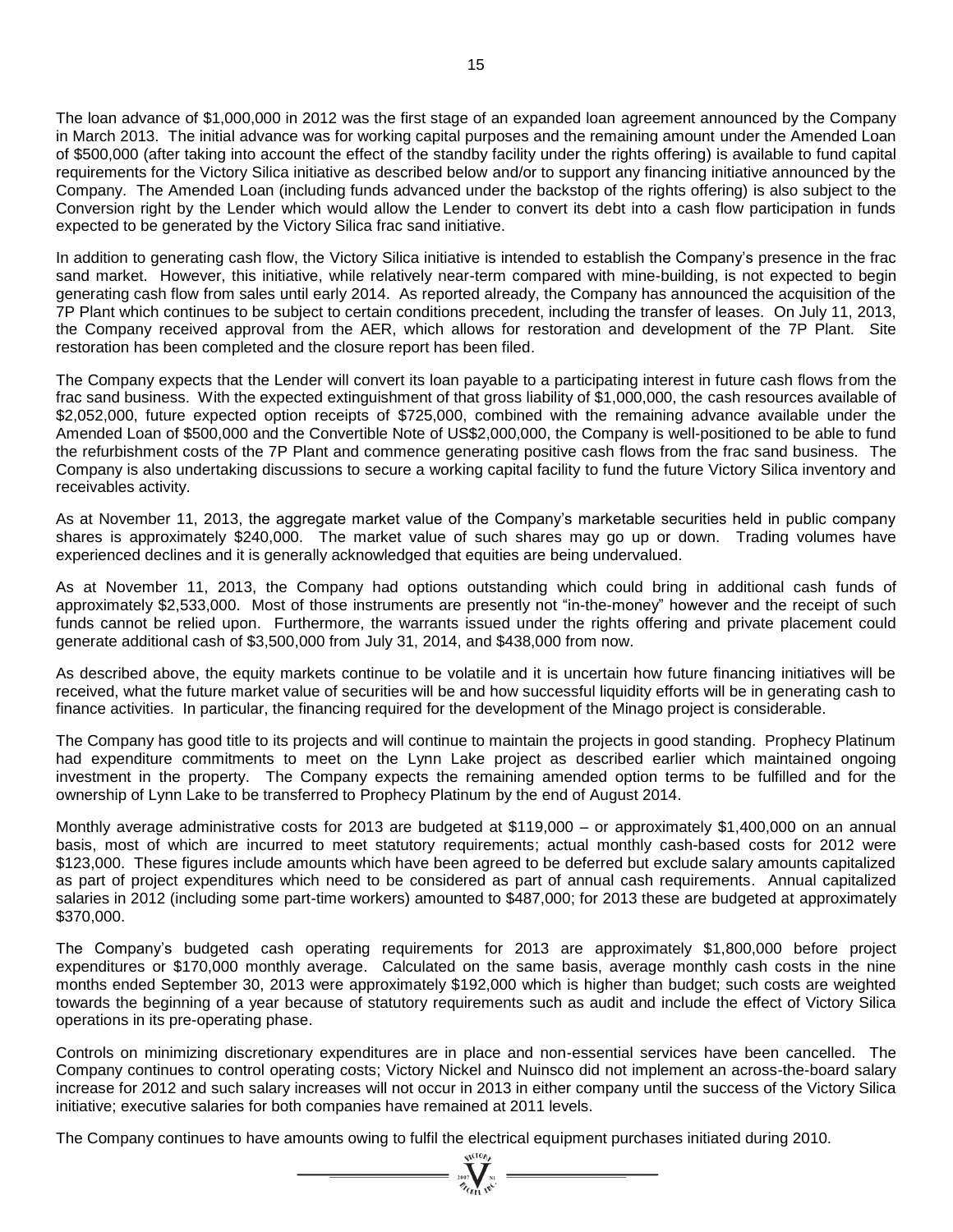Through the combination of sales of marketable securities, the expected extinguishment of the gross liability under the Amended Loan of \$1,000,000, the cash resources available of \$2,052,000, future expected option receipts of \$725,000, combined with the remaining advance available under the Amended Loan of \$500,000 and the Convertible Note of US\$2,000,000, the Company expects to be able to meet its annual operating obligations and finance the acquisition of, and capital expenditures at, the 7P Plant. Additional working capital funding to support the operations of the frac sand business is being sought.

Development of the Minago mine will require considerable financial resources. Management is monitoring the outcome of various financing initiatives being undertaken in the marketplace. The Company has put together a financing strategy which includes several components; the relative proportion of each will be dependent upon the market conditions at the time the strategy is executed. Components include: securing a joint venture partner for nickel and/or frac sand, off-take agreements for both nickel concentrate and frac sand, plant and equipment leasing for the mine and frac sand plant, bank borrowing and/or equity issues.

The Company continues to hold discussions with local and overseas financiers and potential business partners with respect to the nickel and frac sand opportunities. The completion of the Convertible Note in November 2013 represents the culmination of some of those discussions.

**Paul Jones, Vice-President, Exploration, is a "qualified person" as defined under NI-43-101, and he has supervised and approved the preparation of the information relating to the material mineral projects of the Company described herein.**

# **MINE PROPERTY AND DEVELOPMENT ACTIVITIES**

During the nine months ended September 30, 2013, \$695,000 (before receipt of a government grant of \$72,000) was incurred on the Minago project (September 30, 2012 - \$2,342,000 before receipt of a government grant of \$50,000).

# **Minago Project**

The Company's 100%-owned Minago project is a permitted project ready for development. It is located on the unexposed southern part of the Thompson Nickel Belt in Manitoba, and is one of Canada's largest undeveloped sulphide nickel deposits. Minago has been shown to be capable of producing a nickel concentrate grading from 22.3% up to 35.0%, making it reportedly the world's highest grade nickel concentrate. In addition to metal by-products such as copper, cobalt, gold, platinum, palladium, silver and rhodium, a layer of silica sand averaging approximately nine metres thick overlies the nickel mineralization within the open pit. Approximately 84% of the sand is marketable as hydraulic fracturing "frac" sand, which is used to improve well recoveries in the oil and gas industry. The frac sand forms part of the overburden that must be removed prior to mining the nickel ore. According to the FS, production of frac sand could begin 20 months after the start of mine development.

The analytical data and geological interpretations obtained from a work program in 2010 were incorporated into an updated geological model and resource estimate. The updated resource incorporates a 24% increase (over the previous resource estimate) in the NI-43-101-compliant measured and indicated, pit-constrained, sulphide nickel resource used in the Minago FS. The FS is posted at [www.sedar.com.](http://www.sedar.com/) Note that all resources are contained in the Nose Deposit and the update below does not include the results of the 2011 drilling program.

|                                       |                  | <b>April 2011 Pit-Constrained</b><br><b>Resource</b> |                                             | March 2010 In-Pit Resource <sup>2</sup> |              |                         | Increase (Decrease) in<br><b>Contained Metal</b> |        |
|---------------------------------------|------------------|------------------------------------------------------|---------------------------------------------|-----------------------------------------|--------------|-------------------------|--------------------------------------------------|--------|
|                                       | Tonnes           | Grade                                                | <b>Ni Content</b>                           | Tonnes                                  | Grade        | Ni Content              | <b>Ni Content</b>                                | Change |
| Category                              | <b>Millions</b>  | $%$ Ni $S^3$                                         | M Lb                                        | <b>Millions</b>                         | $%$ Ni $S^3$ | M Lb                    | M Lb                                             | %      |
| <b>Measured</b>                       | 8.2              | 0.473                                                | 85.0                                        | 6.6                                     | 0.488        | 71.4                    | 13.7                                             | 19.2   |
| <b>Indicated</b>                      | 22.8             | 0.432                                                | 217.2                                       | 19.1                                    | 0.410        | 172.6                   | 44.6                                             | 25.9   |
| M&I                                   | 31.0             | 0.443                                                | 302.2                                       | 25.7                                    | 0.430        | 243.9                   | 58.3                                             | 23.9   |
| <b>Inferred</b>                       | 0.2 <sub>0</sub> | 0.380                                                | 1.4                                         | 1.4                                     | 0.402        | 12.2                    | (10.8)                                           | (88.4) |
| Lerch-Grossman pit optimization shell |                  |                                                      | <sup>2</sup> Whittle pit optimization shell |                                         |              | Nickel in sulphide form |                                                  |        |

A winter work program was conducted at Minago in 2011. The program comprised 8,793m of diamond drilling in 20 drill holes with associated ground and borehole electromagnetic geophysics. The program was intended to evaluate parts of the project that have seen little work to date as well as to build upon the existing data-set of the Nose Deposit nickel mineralization. The entire pit-constrained resource is located within the Nose Deposit. A total of 15 holes were collared to intersect the "North Limb", a domain of nickel-bearing ultramafic rock extending at least 1.5km north from the Nose

 $\sum_{\substack{2007\\ \mathscr{D}_{\text{Cyl}}\text{ with}}}$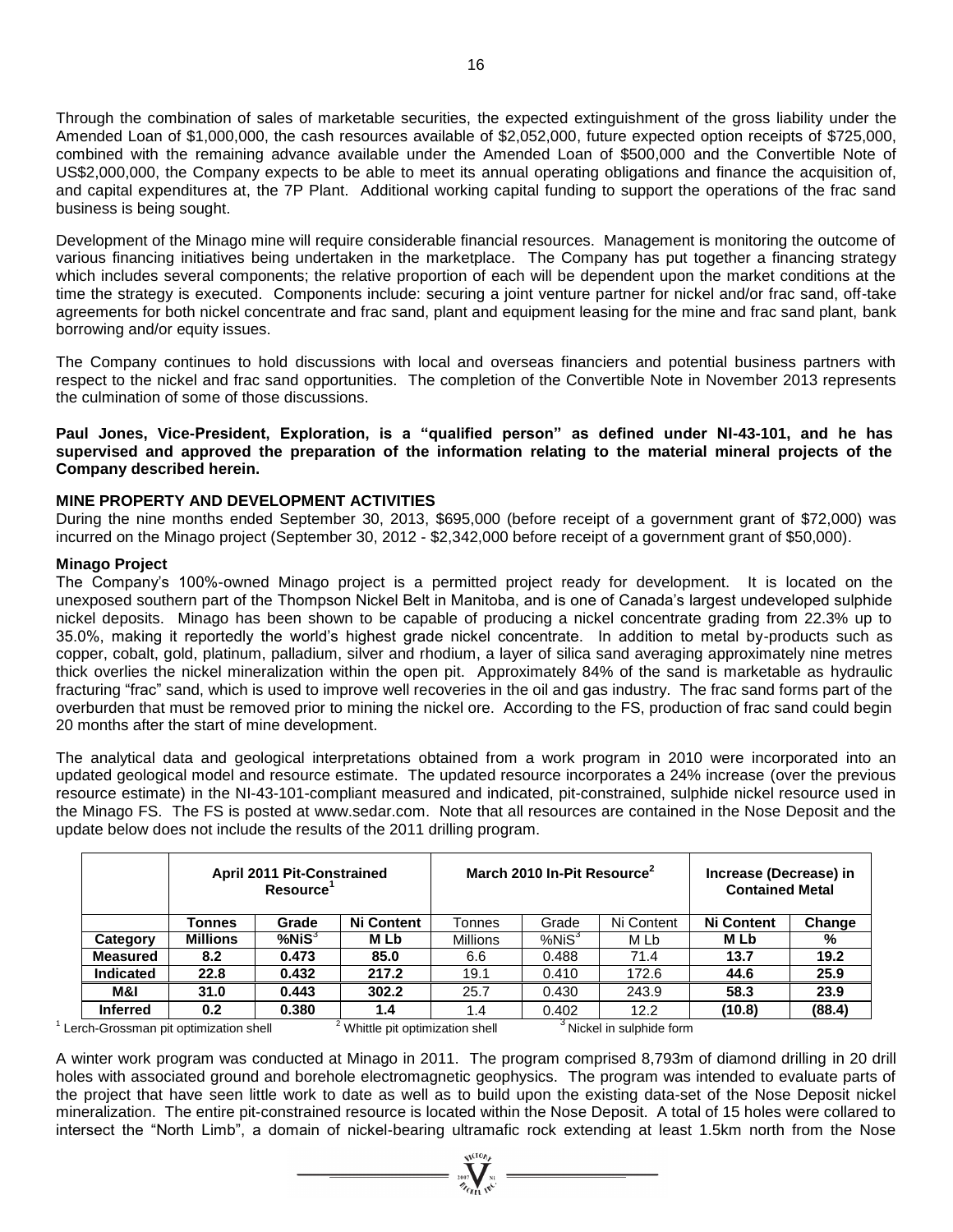Deposit. A single deep hole was collared on the Nose Deposit to evaluate the depth extension of the ultramafic host rock and nickel mineralization. The hole was drilled to a total length of 1,527m and intersected approximately 160m of ultramafic rock near the bottom of the hole – confirming the extension of the host rock to depths several hundred metres below that previously tested. A single drill hole was collared in the western part of the property in order to test the thickness of the Winnipeg Formation sand horizon. As anticipated, the hole successfully intersected the Winnipeg Formation sandstone layer (frac sand horizon) immediately above the unconformity with the Thompson Nickel Belt rocks.

A 3,500m winter work program was conducted in early 2012. The program tested a number of targets around the property that have been identified in previous work programs as well as areas that are scheduled for Minago mine infrastructure development. In part, the drilling evaluated the nickel-bearing Ospwagan Group/Pipe Formation rocks in the vicinity of the Minago Nose Deposit. Given the widespread nature of nickel mineralization on the Minago property and the number of targets identified, the possibility of intersecting completely new nickel mineralization was considered good. The drilling intersected magnetite-bearing amphibolite domains, pyrite-pyrrhotite intervals and minor serpentinite.

Importantly, two holes of the 2012 program tested known nickel-bearing serpentinite that underlies mining lease ML-003 approximately 5km south of the Nose Deposit. Thirteen historic drill holes are known to have been drilled by previous operators in the area between 1968 and 1971. Ten of the thirteen holes intersected serpentinized ultramafic rock, while seven of these holes obtained significant intersections of nickel-mineralized serpentinite from within a body interpreted to be >2 km long. The most extensive intersection, in MXB-70-60, was 605m grading 0.3% Ni from 154m down hole. DDHs V-12-07 and V-12-09 completed this past winter (2012) both intersected significant widths of serpentinite and obtained analytical results consistent with historic results.

No fieldwork has been conducted on the project subsequent to the winter 2012 work program; current work is related to reporting and evaluation of existing results as well as gathering additional geochemical information from existing drill core. An application to renew the Minago mining leases ML-002 and ML-003 was successful and both leases have been renewed for a 21-year term.

# *Frac Sand*

An indicated resource of 15 million tonnes of sandstone has been estimated to occur within the current Minago pit shell. The frac sand component of this resource of approximately 11 million tonnes is a significant contributor to the positive economics at Minago. As part of the FS, Outotec produced a feasibility-level design for a frac sand plant complete with capital and operating costs to produce 1,140,000 tonnes of frac sand annually for a ten-year period. Considerable potential exists to expand the resource beyond the limits of the current pit. The Company has also announced the creation of Victory Silica to advance a plan which will allow the Company to exploit this long-term sand resource.

#### **Victory Silica**

On June 19, 2012, the Company announced a new initiative through the creation of Victory Silica and the hiring of Ken Murdock as its CEO. The objective is to establish VSL as a supplier of premium frac sand prior to commencing frac sand sales from the Minago project at the same time as generating significant cash flow. Expenditures on non-capital items are presently classified as pre-operating expenditures and are charged through operations. Plant acquisition costs and plant improvement costs are capitalized as 7P Plant within Property and Equipment on the balance sheet without amortization since the plant is not available for use. Certain vehicles used in the plant improvements are being depreciated. On January 9, 2013, the Company announced that it had completed an asset purchase agreement for the purchase of the 7P Plant located near Medicine Hat, Alberta.

Site reclamation work has been completed and the final closure report has been filed with the AER. Major equipment has been ordered. Numerous contracts have been completed and others negotiated and are being documented, including agreements on the terms for purchase of, and for the washing and concentrating of, Jordan Formation frac sand in Wisconsin. A rail contract and credit facility has been approved by Canadian Pacific ("CP") for the shipping of concentrated sand from Wisconsin for finishing at the 7P Plant, as has an agreement to provide access for private cars on the CP rail line. A rail car leasing agreement is expected to be signed in the very near future.

# **EXPLORATION AND EVALUATION ACTIVITIES**

For the nine months ended September 30, 2013, the Company incurred exploration expenditures on its E&E projects of \$84,000 (September 30, 2012 - \$131,000). Expenditures have been minimal due to the tight equity markets and management's focus on Victory Silica. The 2013 expenditures are shown before the transfer of \$392,000 through operations (September 30, 2012 - \$1,450,000) with respect to the Lynn Lake option receipts in excess of carrying value.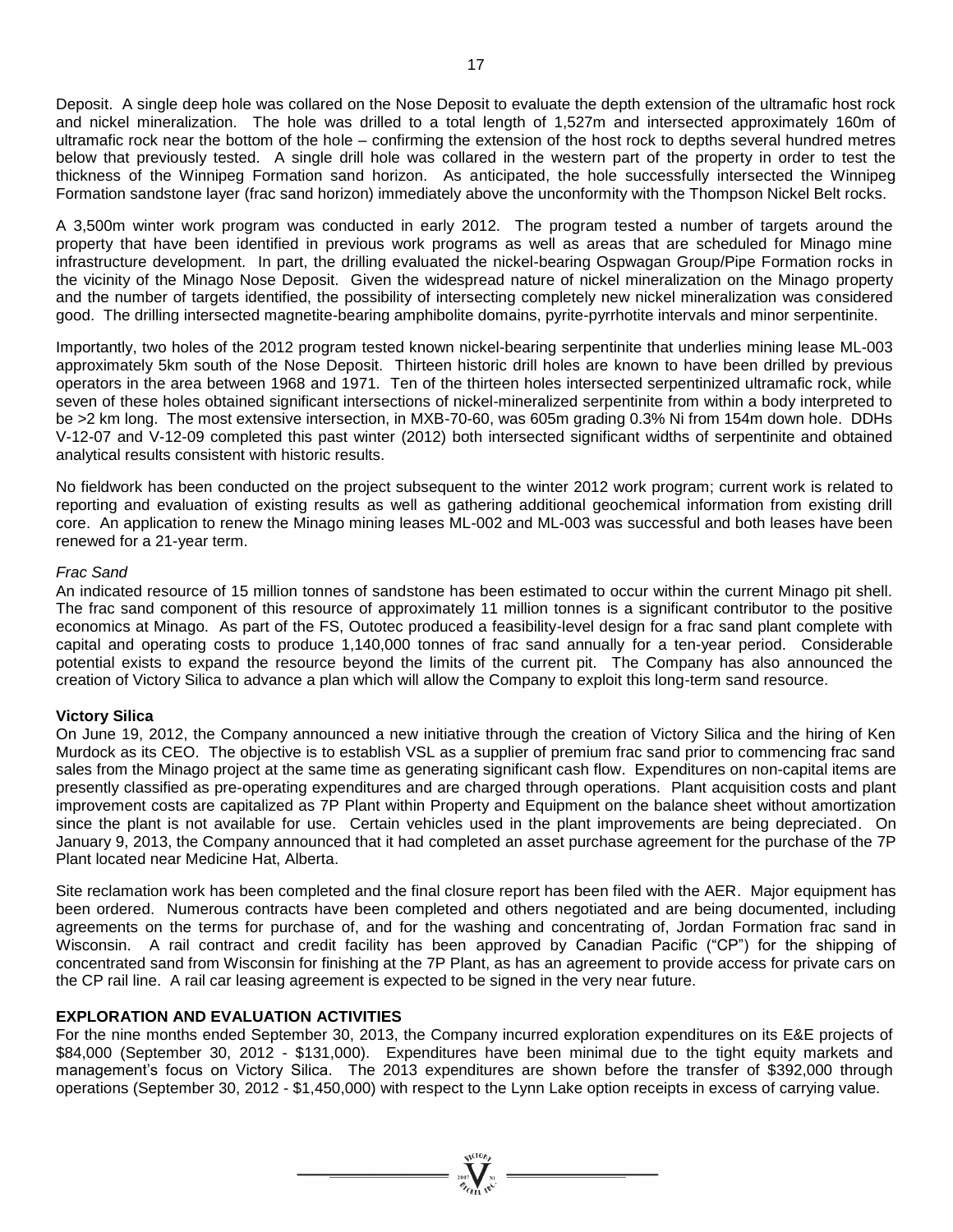#### **Lac Rocher**

Lac Rocher is located in northwestern Québec and has measured (0.29 million tonnes grading 1.23% Ni) and indicated (0.51 million tonnes grading 1.05% Ni) resources of 0.80 million tonnes grading 1.12% nickel, at a 0.5% nickel cutoff, for approximately 20 million pounds of in-situ nickel located between surface and 125 vertical metres. Additional inferred resources total 0.44 million tonnes grading 0.65% Ni. Mineralization remains open to the southwest. The breakeven price of nickel per lb in the Lac Rocher PEA was US\$9.74 with copper at US\$3.65.

The Lac Rocher property is subject to a discovery incentive plan (the "DIP") to reward certain individuals involved in the discovery of Lac Rocher with a 2% net smelter royalty ("NSR") for mines that were discovered on certain properties prior to the expiry of the DIP. The NSR is payable only on revenues earned after recovery of all development costs for any mine on the property. The terms of the DIP provide the Company with a right of first refusal on any proposed disposition of the NSR. In addition, the DIP contains put/call provisions under which the Company may be required to purchase, or may exercise an option to purchase, the NSR at the value of its discounted cash flows, as defined therein. The Lac Rocher property is the only property subject to the DIP. As the Lac Rocher property is not yet in production, no royalties are currently payable.

Year round access is now available to the site. In December 2009, diamond drilling was conducted to provide geotechnical data deemed necessary for future portal and ramp development. An InfiniTem ground electromagnetic survey was conducted over a portion of the property to test for deeper extensions to the nickel mineralization. At the same time, evaluation of the availability of borrow material was also conducted in the local region. In 2013, a program to retrieve all accessible drill core from the site was conducted. This core will be securely stored in Chibougamau at the Copper Rand mine site before being moved to permanent storage.

#### **Mel Project**

The Mel project is located on the Thompson Nickel Belt, just north of Thompson, Manitoba. It is a large property, approximately 25km east-west by about 6km north-south, and remains underexplored.

Mel has an indicated resource of 4.3 million tonnes grading 0.88% nickel (approximately 83 million pounds in-situ nickel) and an additional inferred resource of one million tonnes grading 0.84% nickel (approximately 19 million pounds in-situ nickel) and offers significant exploration upside as well as near-term production potential.

The Company had earned a 100% ownership of Mel subject to a 51% Vale back-in right. During the third quarter of 2010, the Company announced that Vale had determined that it would not exercise its back-in right. Title to the property has been transferred. Accordingly, the Company is in a position to determine future programs at Mel in its sole discretion.

Ten drill holes, totalling 3,459m, comprised the 2011 winter work program on the Mel Property, the first managed by the Company. Two drill holes, totalling 739m, were collared to test a UTEM geophysical anomaly approximately 700m north of the Mel deposit associated with earlier prospective nickel results; no sulphide mineralization was encountered. Eight drill holes, totalling 2,720m, were collared to test the down-dip extension of the Mel resource shell; all holes intersected nickel mineralization of grade and width comparable to that obtained in holes that comprise the existing resource.

The re-evaluation of the Mel dataset is continuing for both the drill hole data on the Mel deposit and the considerable drilling (111 drill holes) conducted of the claims portion of the property. The study has included reinterpretation of the geological context in order to evaluate new or under-tested target areas for future work and that can be incorporated into further, more refined, modelling of the Mel resource. No fieldwork was conducted during 2012 or in 2013 to date. An application to renew Mel mining lease ML-007 was successful and the lease has been renewed for a 21-year term.

Under the terms of the option agreement, Vale must mill ore from the Mel project at cash costs plus 5% subject to capacity availability and metallurgy – this is unaffected by Vale's decision not to exercise its back-in right. Furthermore, in accordance with the terms of the agreement with Vale, they now are entitled to a 10% royalty on "distributable earnings" as defined in the agreement. Distributable earnings is defined as net revenue less operating expenses, before federal and provincial income taxes, after provincial mining taxes and less aggregate pre-production capital but before depreciation.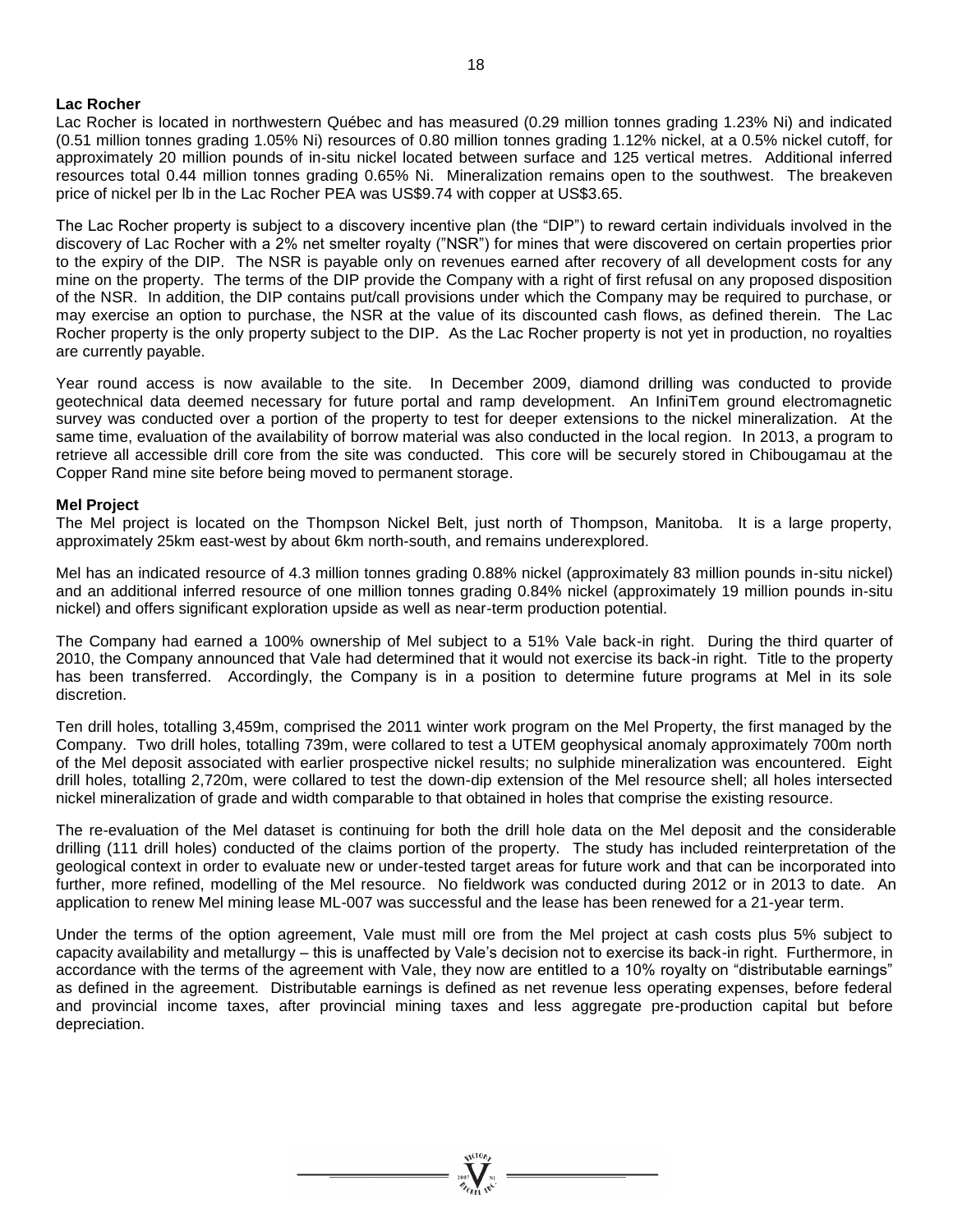# **Lynn Lake**

The Lynn Lake property is located in the historic mining town of Lynn Lake in northern Manitoba, about 320km by road northwest of the Thompson mining camp.

As discussed earlier and described in Note 12 to the 2012 Audited Consolidated Financial Statements, the Company has optioned Lynn Lake to Prophecy Coal with subsequent assignment to Prophecy Platinum. Failure on the part of Prophecy Platinum to meet any of the terms (or Prophecy Coal's rectification of Prophecy Platinum's deficiencies) will result in cancellation of the option on the property and it will revert to the Company. Among other things, the option included a commitment to make \$3,000,000 in expenditures on the property. On August 8, 2012, the Company received \$450,000 from Prophecy Platinum in consideration for waiving the remaining expenditure commitment. On March 1, 2013 the option agreement was amended to schedule out an aggregate of \$1,125,000 over the period to August 29, 2014; \$125,000 was received in each of March and May 2013 and \$150,000 in September 2013. There is no reason to believe that Prophecy Platinum will not meet its remaining option payments to acquire the property and it will transfer to Prophecy Platinum at that point in 2014. Given the stage of the option agreement, the Company no longer considers Lynn Lake to be a material mineral project of the Company; it is included here for completeness.

#### **IMPAIRMENT ANALYSIS UPDATE**

The Company performed a detailed impairment analysis on each of its E&E projects and the MP&D project as at December 31, 2012. The Company does not believe that there have been any material changes to date which would adversely affect this analysis or would cause the Company to initiate another recoverability assessment. Furthermore there has been no change in management's plans for the projects which would cause a reassessment.

Management concluded that no impairment existed in each of its projects effective September 30, 2013 and that costs incurred to date are recoverable. The Company will continue to monitor developments as they occur in the metals markets and the economy and will update its impairment analysis to take account of any such changes, as appropriate.

#### **CRITICAL ACCOUNTING ESTIMATES AND JUDGEMENTS**

Critical accounting estimates and judgements used in the preparation of the consolidated financial statements include determining the carrying value of investments, MP&D and E&E projects, assessing the impairment and classification of long-lived assets, determining the recoverability of deferred income tax assets, the valuation of the convertibility feature of the loan, the valuation of share-based payments and the disclosure of contingencies and going concern matters. These estimates involve considerable judgement and are, or could be, affected by significant factors that are out of the Company's control.

For a complete list of the significant accounting policies as well as information concerning the use of estimates, judgements and measurement uncertainty, reference should be made to Note 3 to the Company's 2012 Audited Consolidated Financial Statements as updated by Note 3 to the Unaudited Condensed Consolidated Financial Statements. The Company's financial statements have been prepared using the going concern assumption; reference should be made to Note 1 to the Company's 2012 Audited Consolidated Financial Statements.

The recorded value of the Company's E&E projects and the MP&D project is based on historic costs that are expected to be recovered in the future. The Company's recoverability evaluation is based on market conditions for minerals, underlying mineral resources associated with the properties and future costs that may be required for ultimate realization through mining operations or by sale. The Company is in an industry that is exposed to a number of risks and there is always the potential for a material adjustment to the value assigned to these assets. Such risks also extend to the evaluation of fair values of net assets upon acquisition.

The fair value of the stock options and warrants is calculated using the Black-Scholes option-pricing model that takes into account the exercise price, expected life of the option/warrant, expected volatility of the underlying shares, expected dividend yield, and the risk-free interest rate for the term of the option/warrant.

The Company has determined that it is highly probable that Victory Nickel will generate returns sufficient to utilize its taxable losses prior to their expiry. This is a significant judgement that, dependent upon future events, may turn out to be incorrect. Presently, since Victory Silica is in its pre-operating phase, a full valuation allowance has been recorded against losses incurred in that subsidiary.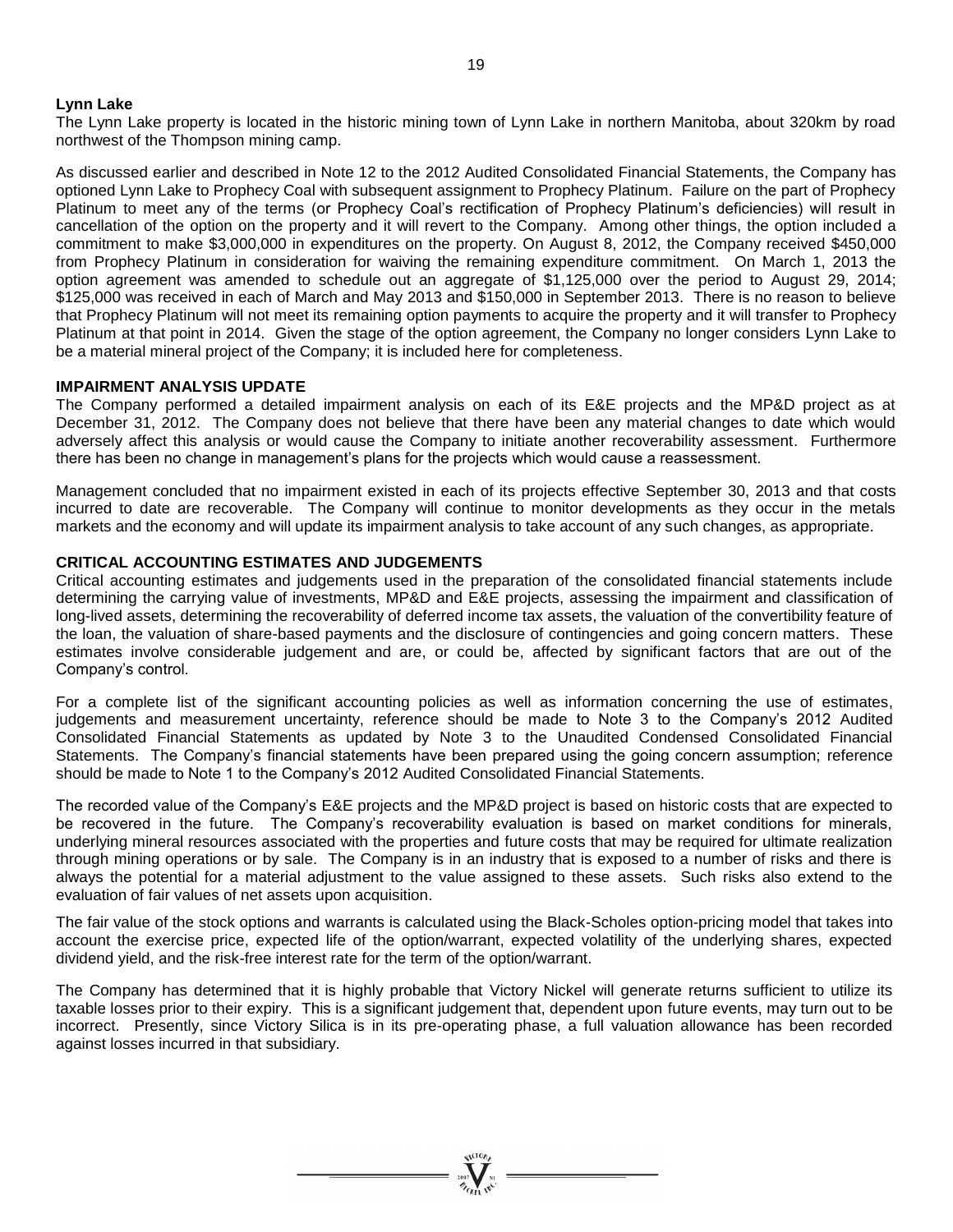# **NEW ACCOUNTING POLICIES**

IFRS issued by the International Accounting Standards Board ("IASB") have been adopted in the Company's 2012 Audited Consolidated Financial Statements. Note 3 to those statements include the accounting policies that have been applied. Note 3 to the Unaudited Condensed Consolidated Financial Statements includes any new accounting policies – there have been none implemented to date.

# **FUTURE ACCOUNTING CHANGES**

# **New Standards and Interpretations Not Yet Adopted**

Since the issuance of the Company's 2012 Audited Consolidated Financial Statements, the IASB and International Financial Reporting Interpretations Committee ("IFRIC") have issued no new and revised standard and interpretations which are applicable to the Company or which have caused changes to its accounting policies. Refer to Note 3 to those statements.

# **CORPORATE GOVERNANCE**

The Company's Board of Directors is responsible for ensuring that management fulfils its responsibilities for financial reporting and internal control and exercises this responsibility principally through the Audit Committee. The Audit Committee, which is comprised of directors, none of whom are employees or officers of the Company, meets with management to review the Unaudited Condensed Consolidated Financial Statements to satisfy itself that management is properly discharging its responsibilities to the directors who approve the financial statements. The Board of Directors has also appointed compensation and corporate governance and nominating committees composed of non-executive directors.

# **Design of Disclosure Controls and Procedures**

The Company's Chief Executive Officer and Chief Financial Officer, (collectively, the "Certifying Officers"), are responsible for designing a system of disclosure controls and procedures, or causing them to be designed under their supervision, to provide reasonable assurance that information required to be disclosed in reports filed with or submitted to, securities regulatory authorities is recorded, processed, summarized and reported within the time periods specified under Canadian securities laws and that material information relating to the Company is made known to them with respect to financial and operational conditions to allow timely decisions regarding required disclosure. For the fiscal quarter ended September 30, 2013, the Certifying Officers have concluded that the design of the Company's disclosure controls and procedures were effective as at September 30, 2013. Such controls are facilitated by the small size of the Company's senior management team and their access to material information.

There were no changes to the Company's disclosure controls and procedures that occurred during the quarter ended September 30, 2013 that materially affected, or are reasonably likely to affect, the Company's disclosure controls and procedures.

# **Design of Internal Control over Financial Reporting**

The Company's Certifying Officers are responsible for designing a system of internal controls over financial reporting, or causing them to be designed under their supervision, to provide reasonable assurance regarding the reliability of financial reporting and preparation of consolidated financial statements for external purposes in accordance with Canadian GAAP. The Company used the COSO (1992) control framework. For the fiscal quarter ended September 30, 2013, the Certifying Officers have concluded that the design of the Company's internal controls over financial reporting and procedures were effective as at September 30, 2013.

The management of the Company was required to apply its judgement in evaluating the cost-benefit relationship of possible controls and procedures. The result of the inherent limitations in all control systems means no evaluation of controls can provide absolute assurance that all control issues and instances of fraud, if any, have been detected.

There were no changes to the Company's internal controls over financial reporting that occurred during the quarter ended September 30, 2013 that materially affected, or are reasonably likely to affect, the Company's internal controls over financial reporting.

# **TRANSACTIONS WITH RELATED PARTIES AND MANAGEMENT AGREEMENT WITH NUINSCO RESOURCES LIMITED**

# **Related Party Balances and Transactions for Services**

Short-term employee benefits provided by the Company to key management personnel include salaries, directors' fees, statutory benefit contributions, paid annual vacation and paid sick leave as well as non-monetary benefits such as medical care. The Company's non-monetary benefit package for key management personnel is the same as that

 $\sum_{\substack{i=0\\ \mathscr{U}(i)=1}}^{\mathscr{U}(i)\mathscr{U}_i}$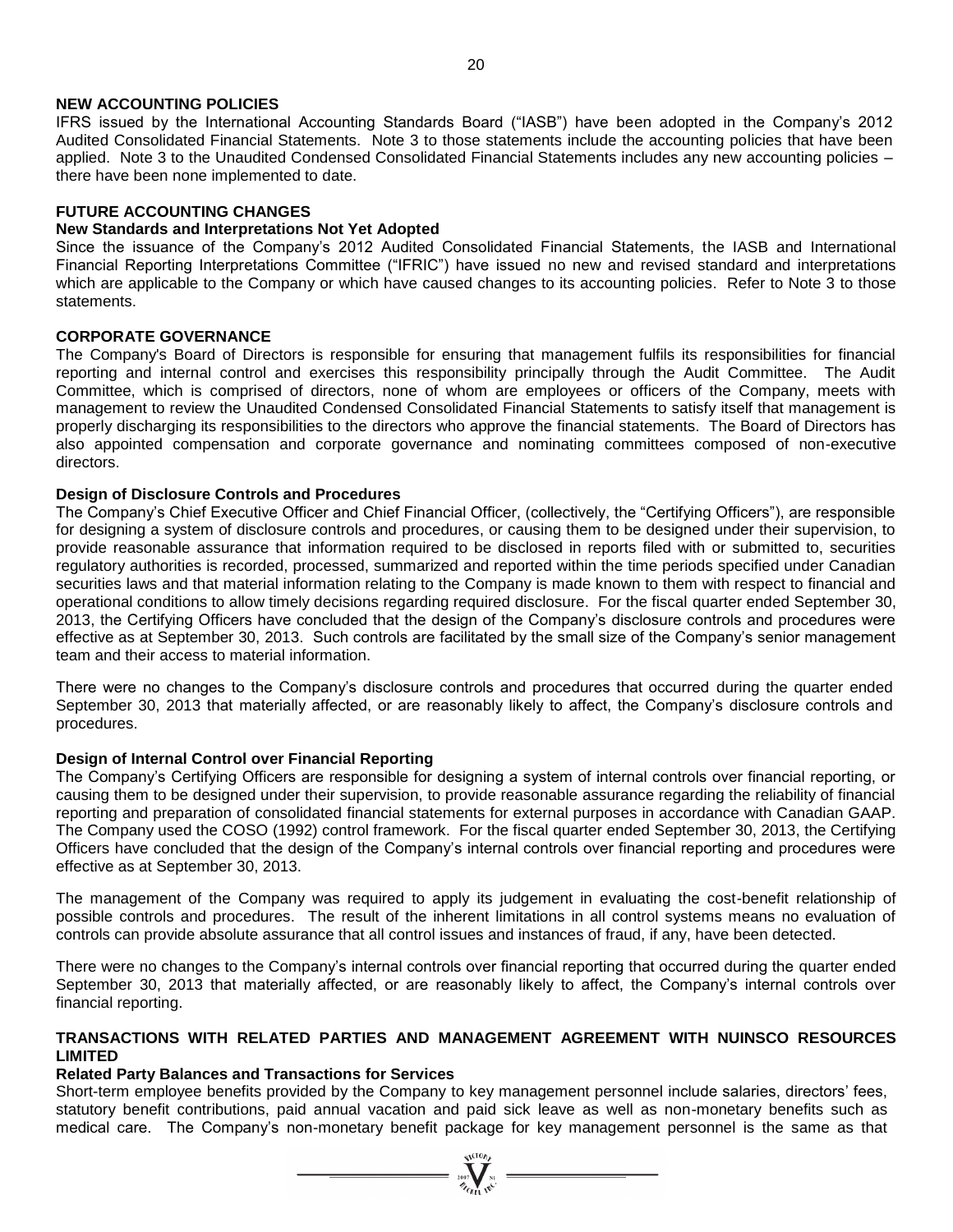available to all full-time employees. In addition to short-term employee benefits, the Company may also issue options and shares as part of the Stock Option Plan and Share Bonus Plan (Notes 16 and 18 to the 2012 Audited Consolidated Financial Statements). Payables to key management personnel generally relate to directors' fees, consulting fees, deferred salaries and expense reimbursements.

Balances and transactions with related parties as at September 30, 2013 and December 31, 2012 and for the periods ended September 30, 2013 and 2012 are shown in the following tables:

|                                     | September 30, | December 31, |
|-------------------------------------|---------------|--------------|
|                                     | 2013          | 2012         |
| <b>Balances Outstanding</b>         |               |              |
| Payable to key management personnel | $36 \quad$    | 157          |

Key management personnel compensation comprises:

|                                         | Three months ended<br>September 30, |  |      | Nine months ended<br>September 30, |      |  |      |
|-----------------------------------------|-------------------------------------|--|------|------------------------------------|------|--|------|
|                                         | 2013                                |  | 2012 |                                    | 2013 |  | 2012 |
| Short-term employee benefits            | 186                                 |  | 198  |                                    | 688  |  | 630  |
| Share-based payments - options          | $\blacksquare$                      |  |      |                                    | 118  |  | 217  |
| Share-based payments - Share Bonus Plan | 49                                  |  |      |                                    | 66   |  |      |
|                                         | 235                                 |  | 198  |                                    | 872  |  | 847  |

#### **Balances and Transactions with Nuinsco under the Management Agreement**

The Company shares management, administrative assistance and facilities with Nuinsco pursuant to a management agreement; management operates under the supervision of the respective board of directors of each respective company; there is only one common director, being Mr René Galipeau. As described earlier, Nuinsco became a related party of the Company effective July 30, 2013. The costs charged by Nuinsco are recorded at the cost to Nuinsco of such services plus 10 per cent. The management agreement commenced February 1, 2007 and is terminable by the Company upon 180 days' notice and by Nuinsco upon 90 days' notice.

Balances and transactions with Nuinsco under the management agreement as at September 30, 2013 and December 31, 2012 and for the periods ended September 30, 2013 and 2012 are shown in the following tables:

|                                                            |   |                                     |      |                                    |      | September 30, |      | December 31. |
|------------------------------------------------------------|---|-------------------------------------|------|------------------------------------|------|---------------|------|--------------|
|                                                            |   |                                     |      |                                    |      | 2013          |      | 2012         |
| <b>Balances Outstanding under the Management Agreement</b> |   |                                     |      |                                    |      |               |      |              |
| Payable to Nuinsco Resources Limited                       |   |                                     |      |                                    |      | 76 S          |      |              |
| Receivable from Nuinsco Resources Limited                  |   |                                     |      |                                    |      | ۰             | S    | 37           |
|                                                            |   | Three months ended<br>September 30, |      | Nine months ended<br>September 30, |      |               |      |              |
|                                                            |   | 2013                                |      | 2012                               |      | 2013          |      | 2012         |
| <b>Transaction Values under the Management Agreement</b>   |   |                                     |      |                                    |      |               |      |              |
| Overhead charges from Nuinsco Resources Limited            |   | $204 \tIm$                          |      | 130S                               |      | 517           |      | 501          |
| Overhead charges to Nuinsco Resources Limited              |   | 2                                   | S    | 6                                  |      | 17            |      | 21           |
| Project costs charged to Nuinsco Resources Limited         |   | 8                                   | \$.  | $\overline{2}$                     |      | 30            |      | 18           |
| Project recoveries charged by Nuinsco Resources Limited    | S | 11                                  | - \$ | 11                                 | - 55 | 14            | - \$ | 30           |

Amounts due to or from Nuinsco under the management agreement are unsecured, non-interest bearing and due on demand. Amounts due to or from Nuinsco thereby are settled on a regular basis.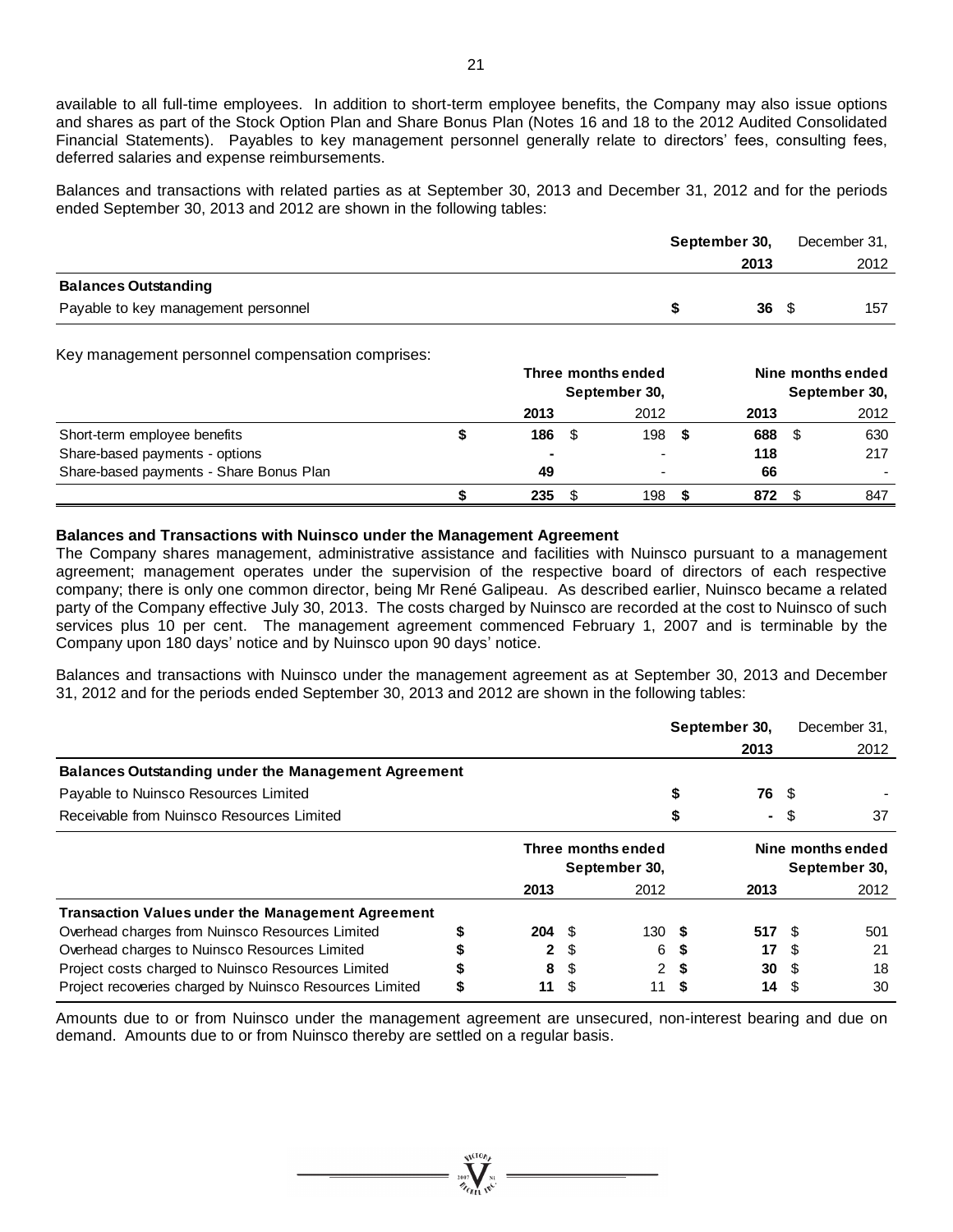#### **Balances and Transactions with Nuinsco under the Amended Loan**

The terms of the Amended Loan are described in Note 13 to the Unaudited Condensed Consolidated Financial Statements as well as in the Liquidity and Capital Resources section of this MD&A. A summary of the balances and transactions of the Amended Loan is included in the table and accompanying note below:

|                                                   | September 30, |          | December 31, |
|---------------------------------------------------|---------------|----------|--------------|
|                                                   |               | 2013     | 2012         |
| Advance for working capital                       | \$            | 1,000    | 1,000<br>S   |
| Advance under Amended Loan for standby commitment |               | 1,207    |              |
| Aggregate advances                                |               | 2,207    | 1,000        |
| Accrued interest payable                          |               |          | 9            |
|                                                   |               | 2,207    | 1,009        |
| Less: settled in Units of Victory Nickel          |               | (1, 207) |              |
| Less: unamortized loan fees                       |               | (233)    | (1)          |
|                                                   |               | 767      | 1,008        |
| Less: loans and borrowings - current portion      |               | (725)    | (1,000)      |
| Loans and borrowings - long-term portion          |               | 42       | \$<br>8      |

The Company has accrued \$9,000 for commitment fees payable in shares to Nuinsco upon the final advance under the Amended Loan; \$3,000 and \$9,000 in commitment fees are included in *Finance costs* for the three and nine months ended September 30, 2013. Victory Nickel incurred interest of \$30,000 and \$90,000 for the three and nine months ended September 30, 2013 which was paid in cash at the end of each respective quarter; \$9,000 related to 2012 was paid in the first quarter of 2013.

#### **OUTSTANDING SHARE DATA**

As at November 11, 2013, the Company had 567,030,820 common shares issued and outstanding. In addition, there were 31,666,250 stock options and 112,500,000 warrants outstanding which, if exercised and issued, would bring the fully diluted issued common shares to a total of 711,197,070 and would generate cash of approximately \$6,471,000. However, most of the options are not "in the money" and most of the warrants cannot be exercised until July 31, 2014.

#### **RECENT DEVELOPMENTS**

There have been no other additional developments not already discussed elsewhere in this MD&A.

# **RISKS AND UNCERTAINTIES**

The exploration and development of natural resources are speculative activities that involve a high degree of financial risk. The entry into the frac sand industry is a new activity for the Company. The risk factors which should be taken into account in assessing Victory Nickel's activities and an investment in its securities include, but are not necessarily limited to, those set out in detail in the Company's 2012 MD&A. A summary is provided below.

The relative significance of each risk described below will vary as a function of several factors including, but not limited to, the state of the economy, the stage of Victory Nickel's projects, the availability of financing on acceptable terms and other matters.

Any one or more of these risks could have a material adverse effect on the value of any investment in Victory Nickel and the business, financial condition, operating results or prospects of Victory Nickel and should be taken into account in assessing Victory Nickel's activities.

# **Industry Risks**

#### *Speculative Nature of Mineral Exploration*

Mineral exploration is highly speculative in nature, involves many risks and frequently is non-productive. There is no assurance that Victory Nickel's exploration efforts will be successful. No assurance can be given that Victory Nickel's exploration programs will result in the establishment or expansion of resources or reserves.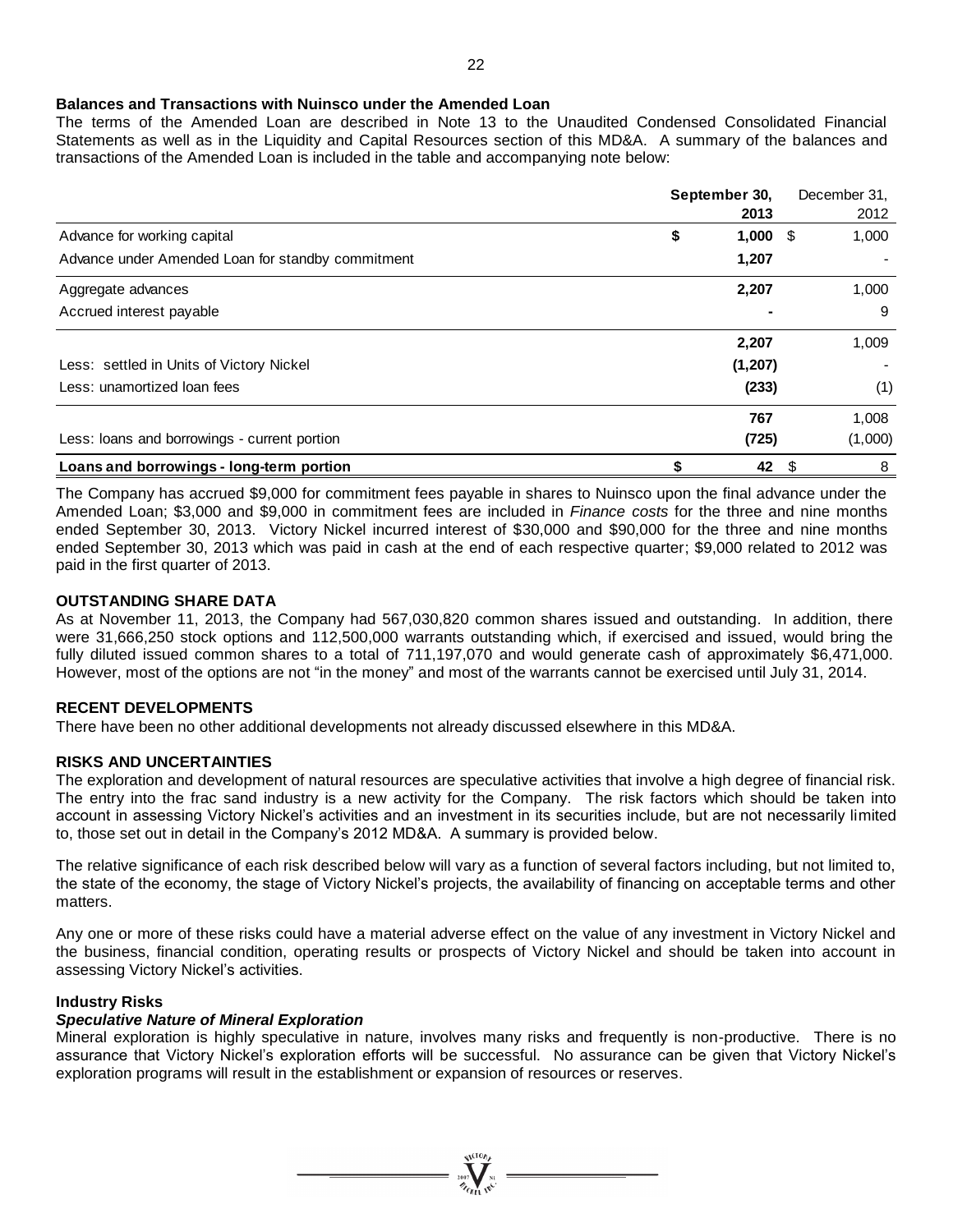# *Evaluation Projects*

In general, evaluation and development projects have no operating history upon which to base estimates of future cash operating costs. For evaluation and development projects such as the mineral resource properties owned by Victory Nickel, estimates of proven and probable reserves are, to a large extent, based upon the interpretation of geological data obtained from drill holes and other sampling techniques and feasibility studies. The costs estimated under the FS for Minago differed from the PEA and may differ again upon actual development.

#### *Competition*

The mineral exploration business is highly competitive in all of its phases. Victory Nickel competes with numerous other companies and individuals, including competitors with greater financial, technical and other resources than Victory Nickel, in the search for and acquisition of exploration and development rights on attractive mineral properties. There is no assurance that Victory Nickel will compete successfully in acquiring exploration and development rights on such other properties.

#### **Operational Risks**

#### *Limited History of Operations*

Victory Nickel has no history of earnings and limited financial resources. Victory Nickel currently has no operating mines and its ultimate success will depend on the ability of active mining operations to generate cash flow in the future, as well as its ability to access capital markets for its development requirements.

In particular, Victory Silica represents a new initiative for Victory Nickel. While the Company believes it has mitigated the risks of entering a new market through the hiring of experienced personnel, there is no assurance that Victory Silica will be successful.

#### *Development Targets, Permitting and Operational Delays*

There can be no assurance that Victory Nickel will be able to complete the planned development of its projects on time or on budget due to, among other things, delays in receiving required consents, permits and registrations, the delivery and installation of plant and equipment and cost overruns, or that the current personnel, systems, procedures and controls will be adequate to support Victory Nickel's operations. Any failure to meet development targets or other operational delays or inadequacies could have a material adverse effect. In particular, the Minago EAL was granted for a three-year period and expires on August 22, 2014. There is no guarantee that development work will commence on or before that date or that an extension will be granted.

#### *Resources and Reserves*

The figures for mineral resources and mineral reserves are estimates and no assurance can be given that the anticipated level of recovery and/or grades of mineral reserves or mineral resources will be realized.

#### *Title Risks*

Victory Nickel's ability to hold various mineral rights require licences, permits and authorizations and, in some cases, renewals of existing licences, permits and authorizations from various governmental and quasi-governmental authorities. However, Victory Nickel's ability to obtain, sustain or renew such licences, permits and authorizations on acceptable terms is subject to changes in regulations and policies and to the discretion of the applicable governmental and quasigovernmental bodies.

#### *Insurance Risk*

Victory Nickel faces all of the hazards and risks normally incidental to the exploration and development of base metals, any of which could result in damage to life or property, environmental damage and possible legal liability for any or all such damage caused. Not all such risks are insurable.

# **Financial and Investment Risks**

# *Substantial Capital Requirements*

Victory Nickel will have to make substantial capital expenditures for the development of and to achieve production from its projects. There can be no assurance that any debt or equity financing or cash generated by operations or asset sales will be available or sufficient to meet these requirements or for other corporate purposes or, if debt or equity financing is available, that it will be on terms acceptable to Victory Nickel. Moreover, future activities may require Victory Nickel to alter its capitalization significantly. The inability of Victory Nickel to access sufficient capital for its operations could have a material adverse effect on its financial condition, results of operations or prospects. Flow-through financing cannot be used to fund the Company's corporate costs.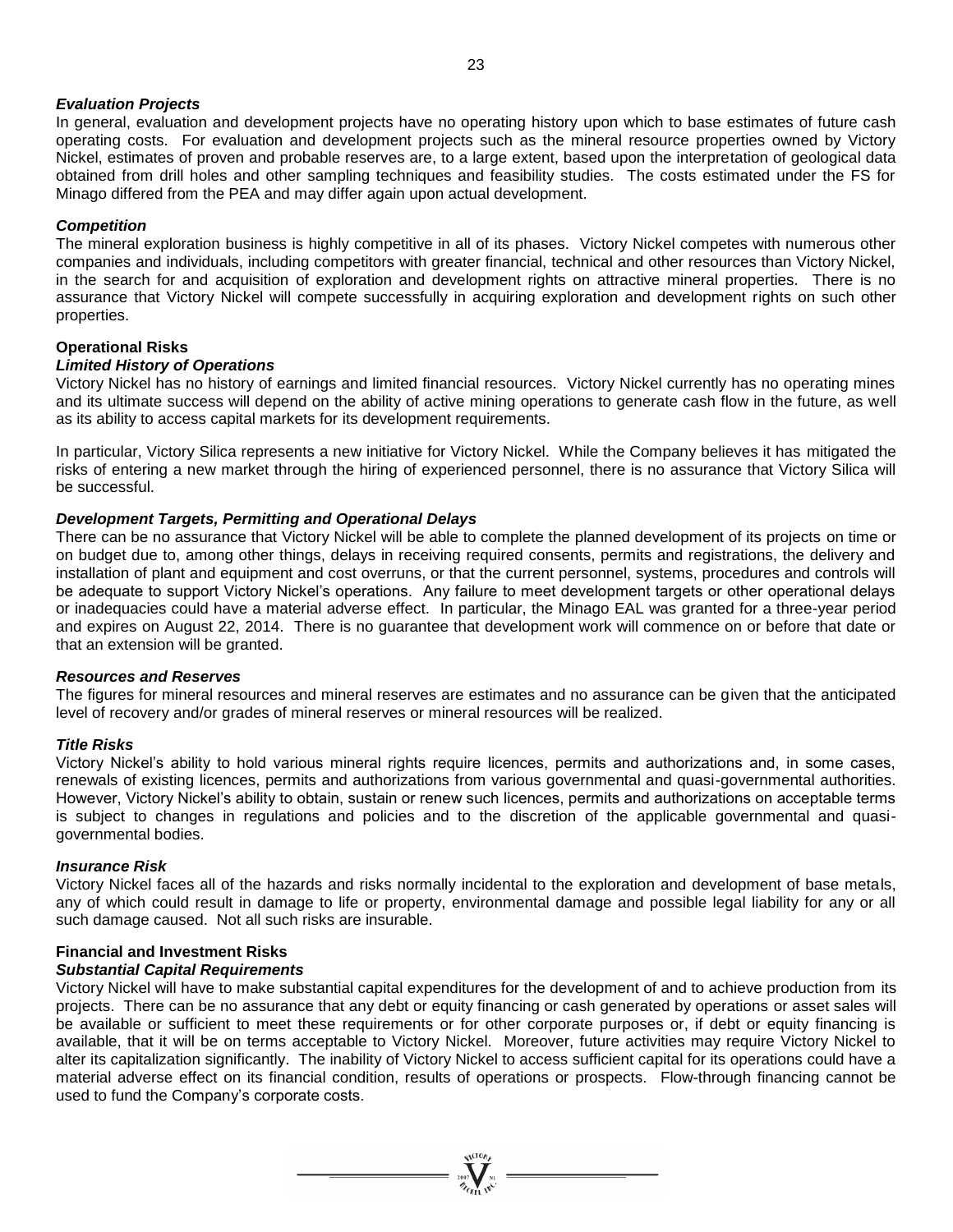#### *Market Perception*

Market perception of junior exploration, development and mining companies may shift such that these companies are viewed less favourably. This factor could impact the value of investors' holdings and Victory Nickel's ability to raise further funds by issue of additional securities or debt.

#### *Metal and Mineral Prices*

There is no assurance that, even if commercial quantities of mineral resources are developed, a profitable market will exist for the sale of such product. Nickel and by-product prices fluctuate on a daily basis and are affected by numerous factors beyond Victory Nickel's control – including factors which are influenced by worldwide circumstances. However, these factors are of significant importance for the FS and decisions related thereto.

#### *Areas of Investment Risk*

The common shares of Victory Nickel are listed on the TSX. The share prices of publicly-traded companies can be volatile as the price of shares is dependent upon a number of factors, some of which are general or market or sector specific and others that are specific to Victory Nickel.

The market for shares in small public companies is less liquid than for large public companies. Investors should be aware that the value of the Company's common shares may be volatile and may go down as well as up and investors may therefore not recover their original investment.

The market price of the Company's common shares may not reflect the underlying value of Victory Nickel's net assets. The price at which investors may dispose of their securities may be influenced by a number of factors, some of which may pertain to Victory Nickel and others of which are extraneous. On any disposal of their common shares, investors may realize less than the original amount invested.

# **Regulatory Risks**

#### *Government Regulation*

Existing and possible future environmental and social impact legislation, regulations and actions, including the regulation of air and water quality, mining reclamation, solid and hazardous waste handling and disposal, the promotion of occupational health and safety, the protection of wildlife and ecological systems and the protection of the societies and communities of indigenous peoples, could cause significant expense, capital expenditures, restrictions and delays in activities, the extent of which cannot be predicted and which may well be beyond Victory Nickel's capacity to fund.

# *Economic, Political, Judicial, Administrative, Taxation or Other Regulatory Factors*

Victory Nickel may be adversely affected by changes in economic, political, judicial, administrative, taxation or other regulatory factors in the areas in which Victory Nickel does or will operate and holds its interests, as well as unforeseen matters.

# **Other Risks**

#### *Environmental and Health Risks*

The Company has no significant exposure to environmental or health risks, although this will change as the Company's projects approach production (a normal characteristic of mineral industry projects). Lynn Lake, acquired pursuant to a takeover bid and subject to option by Prophecy Platinum, is a former operating mine; however indemnifications exist from the Manitoba Government with respect to any pre-existing environmental concerns at that property.

#### *Key Personnel*

Victory Nickel relies on a limited number of key consultants and there is no assurance that Victory Nickel will be able to retain such key consultants or other senior management. The loss of one or more of such key consultants or members of senior management, if not replaced, could have a material adverse effect on Victory Nickel's business, financial condition and prospects. Directors and management had previously and, once more, have accepted deferrals of remuneration in order to assist the Company through the economic turmoil; however, this potentially adds to the risk of losing experienced personnel.

# *Conflicts of Interest*

Certain of the Company's directors and officers are also directors and officers of other natural resource companies. Consequently, there exists the possibility for such directors and officers to be in a position of conflict.

# *Investments and Other Agreements with Resource Companies*

In addition, Victory Nickel makes, from time to time, investments in the common shares of publicly-traded companies in the junior natural resources sector or may enter into option or other agreements therewith. These companies are subject

 $\sum_{\substack{2007 \ \text{N} \text{N} \\ \mathcal{D}_{\text{f}}}} \sum_{\substack{N \mid \text{N} \\ \text{N} \mid \text{N} \mid}}$